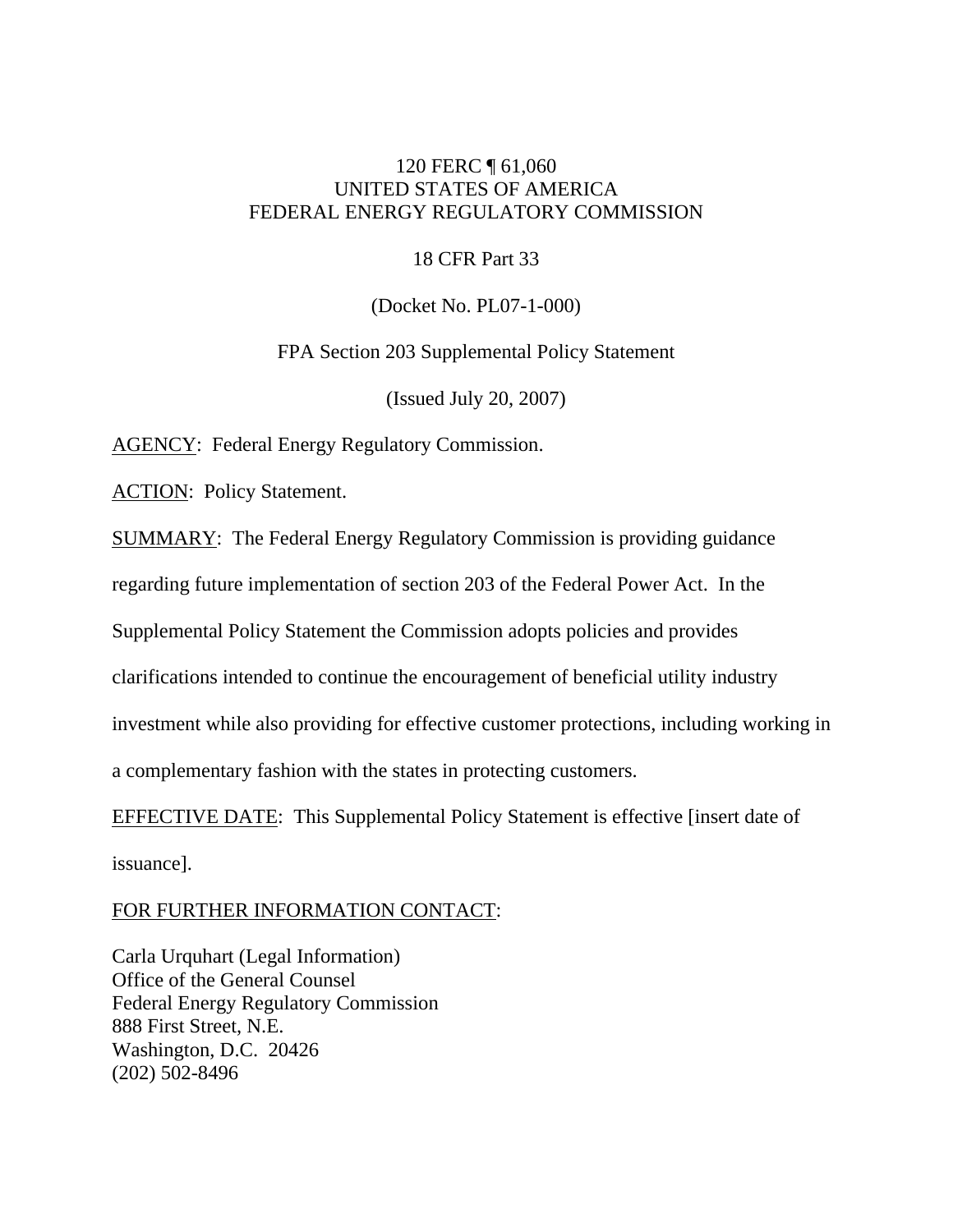Docket No. PL07-1-000 - 2 -

Roshini Thayaparan (Legal Information) Office of the General Counsel Federal Energy Regulatory Commission 888 First Street, N.E. Washington, D.C. 20426 (202) 502-6857

David Hunger (Technical Information) Office of Energy Markets and Reliability Federal Energy Regulatory Commission 888 First Street, N.E. Washington, D.C. 20426 (202) 502-8148

Andrew P. Mosier, Jr. (Technical Information) Office of Energy Markets and Reliability Federal Energy Regulatory Commission 888 First Street, N.E. Washington, D.C. 20426 (202) 502-6274

# SUPPLEMENTARY INFORMATION: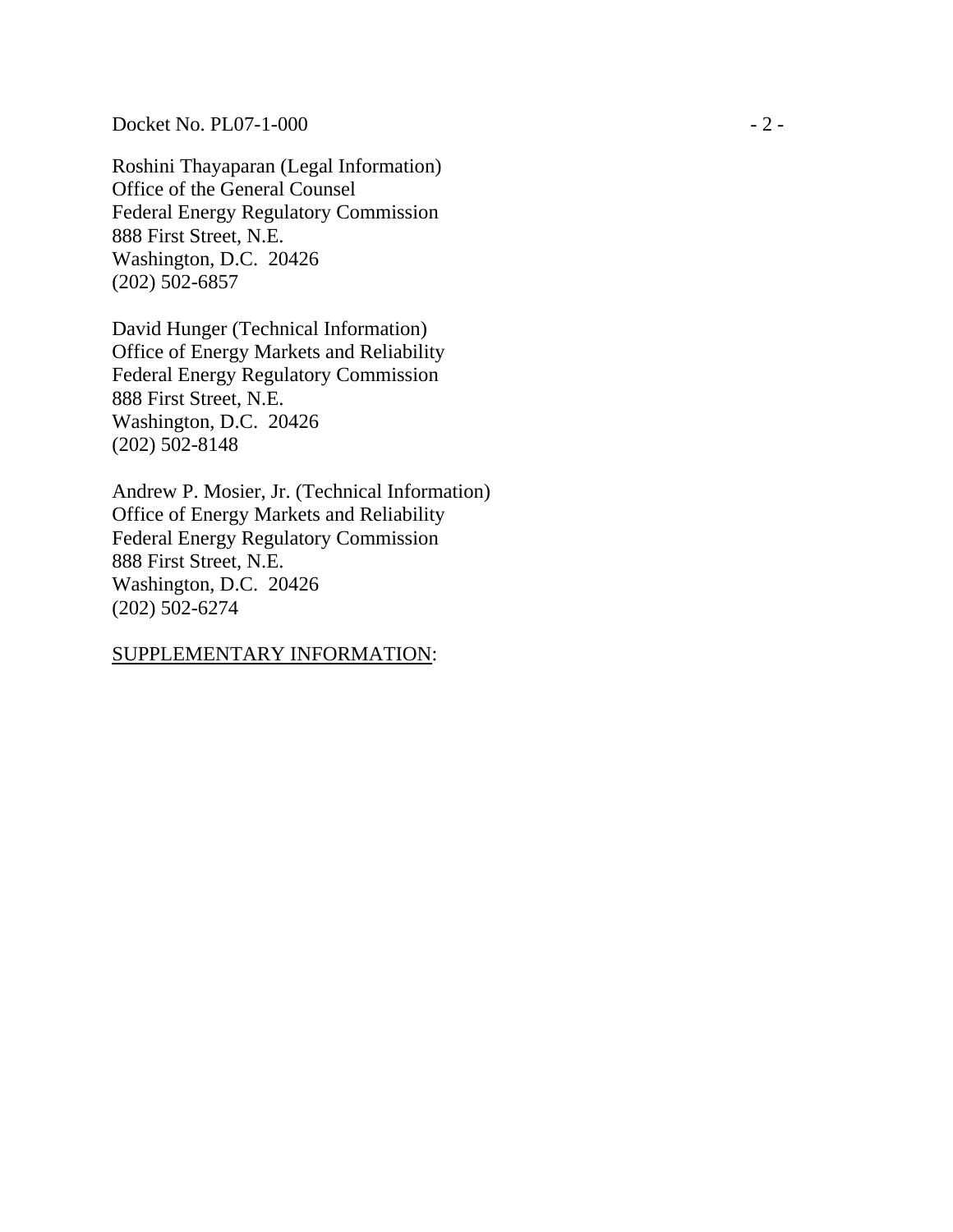# UNITED STATES OF AMERICA FEDERAL ENERGY REGULATORY COMMISSION

Before Commissioners: Joseph T. Kelliher, Chairman; Suedeen G. Kelly, Marc Spitzer, Philip D. Moeller, and Jon Wellinghoff.

FPA Section 203 Supplemental Policy Statement Docket No. PL07-1-000

# FPA SECTION 203 SUPPLEMENTAL POLICY STATEMENT

(Issued July 20, 2007)

1. The Commission is issuing this Policy Statement as a supplement to the

Commission's rulemakings issued in 2006 to implement provisions of the Energy Policy

Act of 2005<sup>1</sup> and also as a supplement to its 1996 Merger Policy Statement.<sup>2</sup> The 2006

rulemakings addressed amendments to the Commission's corporate review authority

under section 203 of the Federal Power Act (FPA),<sup>3</sup> the repeal of the Public Utility

<u>1</u> Pub. L. No. 109-58, 119 Stat. 594 (2005) (EPAct 2005).

<sup>2</sup> Inquiry Concerning the Commission's Merger Policy Under the Federal Power Act: Policy Statement, Order No. 592, 61 FR 68595 (Dec. 30, 1996), FERC Stats. & Regs. ¶ 31,044 (1996) (1996 Merger Policy Statement), reconsideration denied, Order No. 592-A, 62 FR 33341 (June 19, 1997), 79 FERC ¶ 61,321 (1997).

**3** 16 U.S.C. 824b (2000), amended by EPAct 2005, Pub. L. No. 109-58, 1289, 119 Stat. 594, 982-83 (2005). See also Transactions Subject to FPA section 203, Order No. 669, 71 FR 1348 (Jan. 6, 2006), FERC Stats. & Regs. ¶ 31,200 (2005), order on reh'g, Order No. 669-A, 71 FR 28422 (May 16, 2006), FERC Stats. & Regs. ¶ 31,214, (continued)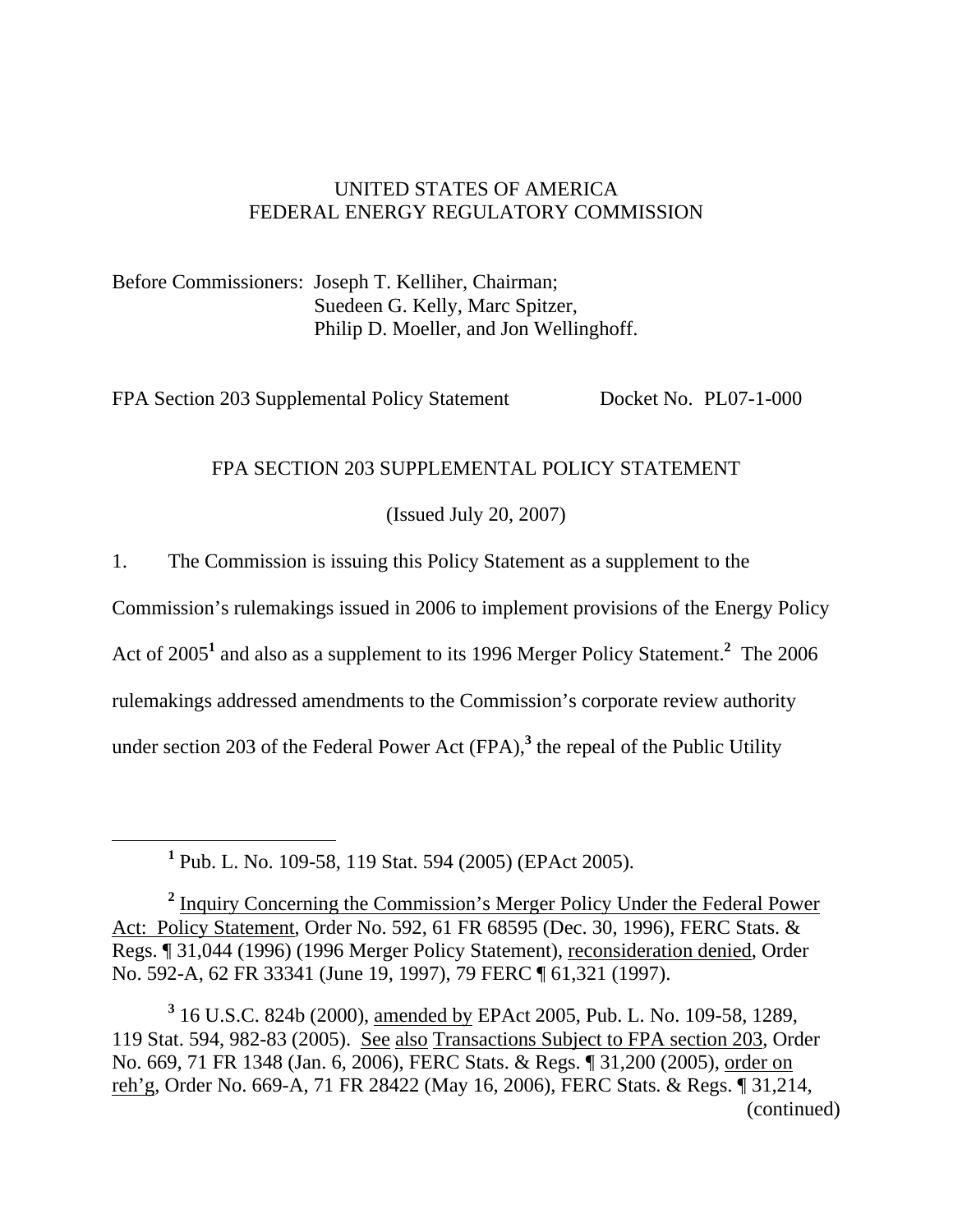Docket No. PL07-1-000 - 2 -

 $\overline{a}$ 

Holding Company Act of 1935**<sup>4</sup>** and the enactment of the Public Utility Holding Company Act of 2005.<sup>5</sup> Based on our experience in implementing the new laws thus far, and on the two technical conferences in which industry participants and state commissioners provided input on key issues, including the protection of captive customers against inappropriate cross-subsidization and the need to provide sufficient flexibility to encourage industry investment that benefits customers, the Commission finds that it is appropriate to provide guidance in this Policy Statement regarding future implementation of section 203. We clarify that this Policy Statement supplements, and does not replace, any part of the Commission's 1996 Merger Policy Statement.

2. This Policy Statement is one of three actions being taken based on the

Commission's experience implementing amended FPA section 203 and PUHCA 2005, as

well as the record from the Commission's December 7, 2006 and March 8, 2007

technical conferences regarding section 203 and PUHCA 2005. In addition, in separate

order on reh'g, Order No. 669-B, 71 FR 42579 (July 27, 2006), FERC Stats. & Regs. ¶ 31,225 (2006).

**4** 16 U.S.C. 79a et seq. (PUHCA 1935).

**5** EPAct 2005, Pub. L. No. 109-58, 1261, et seq., 119 Stat. 594, 972-78 (PUHCA 2005). See also Repeal of the Public Utility Holding Company Act of 1935 and Enactment of the Public Utility Holding Company Act of 2005, Order No. 667, 70 FR 75592 (Dec. 20, 2005), FERC Stats. & Regs. ¶ 31,197 (2005), order on reh'g, Order No. 667-A, 71 FR 28446 (May 16, 2006), FERC Stats. & Regs. ¶ 31,213, order on reh'g, Order No. 667-B, 71 FR 42750 (July 28, 2006), FERC Stats. & Regs. ¶ 31,224 (2006), order on reh'g, Order No. 667-C, 72 FR 8277 (Feb. 26, 2007), 118 FERC ¶ 61,133 (2007).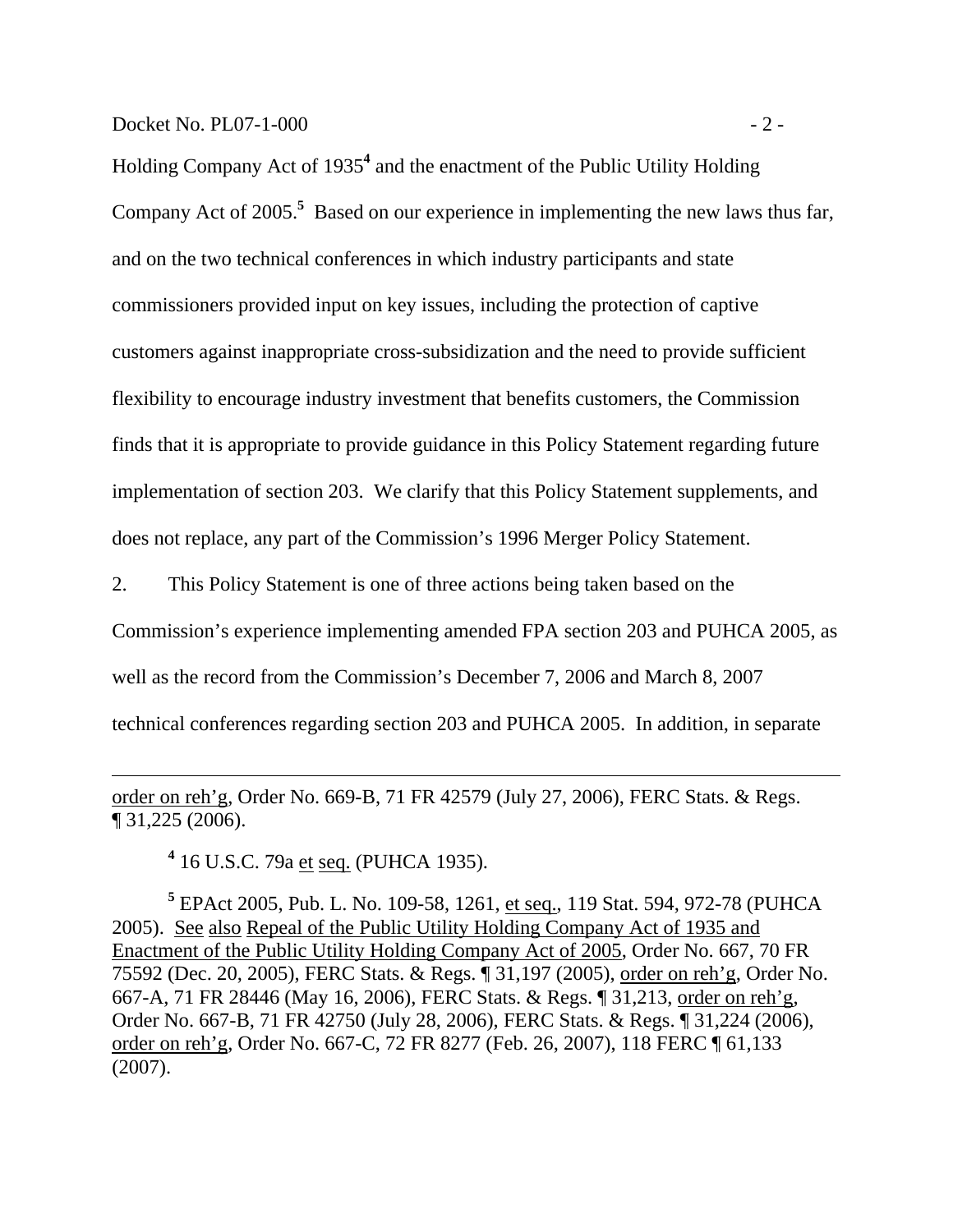orders, the Commission is concurrently issuing a Notice of Proposed Rulemaking proposing to grant a limited blanket authorization for certain dispositions of jurisdictional facilities under FPA section 203(a)(1)<sup>6</sup> and a Notice of Proposed Rulemaking proposing to codify restrictions on affiliate transactions between franchised public utilities with captive customers and their market-regulated power sales affiliates or non-utility affiliates.**<sup>7</sup>**

## **I. Background**

3. In 1996, the Commission issued the 1996 Merger Policy Statement updating and clarifying the Commission's procedures, criteria and policies concerning public utility mergers under section 203 of the FPA.**<sup>8</sup>** The purpose of the 1996 Merger Policy Statement was to ensure that mergers are consistent with the public interest and to provide greater certainty and expedition in the Commission's analysis of merger applications. The 1996 Merger Policy Statement refined and modified the Commission's merger policy "in light of dramatic and continuing changes in the electric power industry and corresponding changes in the regulation of that industry."**<sup>9</sup>**

**<sup>6</sup>** Blanket Authorization Under FPA Section 203, 120 FERC ¶ 61,062 (2007) (issued in Docket No. RM07-21-000) (Blanket Authorization NOPR).

<sup>&</sup>lt;sup>7</sup> Cross-Subsidization Restrictions on Affiliate Transactions, 120 FERC ¶ 61,061(2007) (issued in Docket No. RM07-15-000) (Affiliate Transactions NOPR).

**<sup>8</sup>** Supra note 2.

**<sup>9</sup>** 1996 Merger Policy Statement, FERC Stats. & Regs. ¶ 31,044, at 30,110.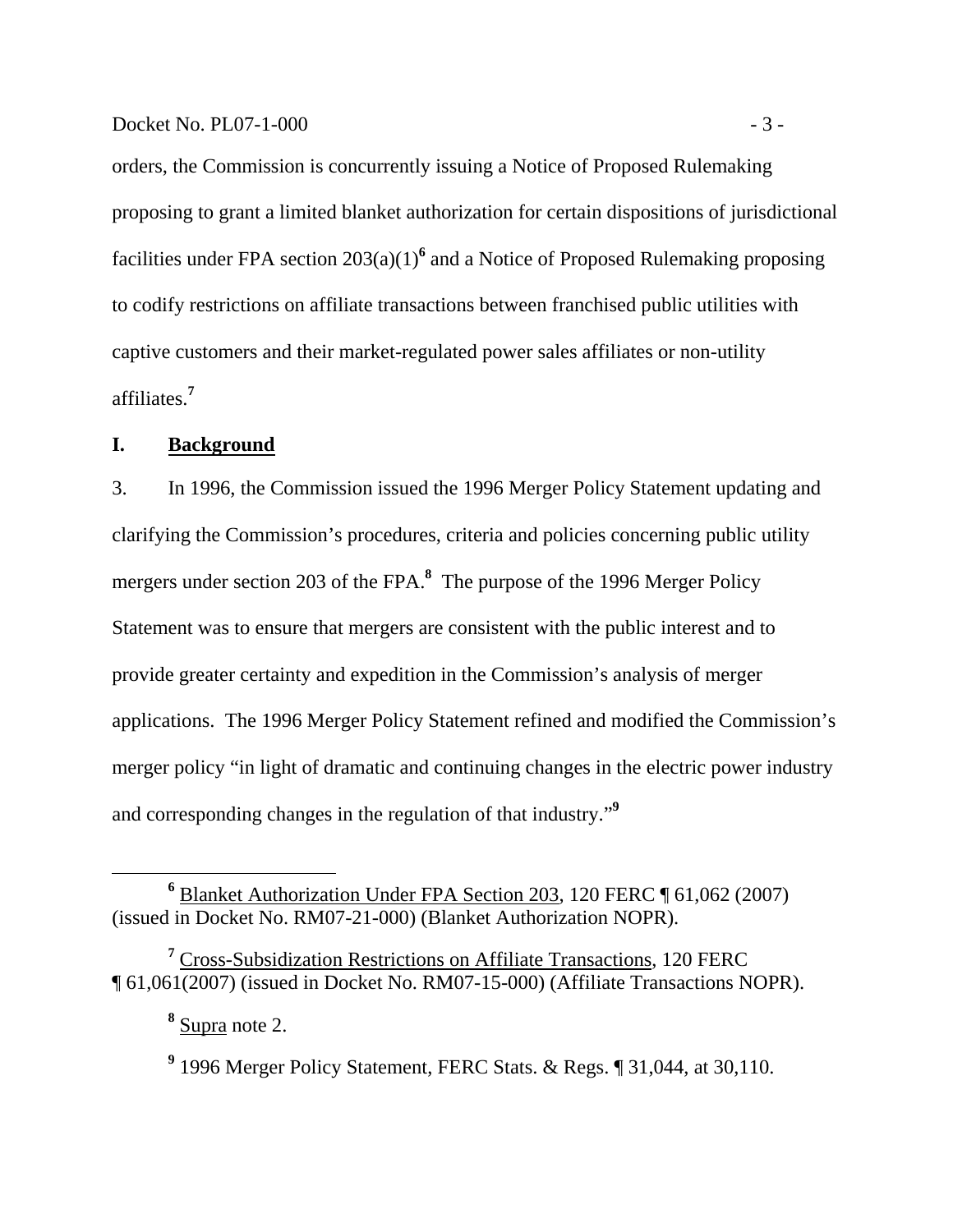4. In the 1996 Merger Policy Statement, the Commission set out the three factors it generally considers when analyzing whether a proposed section 203 transaction**<sup>10</sup>** is consistent with the public interest: effect on competition, effect on rates, and effect on regulation. In 2000, the Commission issued the Filing Requirements Rule,**<sup>11</sup>** which updated the filing requirements under 18 CFR Part 33 of the Commission's regulations for section 203 applications. Among other things, the Filing Requirements Rule codified the Commission's screening approach to quickly identify mergers that may raise horizontal competitive concerns, provided specific filing requirements consistent with Appendix A of the 1996 Merger Policy Statement, established guidelines for vertical competitive analysis, and set forth filing requirements for mergers that potentially raise vertical market power concerns. The revised filing requirements are in effect today, as recently modified (discussed below), and they assist the Commission in determining whether section 203 transactions are consistent with the public interest, provide more

certainty to applicants regarding what showings must be made to satisfy the

**<sup>10</sup>** Although the Commission applies these factors to all section 203 transactions, not just mergers, the filing requirements and the level of detail required may differ. 1996 Merger Policy Statement, FERC States & Regs. ¶ 31,044, at 30,113 n.7. See also 18 CFR 2.26 (codifying the 1996 Merger Policy Statement).

<sup>&</sup>lt;sup>11</sup> Revised Filing Requirements Under Part 33 of the Commission's Regulations, Order No. 642, 65 FR 70984 (Nov. 28, 2000), FERC Stats. & Regs. ¶ 31,111 (2000) (Filing Requirements Rule), order on reh'g, Order No. 642-A, 66 FR 16121 (Mar. 23, 2001), 94 FERC ¶ 61,289 (2001) (codified at 18 CFR Part 33).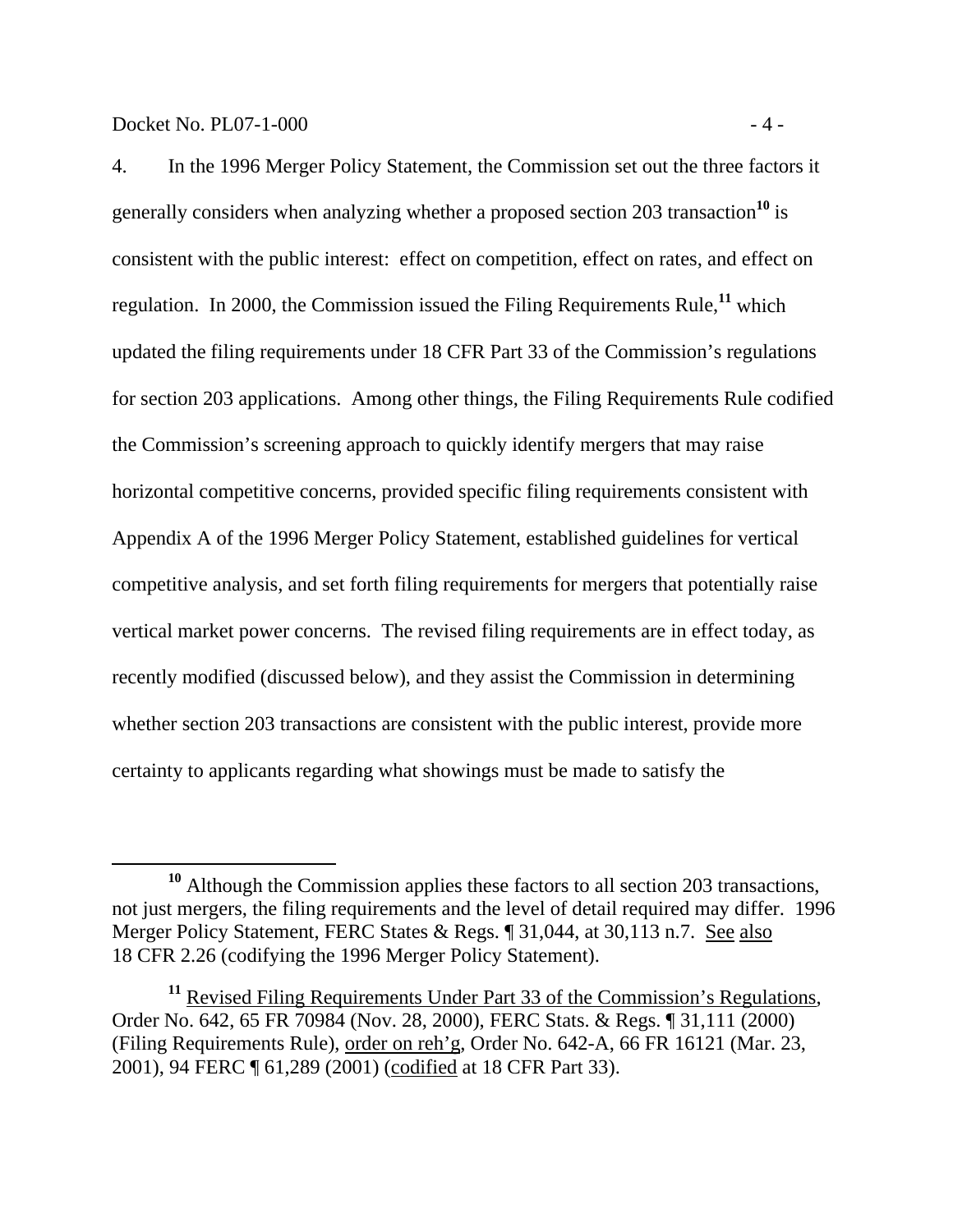Commission's concerns under section 203, and expedite the Commission's review of such applications.

5. The scope of the Commission's section 203 review was expanded by EPAct 2005. Among other things, amended section 203: (1) expands the Commission's review authority to include authority over certain holding company mergers and acquisitions, as well as certain public utility acquisitions of generating facilities; (2) requires that, prior to approving a disposition under section 203, the Commission must determine that the transaction would not result in inappropriate cross-subsidization of non-utility affiliates or encumbrance of utility assets;**<sup>12</sup>** and (3) imposes statutory deadlines for acting on mergers and other jurisdictional transactions.

6. Through the Order No. 669 rulemaking proceeding, the Commission promulgated regulations adopting certain modifications to 18 CFR § 2.26 and Part 33 to implement amended section 203. The Commission also provided blanket authorizations for certain transactions subject to section 203. These blanket authorizations were crafted to ensure that there is no harm to captive utility customers, but sought to accommodate investments in the electric utility industry by facilitating market liquidity. Some commenters in the rulemaking proceeding urged the Commission to grant additional blanket authorizations.

**<sup>12</sup>** Section 203(a)(4) is not an absolute prohibition on the cross-subsidization of a non-utility associate company or the pledge or encumbrance of utility assets for the benefit of an associate company. If the Commission determines that the crosssubsidization, pledge or encumbrance will be consistent with the public interest, such action may be permitted.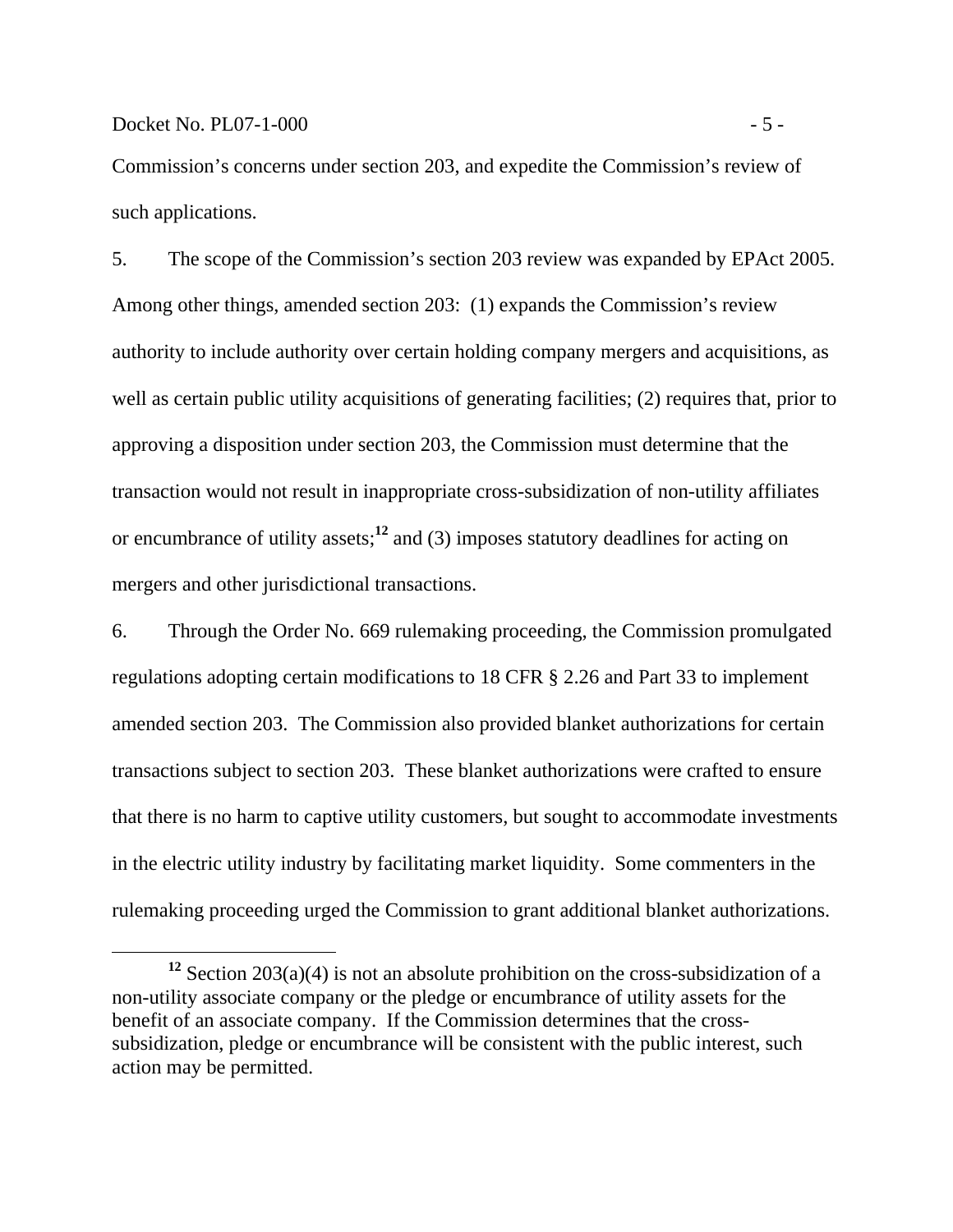Other commenters argued that the Commission should adopt additional generic rules to guard against inappropriate cross-subsidization associated with the mergers. Certain commenters argued that the Commission should modify its competitive analysis for mergers, which has been in place for 10 years. The Commission stated that it would reevaluate these and other issues at a future technical conference on the Commission's section 203 regulations as well as certain issues raised in the Order No. 667 rulemaking proceeding implementing PUHCA 2005.

7. On December 7, 2006, the Commission held a technical conference (December 7 Technical Conference) to discuss several of the issues that arose in the Order No. 667 and Order No. 669 rulemaking proceedings. The December 7 Technical Conference discussed a range of topics. The first panel discussed whether there are additional actions, under the FPA or the Natural Gas Act (NGA), that the Commission should take to supplement the protections against cross-subsidization that were implemented in the Order No. 667 and Order No. 669 rulemaking proceedings. The second panel discussed whether, and if so how, the Commission should modify its Cash Management Rule**<sup>13</sup>** in light of PUHCA 2005, and whether the Commission should codify specific safeguards that must be adopted for cash management programs and money pool agreements and transactions. The third panel discussed whether modifications to the specific exemptions,

<sup>&</sup>lt;sup>13</sup> Regulation of Cash Management Practices, Order No. 634, 68 FR 40500 (July 8, 2003), FERC Stats. & Regs. ¶ 31,145, revised, Order No. 634-A, 68 FR 61993 (Oct. 31, 2003), FERC Stats. & Regs. ¶ 31,152 (2003) (Cash Management Rule).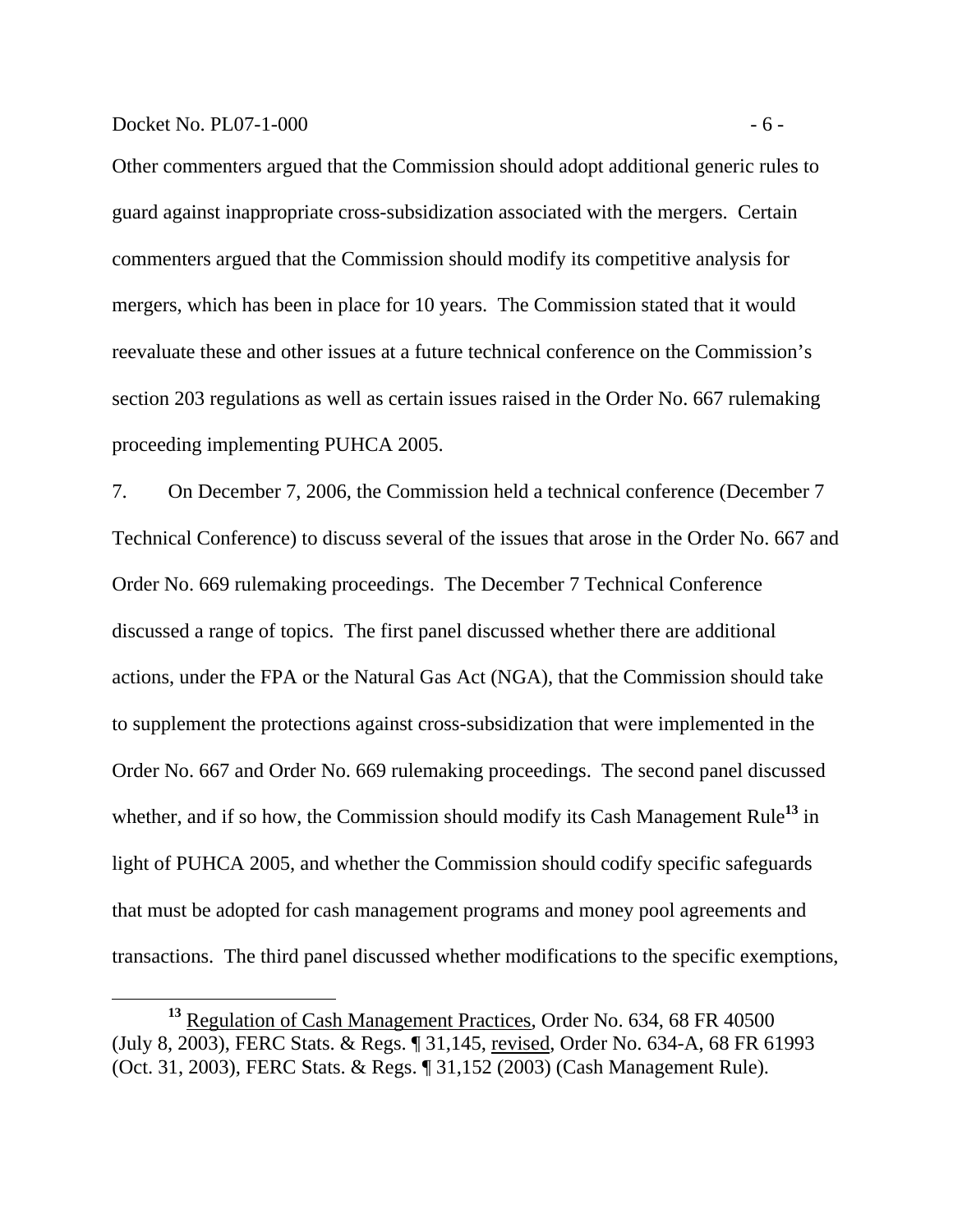waivers and blanket authorizations set forth in the Order No. 667 and Order No. 669 rulemaking proceedings are warranted. Post-technical conference comments were accepted.

8. On March 8, 2007, the Commission held a second technical conference (March 8 Technical Conference) to discuss whether the Commission's section 203 policy should be revised and, in particular, whether the Commission's Appendix A merger analysis is sufficient to identify market power concerns in today's electric industry market environment. The first panel discussed whether the Appendix A analysis is appropriate to analyze a merger's effect on competition, given the changes that have occurred in the industry (e.g., the development of Regional Transmission Organizations (RTOs)) and statutory changes (e.g., as a result of the repeal of PUHCA 1935 and new authorities given to the Commission in EPAct 2005). The second panel assessed the factors the Commission uses in reviewing mergers and the coordination between the Commission and other agencies (including state commissions) with merger review responsibility.

## **II. Discussion**

9. Based on the Commission's experiences thus far in implementing amended section 203, the input received through the Order No. 669 rulemaking proceeding, and the comments received in response to the December 7 and March 8 Technical Conferences, the Commission finds that additional clarification and guidance regarding our section 203 policy are warranted. The Commission will provide certain clarifications and guidance concerning: (1) the information that must be filed as part of section 203 applications for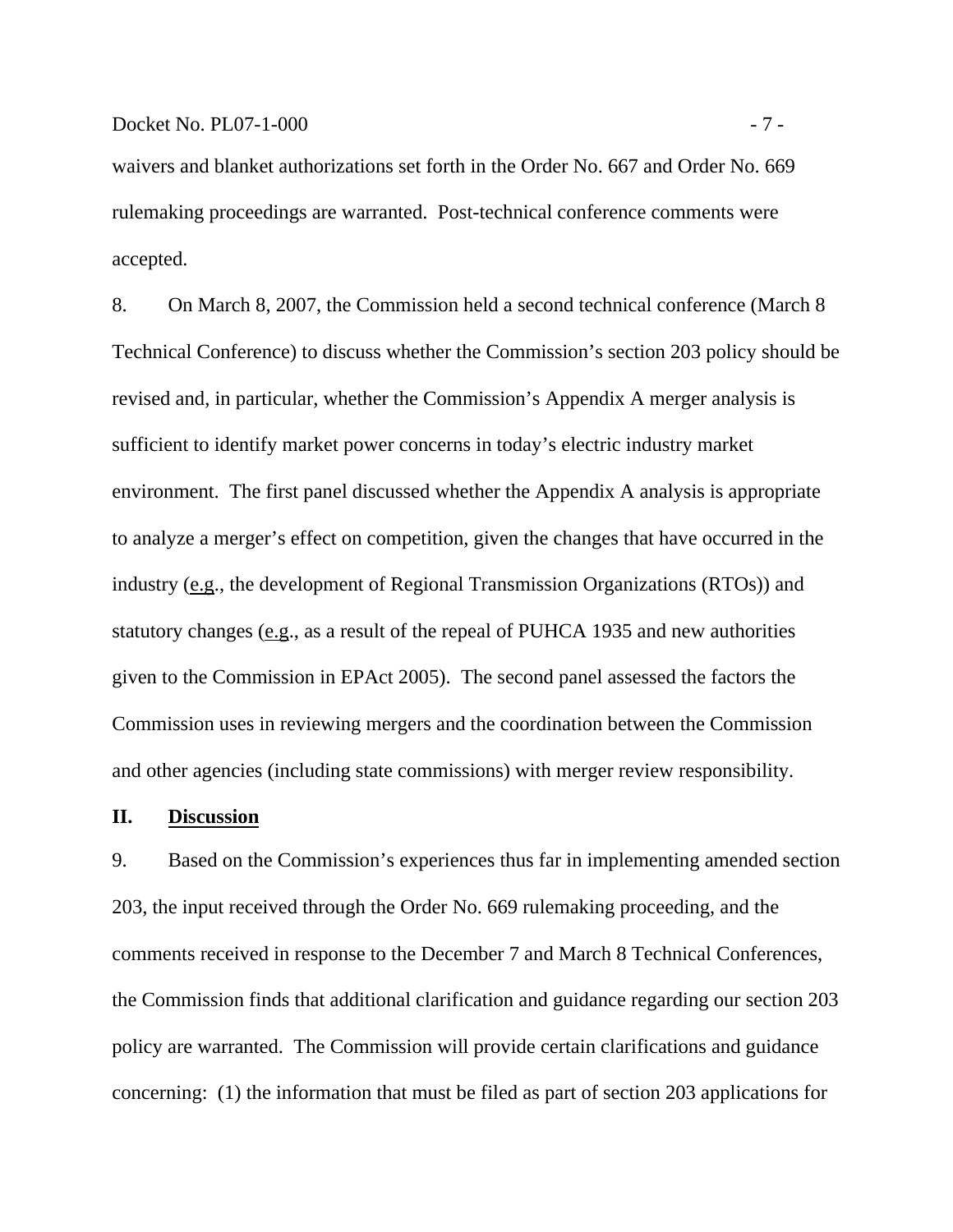transactions that do not raise cross-subsidization concerns; (2) the types of applicant commitments and ring-fencing measures that, if offered, might address crosssubsidization concerns;<sup>14</sup> (3) the scope of blanket authorizations under sections  $203(a)(1)$ and 203(a)(2); (4) what constitutes a disposition of control of jurisdictional facilities for purposes of section 203; and (5) the Commission's Appendix A analysis.

10. We note that amended section 203 and PUHCA 2005 did not become effective until February 2006. The Commission thus has had only 18 months' experience under the new laws. Therefore, we will continue to monitor the issues that arise under section 203, including cross-subsidization issues, and re-evaluate our regulatory approach as appropriate. The Commission's goals are to provide sufficient flexibility to adopt customer protections as needed, work in a complementary fashion with the states in protecting customers, appropriately address the need for regulatory certainty with respect to jurisdictional transactions, and address ways to allow beneficial utility industry investment that does not harm captive customers.**<sup>15</sup>**

**<sup>14</sup>** When "cross-subsidization" occurs, some of the costs of dealings between affiliated regulated and unregulated companies are borne by the regulated utility affiliate. The costs might be passed on to captive customers through the rates of the regulated affiliate. "Ring-fencing" employs various techniques to separate and protect the financial assets and ratings of the regulated utility from the business risks of other members of the holding company family, including bankruptcy of the parent or its affiliates. These techniques could preclude some types of transactions that involve cross-subsidization.

**<sup>15</sup>** As indicated below, the Commission does not propose actions on all of the issues raised by commenters. For example, the Commission is not proposing changes to its regulations that would require: (1) codification of specific requirements for cash (continued)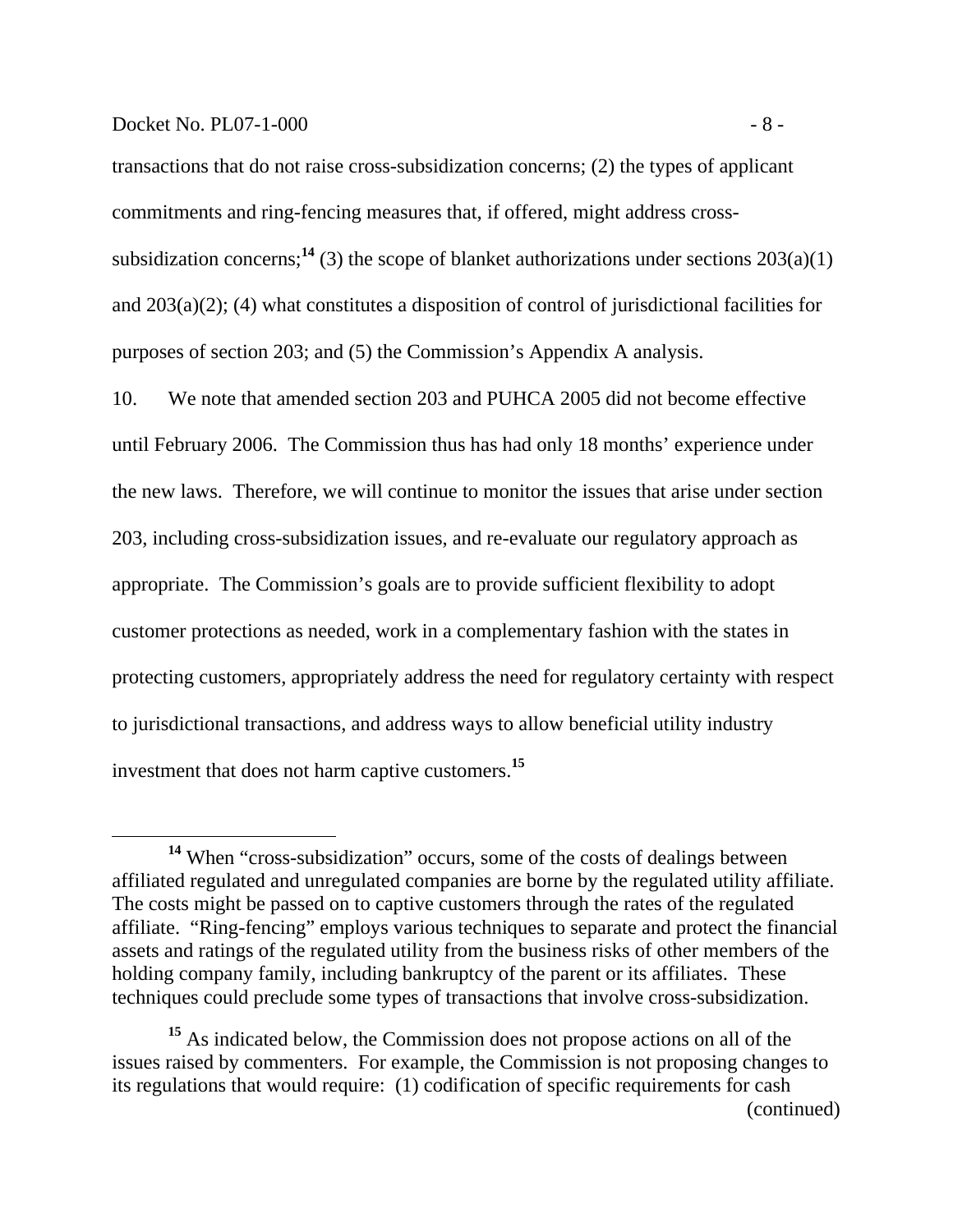$\overline{a}$ 

# **A. The Commission's Cross-Subsidization Concerns and Exhibit M Requirements**

11. At the December 7 Technical Conference, a number of commenters asserted that a vast majority of section 203 transactions pose no threat of cross-subsidization but nonetheless, the Commission's regulations require applicants to provide "an explanation, with appropriate evidentiary support for such explanation . . . of how applicants are providing assurance . . . that the proposed transaction will not result in, at the time of the transaction or in the future, cross-subsidization of a non-utility associate company or pledge or encumbrance of utility assets for the benefit of an associate company . . . .<sup>16</sup>

management programs and money pool agreements; (2) codification of additional information reporting requirements (through section 203 applications or through routine reporting requirements); or (3) additional, generic actions pursuant to the Commission's NGA authority. Based on the types of filings made since Order Nos. 667 and 669 became effective and the comments raised at the technical conferences, we do not believe further actions on these particular issues are warranted at this time. Moreover, we note that certain commenters recommended that the Commission provide a list on its website of all jurisdictional public utilities (including qualifying facilities and exempt wholesale generators), foreign utility companies, transmitting utilities, electric utilities, electric utility companies, and holding companies (as those terms are defined under EPAct 2005 and PUHCA 2005) for use by market participants in their regulatory compliance monitoring efforts and as they consider whether to acquire or hold the securities of companies, the acquisition or holding of which might or might not be subject to FPA section 203 or PUHCA 2005. While the Commission declines to rule on this issue in the context of a policy statement, it will explore the feasibility of making some of this information publicly available on its website.

**<sup>16</sup>** The explanation, to be provided as Exhibit M to a section 203 application, includes:

> (i) Disclosure of existing pledges and/or encumbrances of utility assets; and

(continued)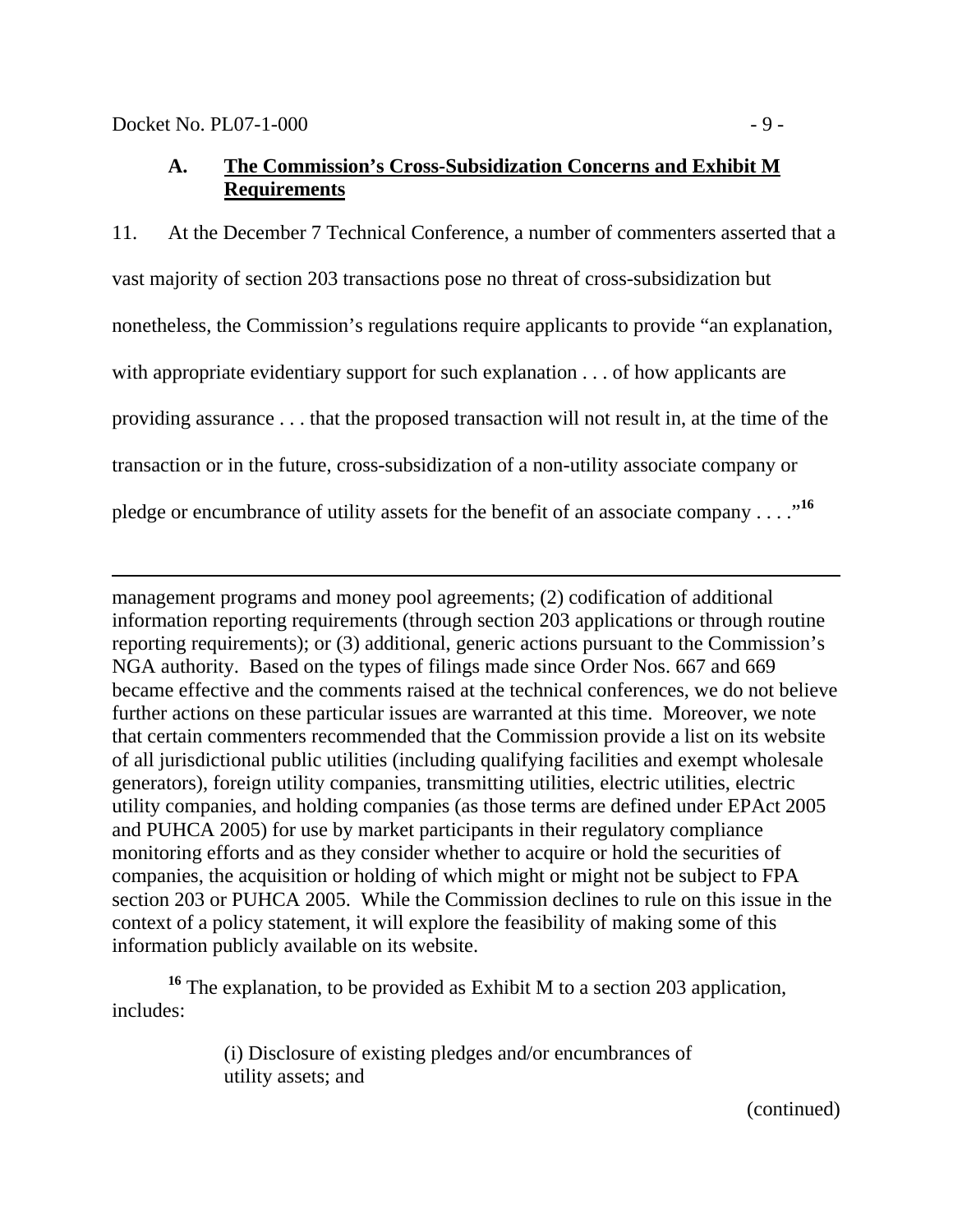#### Docket No. PL07-1-000 - 10 -

 $\overline{a}$ 

12. Several commenters argued that it is not clear how to provide the explanation required under Exhibit M for transactions in which cross-subsidization is not possible, is precluded by existing safeguards or is reduced to a very low possibility. Thus, they urged the Commission to establish criteria to identify "safe harbors" or classes of transactions

(ii) A detailed showing that the transaction will not result in:

(A) Any transfer of facilities between a traditional public utility associate company that has captive customers or that owns or provides transmission service over jurisdictional transmission facilities, and an associate company;

(B) Any new issuance of securities by a traditional public utility associate company that has captive customers or that owns or provides transmission service over jurisdictional transmission facilities, for the benefit of an associate company;

(C) Any new pledge or encumbrance of assets of a traditional public utility associate company that has captive customers or that owns or provides transmission service over jurisdictional transmission facilities, for the benefit of an associate company; or

(D) Any new affiliate contract between a non-utility associate company and a traditional public utility associate company that has captive customers or that owns or provides transmission service over jurisdictional transmission facilities, other than nonpower goods and services agreements subject to review under sections 205 and 206 of the Federal Power Act; or

(2) If no such assurance can be provided, an explanation of how such cross-subsidization, pledge, or encumbrance will be consistent with the public interest.

18 CFR 33.2(j)(1)-(2).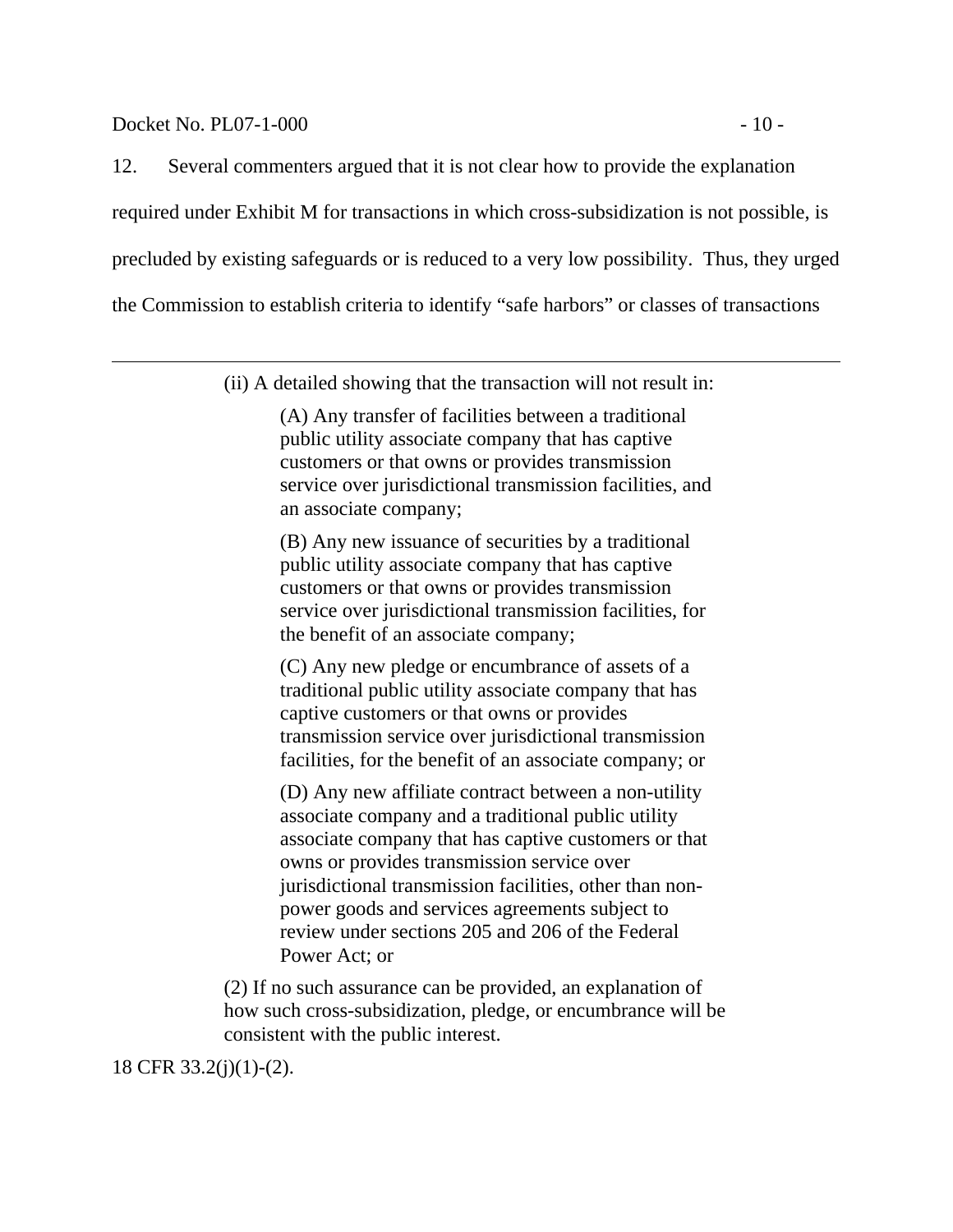#### Docket No. PL07-1-000 - 11 -

that clearly do not raise cross-subsidization concerns. They contended that such an approach will enhance regulatory certainty by letting parties know up front that with these types of transactions, there is no risk of additional restrictions being imposed by the Commission.

13. The Commission's focus generally has been on preventing a transfer of benefits from a public utility's captive customers to shareholders of the public utility's holding company due to an intra-system transaction that involves electric power or energy, generation facilities, or non-power goods and services.**<sup>17</sup>** Concerns arise in a number of circumstances, including where a market-regulated affiliate (e.g., a power seller with market-based rates) or a non-utility affiliate provides power or goods and services to a franchised public utility with captive customers, as well as the circumstance in which the franchised public utility with captive customers provides power or non-power goods and services to the market-regulated or non-utility affiliate. For instance, a franchised public utility with captive customers may purchase power from its marketing affiliate at a price above market or sell power to its marketing affiliate at below-market prices, thus transferring benefits from customers to shareholders of the holding company. Further, customers may be harmed if the franchised public utility purchases non-power goods and services from an affiliate at above-market prices or sells non-power goods and services to an affiliate at less than market value and seeks to recover the overcharges or the

**<sup>17</sup>** Order No. 669, FERC Stats. & Regs. ¶ 31,200 at P 147.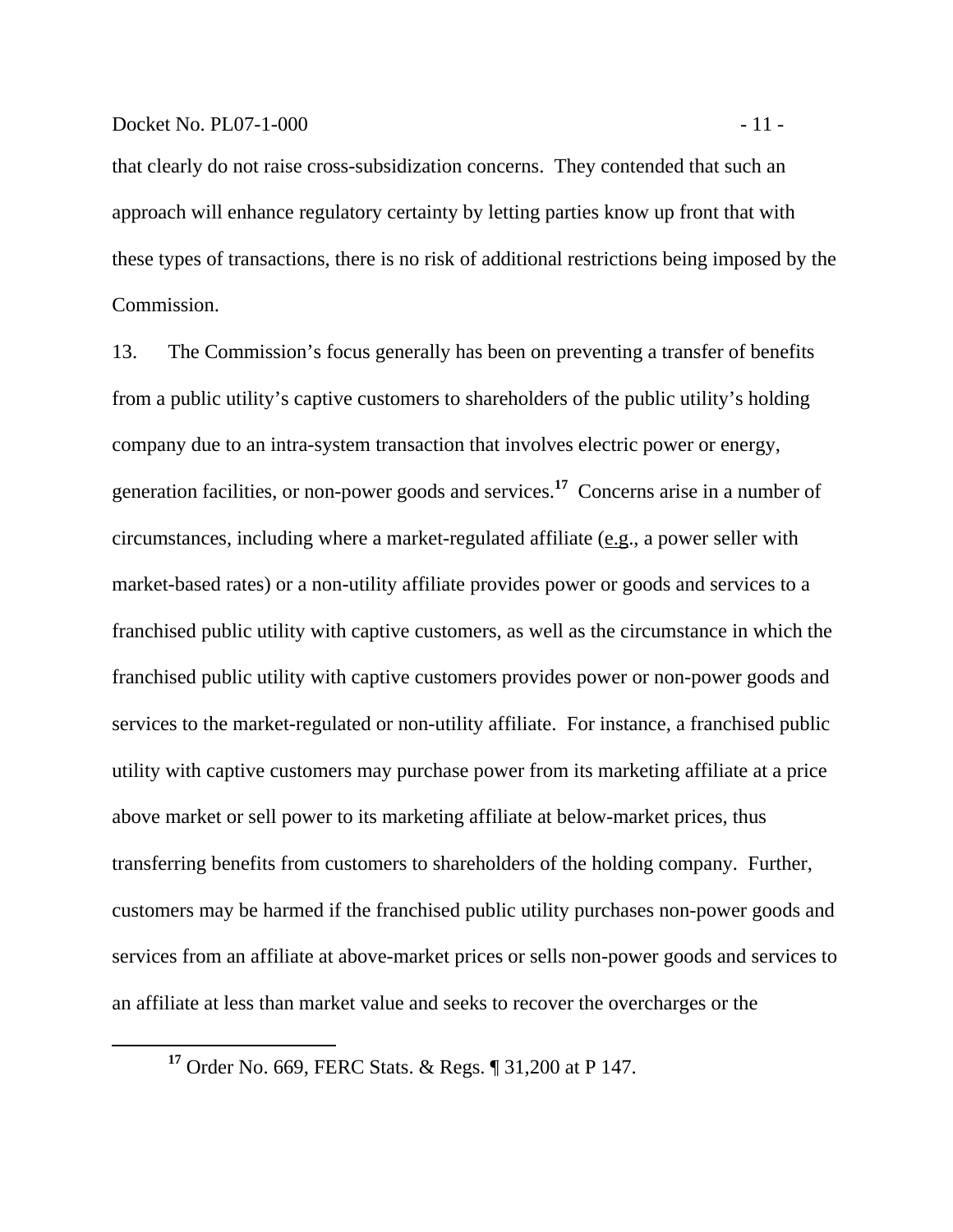#### Docket No. PL07-1-000 - 12 -

undercharges through rates for service to captive customers.**<sup>18</sup>** Concerns may also arise with respect to intra-corporate financing transactions that may encumber franchised public utility assets in favor of a market-regulated or non-utility affiliate. The Commission's regulatory concern with this particular form of cross-subsidization is with the potential adverse impact of the internal finance transaction on the rates of a franchised public utility with captive customers.

## **1. "Safe Harbors" for Meeting Exhibit M Requirements for Certain Transactions**

14. Since the February 2006 effective date of the FPA section 203 amendments, the Commission has gained sufficient experience in implementing the cross-subsidization provision of FPA section 203(a)(4) to provide policy guidance on the cross-subsidization demonstration required by Exhibit M. As described above, there are many instances where cross-subsidization can occur, but our focus is on the specific requirements under section 203(a)(4) and the Order No. 669 rulemaking proceeding – inappropriate crosssubsidization of non-utility or market-regulated affiliates or the pledge or encumbrance of utility assets for the benefit of an associate company. The concern arises in a corporate structure that has at least one franchised public utility with captive customers and one or

**<sup>18</sup>** Transactions Subject to FPA Section 203, 70 FR 58636 (Oct. 7, 2005), FERC Stats. & Regs. ¶ 32,589, at P 47 (2005). In the concurrent Affiliate Transactions NOPR, supra note 7, the Commission is proposing to extend the affiliate abuse restrictions to apply to all franchised public utilities with captive customers and their market-regulated power sales affiliates and non-utility affiliates.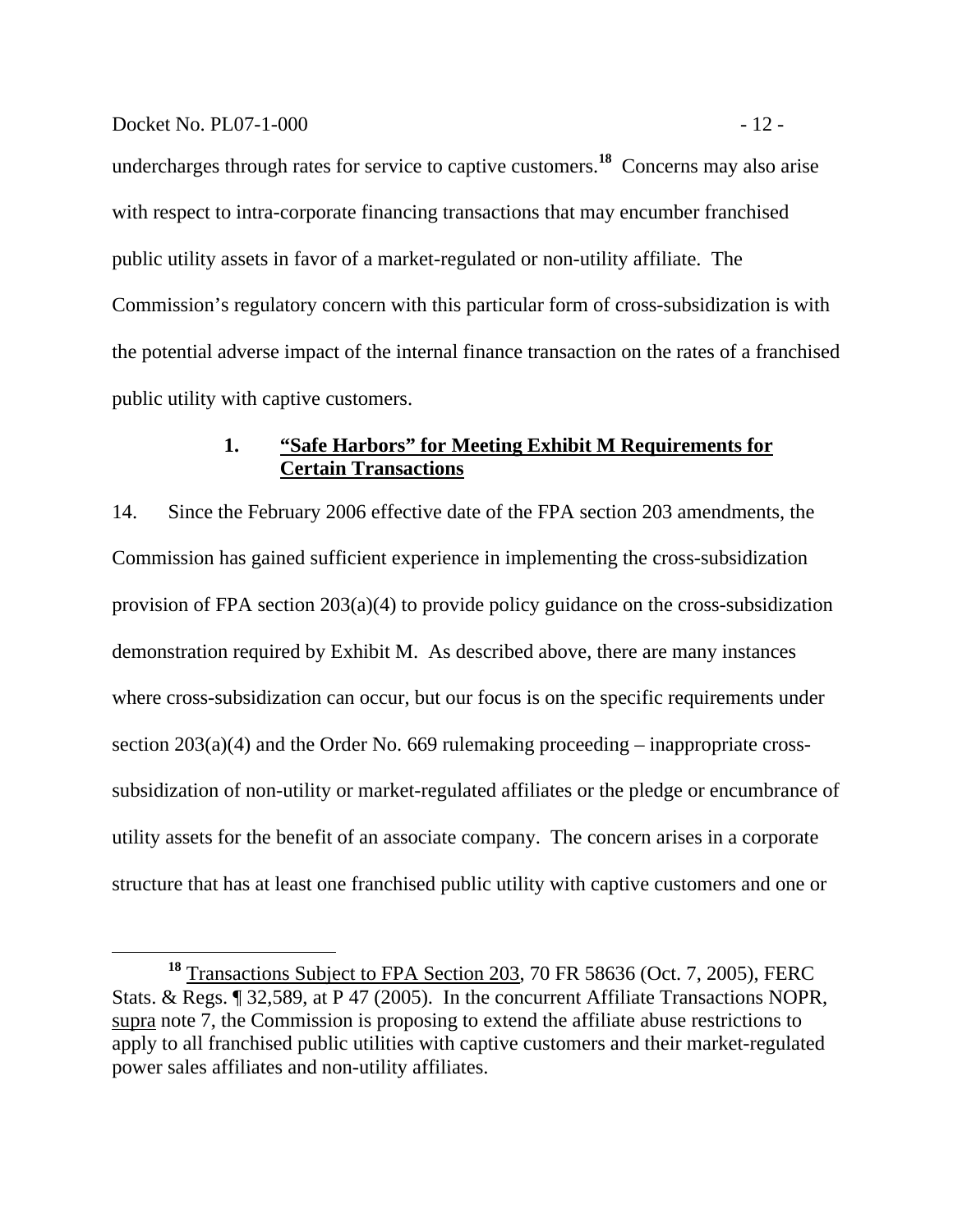#### Docket No. PL07-1-000 - 13 -

more non-utility affiliates or market-regulated utility affiliates (i.e., utilities regulated on a market rather than a cost basis). These types of relationships provide opportunities for cross-subsidization in routine transactions between affiliates in addition to more significant transactions such as transfers of utility assets, encumbrance of utility assets, new affiliate contracts, and issuance of securities by affiliates (that usually receive more public scrutiny or regulatory attention).

15. Where these affiliate relationships do not exist, that is, where a transaction involves only market-regulated and/or non-utility affiliated entities or is a bona fide, arm's-length, bargained-for exchange, then the transaction is not likely to result in inappropriate cross-subsidization and the detailed explanation and evidentiary support required by Exhibit M may not be warranted.

16. Accordingly, for purposes of compliance with Exhibit M, the Commission will recognize three classes of transactions that are unlikely to raise the cross-subsidization concerns described in the Order No. 669 rulemaking proceeding. These, in effect, are "safe harbors" for meeting the section 203 cross-subsidization demonstration, absent concerns identified by the Commission or evidence from interveners that there is a crosssubsidy problem based on the particular circumstances presented.

17. The first class of transactions includes those transactions where the applicant shows that a franchised public utility with captive customers is not involved. If no captive customers are involved, then there is no potential for harm to customers.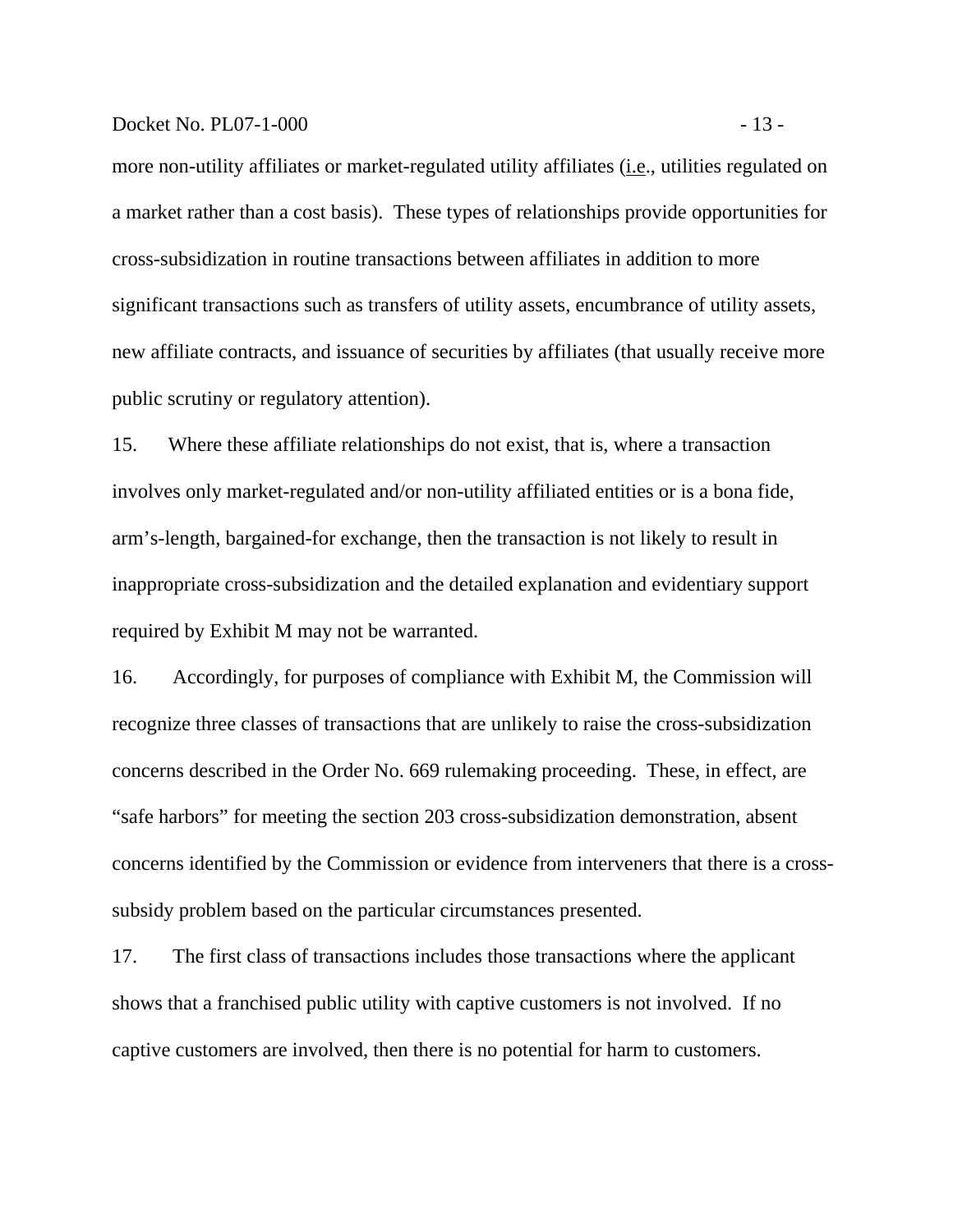#### Docket No. PL07-1-000 - 14 -

Therefore, compliance with Exhibit M could be a showing that no franchised public utility with captive customers**<sup>19</sup>** is involved in the transaction.

18. The second class of transactions includes those transactions that are subject to review by a state commission. The Commission, in the context of specific mergers or other corporate transactions, intends to defer to state commissions where the state adopts or has in place ring-fencing measures to protect customers against inappropriate crosssubsidization or the encumbrance of utility assets for the benefit of the "unregulated" affiliates. Therefore, compliance with Exhibit M could be satisfied with a showing that the proposed transaction complies with specific state regulatory protections against inappropriate cross-subsidization by captive customers. If a state does not have the authority to impose cross-subsidization protections, however, the transaction would not qualify for this safe harbor.

19. The third class of transactions are those involving only non-affiliates. Where a franchised public utility transacts only with nonaffiliated entities, the potential for inappropriate cross-subsidization of a non-utility associate company or the pledge or encumbrance of utility assets for the benefit of an associate company generally is not present. Therefore, compliance with Exhibit M could be satisfied with a showing that a public utility transacts only with nonaffiliated entities. This category includes a transfer

<sup>&</sup>lt;sup>19</sup> The Commission has defined "captive customers," for purposes of FPA section 203, to mean "any wholesale or retail electric energy customers served under cost-based regulation." 18 CFR 33.1(b)(5).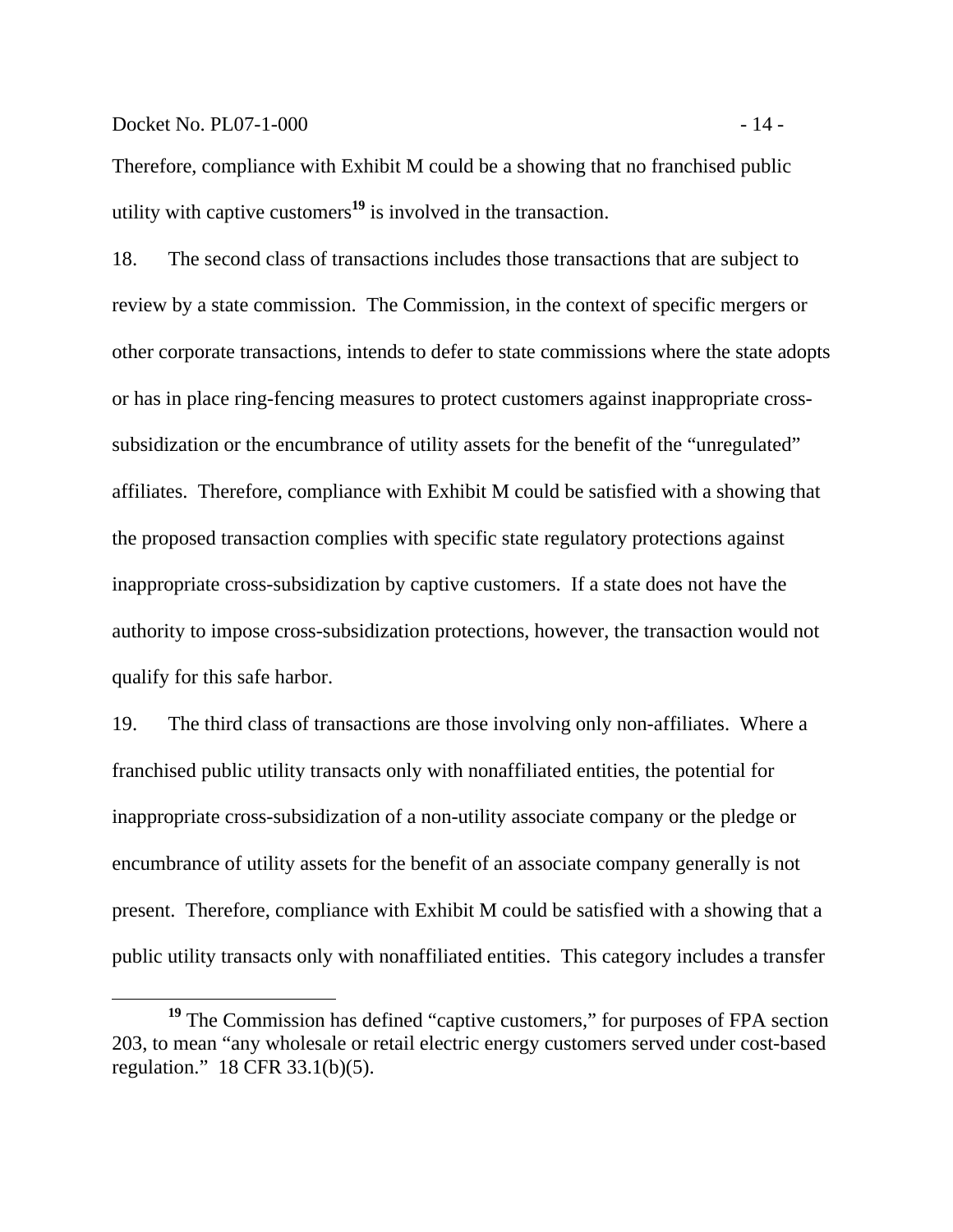of assets between a public utility and non-affiliates, but does not include mergers with, or acquisitions of, public utilities.

20. After review of a section 203 application relying on any of these "safe harbors," if the Commission finds that the applicant has failed to make a sufficient showing that it meets the criteria described above, then the application will be deemed to be deficient and a new Exhibit M will be required.

#### **2. Other Means of Addressing Cross-Subsidization Concerns**

21. Intra-corporate financing transactions may raise cross-subsidization concerns if the assets of a franchised public utility with captive customers are used to finance its marketregulated utility affiliates or non-utility affiliates or their activities. In the December 7 Technical Conference, several commenters noted that their states had implemented ringfencing measures to mitigate potential risks of cross-subsidization but that many states had not. These commenters suggested that the Commission implement safeguards to mitigate risks in the absence of state regulation (although not necessarily on a generic basis, relying on the states where the state has already taken such measures). Most commenters urged the Commission to continue to review whether potential mergers required additional protections on a case-by-case basis. Representatives of the state commissions, including the Oregon Public Utility Commission, Wisconsin Public Service Commission and Missouri Public Service Commission, recommended that the Commission only act where there is a demonstrable gap in state authority. None supported adoption of federal, mandatory ring-fencing conditions. Some commenters did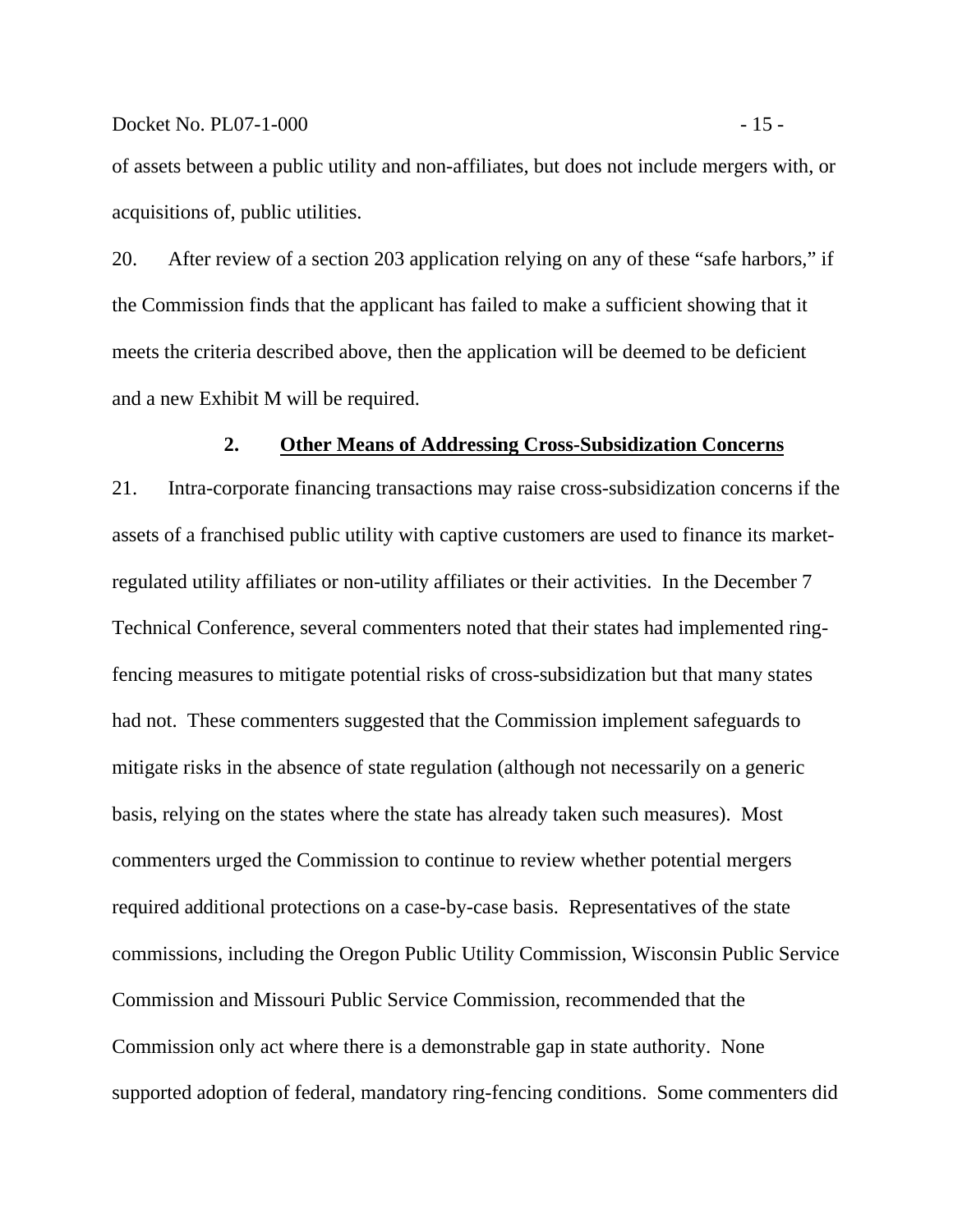not oppose the establishment of guidelines on the kinds of protections that might be appropriate in different cases.**<sup>20</sup>**

22. American Public Power Association and the National Rural Electric Cooperative Association argued that the Commission adopt regulations with minimum crosssubsidization safeguards that would apply in all cases, and also provide an exhaustive menu of additional cross-subsidization safeguards, including ring-fencing measures, that applicants might propose or that the Commission might impose in appropriate cases. They proposed that the Commission codify its code of conduct requirements in the regulations and that these restrictions be made applicable to all traditional public utilities and their unregulated affiliates.

23. The Commission agrees that it is appropriate to codify in our regulations code of conduct affiliate restrictions to prevent cross-subsidization involving power and nonpower goods and services transactions and to make those prophylactic restrictions applicable to all traditional (franchised) public utilities (not just public utilities seeking section 203 approval) and their transactions with power sellers as well as non-utility affiliates. Accordingly, contemporaneous with this Policy Statement, we are instituting a Notice of Proposed Rulemaking to do this. However, with respect to additional restrictions that may be appropriate for section 203 applicants, such as ring-fencing

**<sup>20</sup>** See, e.g., Comments of Clifford M. Naeve, December 7 Technical Conference, Tr. 91-92; Comments of Joseph G. Sauvage, December 7 Technical Conference, Tr. 56- 58.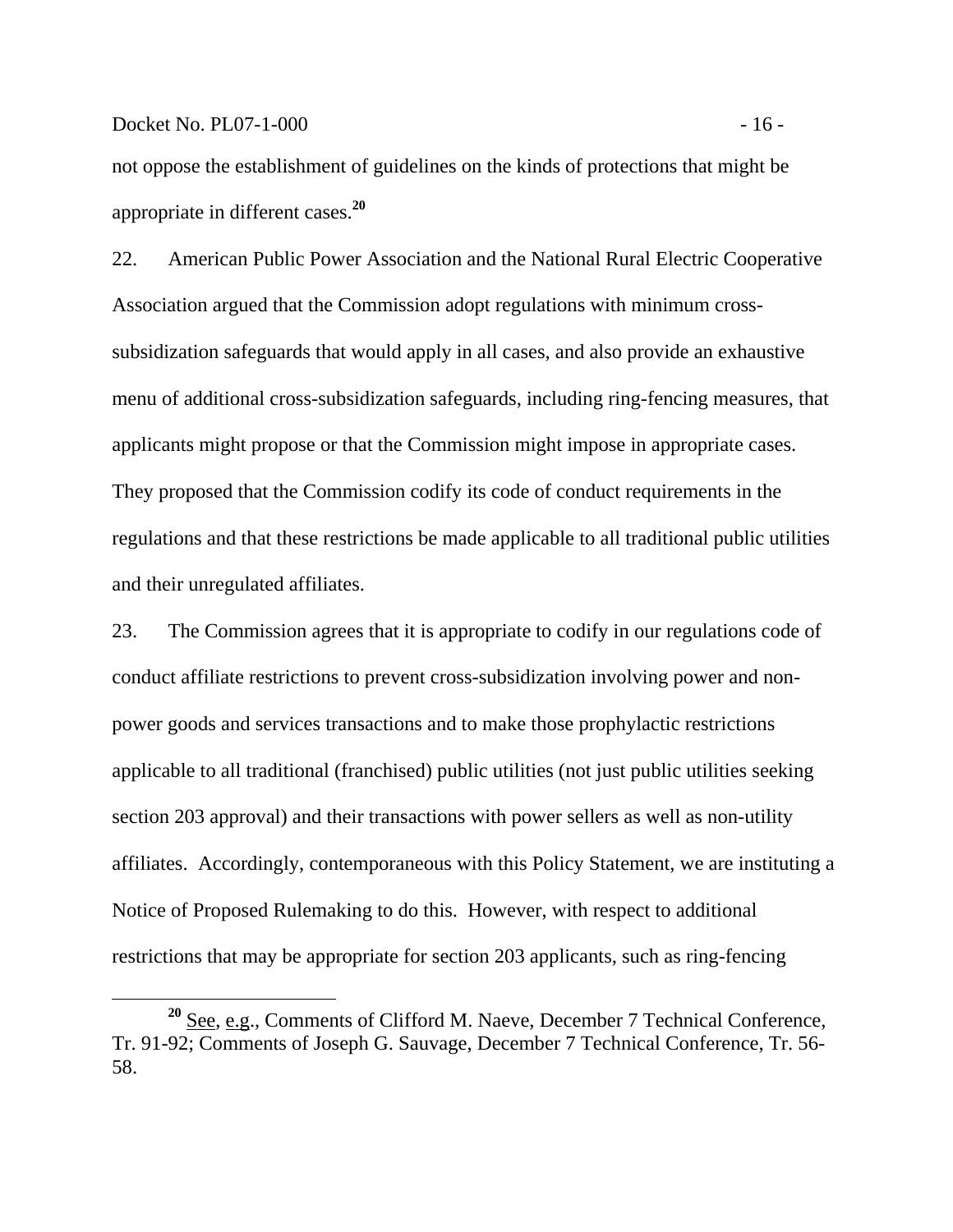## Docket No. PL07-1-000 - 17 -

restrictions, the Commission does not believe it is necessary or appropriate to mandate generic one-size-fits-all protections for all section 203 applicants. Rather, the Commission will examine the facts and circumstances of each transaction and determine on a case-by-case basis whether additional protections against inappropriate crosssubsidization or encumbrances of utility assets are necessary. As noted above, part of our approach will involve review of whether state commissions have authority to impose cross-subsidy protections or have in place such protections. The Commission, as a general matter, intends to defer to state-adopted protections unless they can be shown to be inadequate to protect wholesale customers. This deference is appropriate because retail customers typically represent the vast majority of load served by a franchised public utility, and ring-fencing measures typically affect the entire corporation, thereby protecting both retail and wholesale customers. If it can be shown, however, that these measures are inadequate to protect wholesale customers in a given case, the Commission may adopt supplemental protections as appropriate. Finally, we emphasize that, consistent with section 203 and the Commission's regulations, all section 203 applicants must demonstrate that a proposed transaction will not result in inappropriate crosssubsidization of non-utility associate companies or the inappropriate pledge or encumbrance of utility assets for the benefit of an associate company, either through meeting one of the safe harbor demonstrations, proposing its own ring-fencing or other protections to prevent cross-subsidization, or demonstrating that there are no potential cross-subsidy issues associated with the proposed transaction.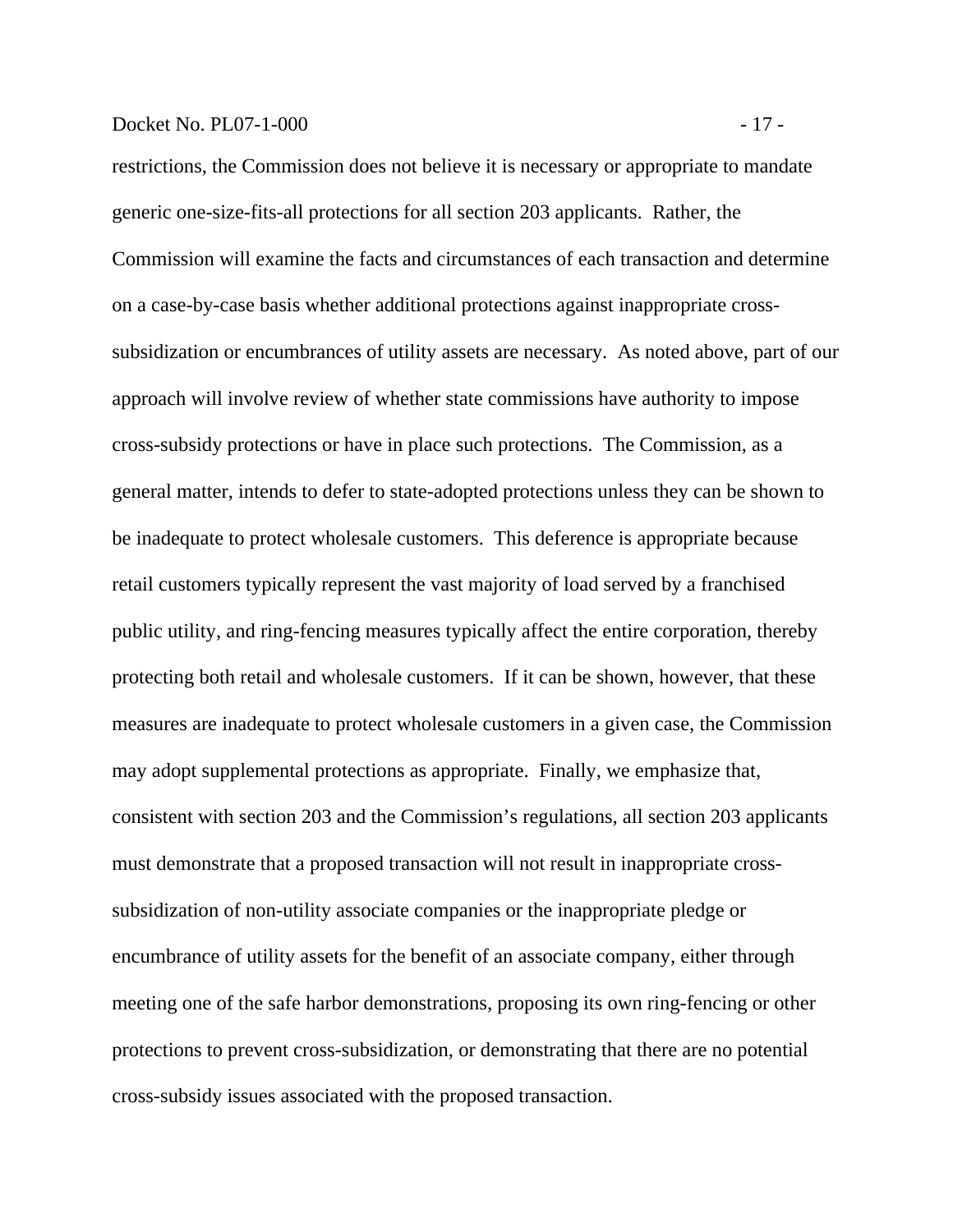24. With respect to guidance to applicants that do not make the "safe harbor" demonstration or do not demonstrate that cross-subsidy issues are not present, one way to make the demonstration required by Exhibit M would be to propose ring-fencing measures. For example, a ring-fencing structure related to internal corporate financings, i.e., money pool or cash management transactions, could include some or all of the following elements depending on the circumstances: (1) the holding company participates in the money pool as a lender only and it does not borrow from the subsidiaries with captive customers; (2) where the holding company system includes more than one public utility, the money pool for subsidiaries with captive customers is separate from the money pool for all other subsidiaries; (3) all money pool transactions are short-term (one year or less), and payable on demand to the public utility; (4) the interest rate formula is set according to a known index and recognizes that internal and external funds may be loaned into the money pool; (5) loan transactions are made pro rata from those offering funds on the date of the transactions; (6) the formula for distributing interest income realized from the money pool to money pool members is publicly disclosed; and (7) the money pool administrator is required to maintain records of daily money pool transactions for examination by the Commission by transaction date, lender, borrower, amount, and interest rate(s).<sup>21</sup> We clarify that the forms of ring-fencing

**<sup>21</sup>** These ring-fencing measures are among those requirements typically approved by the Securities and Exchange Commission (SEC) and/or adopted by state commissions.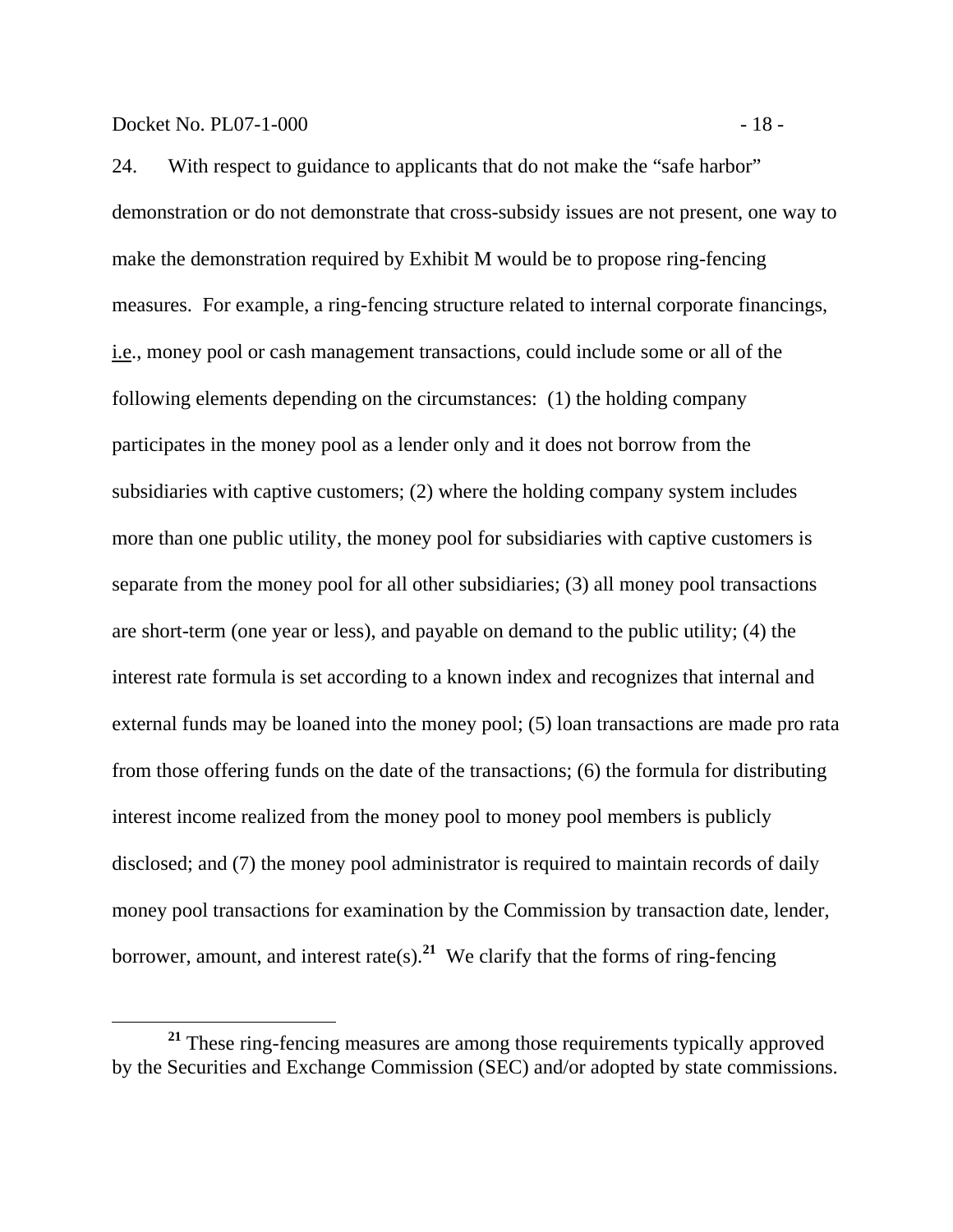## Docket No. PL07-1-000 - 19 -

protections listed herein are simply examples of protections that the Commission would consider in evaluating proposed ring-fencing measures. Appropriate ring-fencing measures will depend on the facts presented and the specifics of an applicant's corporate structure and must be evaluated on a case-by-case basis. Further, as noted earlier, to the extent a state commission imposes specific ring-fencing measures, the Commission will defer to those measures absent evidence that additional measures are needed to protect wholesale customers.

25. The Commission also notes that if it approves a transaction under section 203 (with or without ring-fencing measures), the Commission retains authority under section 203(b) to later impose additional cross-subsidy protections or modify any previously approved measures. Further, irrespective of any link to the section 203 transaction, the Commission retains ongoing authority under section 206 of the FPA**<sup>22</sup>** to modify rates, contracts and practices that may result in inappropriate cross-subsidization or encumbrances of utility assets (and, if appropriate, to require new practices).

## **3. Future Case-Specific Informational Filings**

26. Given that the Commission often issues its order in a section 203 proceeding before the state proceedings are completed, the Commission may grant authorization under section 203 before the relevant state commission issues an order specifying any state-required cross-subsidy or ring fencing protections. In such circumstances, as

**<sup>22</sup>** 16 U.S.C. 824e.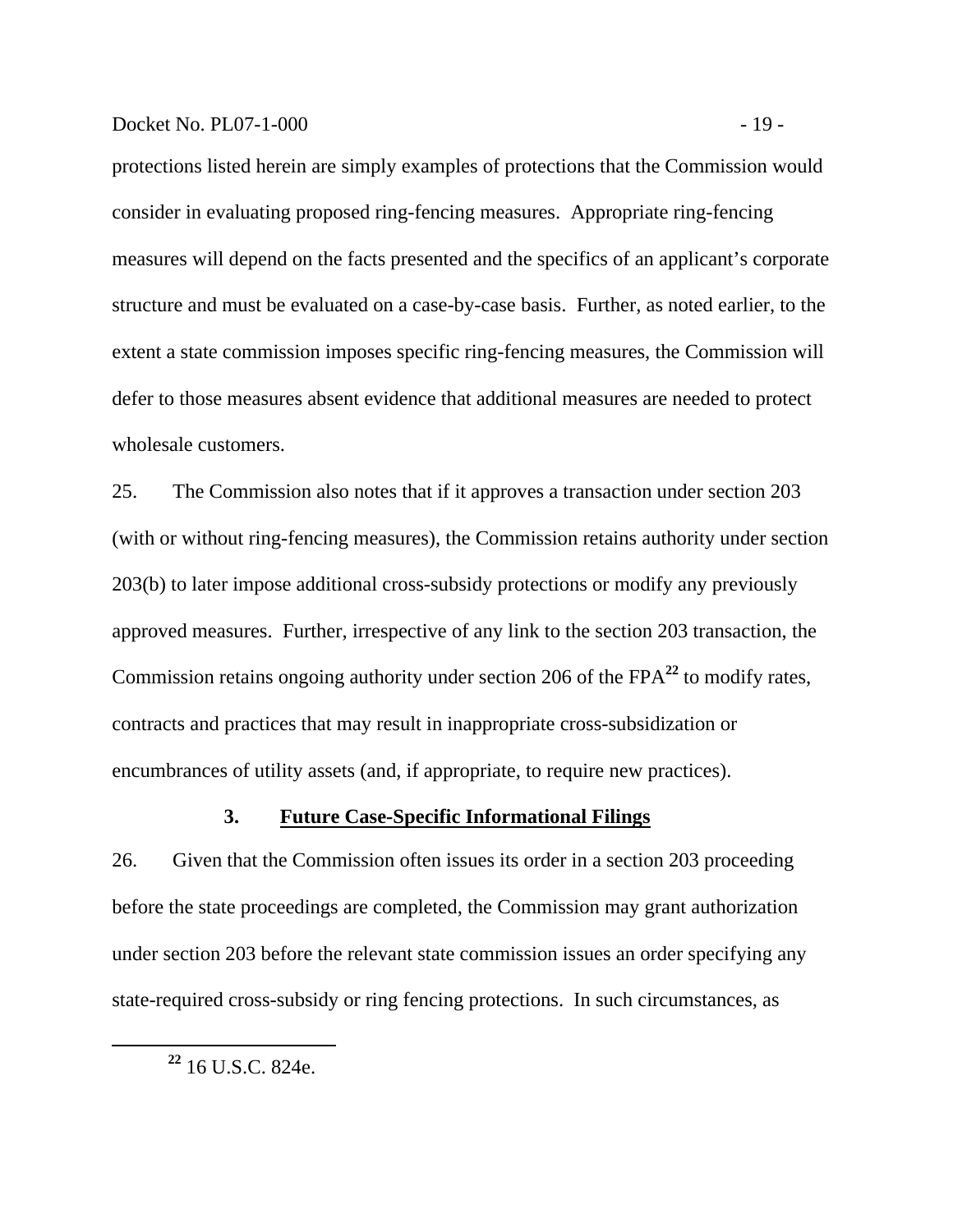#### Docket No. PL07-1-000 - 20 -

appropriate, the Commission in the context of individual section 203 authorizations will require applicants to file with the Commission a copy of any subsequent state orders. Such copy would be filed in the Commission's section 203 proceeding docket as an informational filing, and the applicant would also provide copies to the intervenors in the Commission's section 203 proceedings.

# **B. Blanket Authorizations Under Sections 203(a)(1) and 203(a)(2) and Clarifications Regarding Jurisdictional Transactions**

27. Through the Order No. 669 rulemaking proceeding, the Commission granted certain blanket authorizations on a generic basis under section 203.**<sup>23</sup>** Participants at the December 7 Technical Conference addressed whether additional blanket authorizations were warranted. Specifically, commenters discussed under what circumstances the Commission should grant a blanket authorization under section 203(a)(1) (which applies to public utilities' dispositions of jurisdictional facilities) to parallel the Order No. 669 blanket authorizations under section 203(a)(2) (which, among other things, applies to holding companies' acquisitions of securities of public utilities with jurisdictional facilities). The section 203 blanket authorizations under Order No. 669 allow a holding company to acquire the voting securities of a transmitting utility, an electric utility company, or a holding company in a holding company system that includes a transmitting utility or an electric utility company, if, after the acquisition, the holding company will

**<sup>23</sup>** 18 CFR 33.1(c).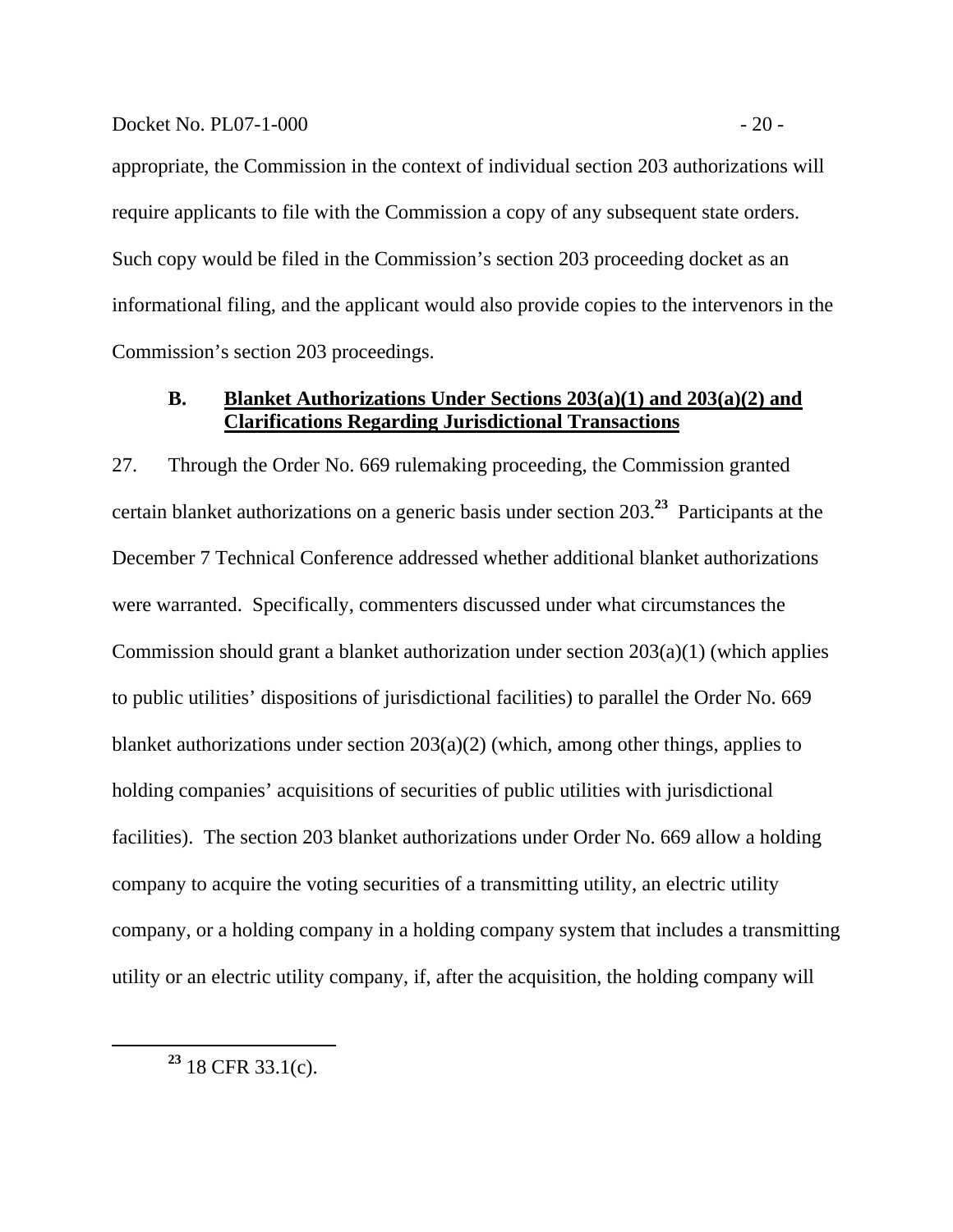own less than 10 percent of the outstanding voting securities. What most commenters seek is a parallel blanket authorization under section  $203(a)(1)$  for the public utilities in such transactions to "dispose" of their facilities to the holding company, i.e., a blanket authorization for transactions that (1) involve or permit transfers (dispositions) of up to 10 percent of a public utility's voting stock, or (2) involve a transfer of up to 10 percent of the voting stock of a holding company that directly or indirectly owns or controls a public utility. Alternatively, they seek clarification that certain transactions are not jurisdictional.

28. Several commenters supported modification of the rules to grant such a parallel blanket authorization under 203(a)(1). In addition, Mirant Corporation (Mirant) argued that section 203(a)(1) should not apply at all to stock transactions in the secondary market involving the corporate parent. Mirant maintained that if the Commission continues to apply section 203(a)(1) to equity transfers of upstream ownership interests in public utilities that result in either a direct or indirect change in control over the underlying public utility, there would be a substantial and unnecessary overlap between sections 203(a)(1) and 203(a)(2). The Goldman Sachs Group, Inc. (Goldman) added that financial investors need certainty on whether particular transactions in the secondary market would require prior Commission approval under section 203(a)(1). Goldman also argued for a blanket authorization under section  $203(a)(2)$  for the acquisition of voting securities by firms acting in a fiduciary capacity.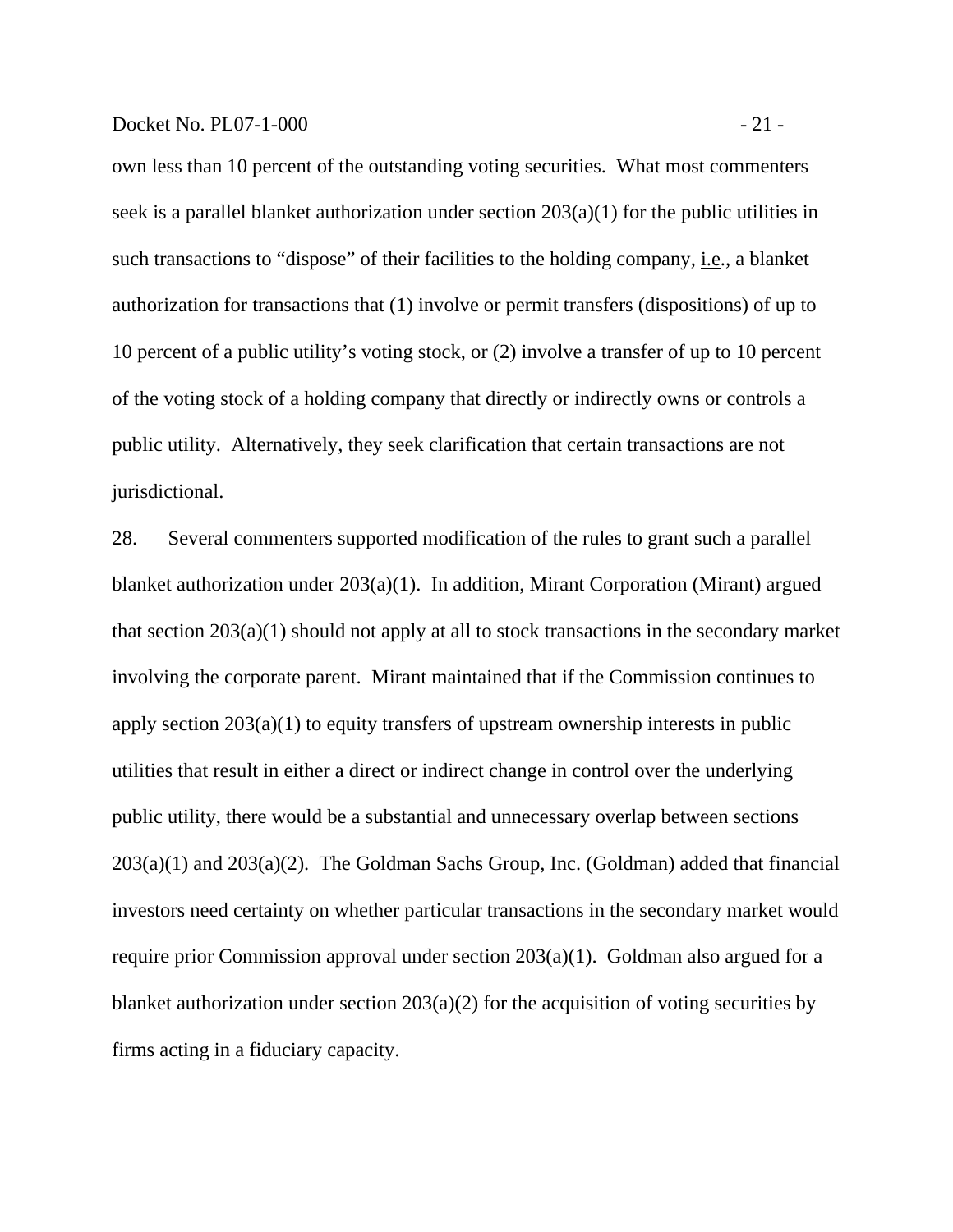Docket No. PL07-1-000 - 22 -

29. Edison Electric Institute (EEI) argued for a blanket authorization for internal corporate reorganizations under both sections  $203(a)(1)$  and  $203(a)(2)$  for transfer of assets from one non-traditional utility subsidiary, such as an exempt wholesale generator, to another non-traditional utility subsidiary.

30. The Financial Institutions Energy Group (FIEG)**<sup>24</sup>** requested that the Commission clarify that transactions that do not affect control do not, in fact, require approval under section 203(a)(1). Alternatively, FIEG argued that there are several types of transactions under which no change of control is involved and, therefore, the Commission should provide blanket authorizations under both section  $203(a)(1)$  and section  $203(a)(2)$ . FIEG asserted that such transactions include: (1) acquisitions of voting securities that would give the acquiring entity less than 10 percent ownership of outstanding voting securities; (2) acquisitions of up to 20 percent of the voting interests in a public utility where the acquirer is eligible to file with the SEC a Schedule 13G demonstrating no intent to exercise control over the entity whose securities are being acquired; (3) acquisitions involving securities held for lending, hedging, underwriting and/or fiduciary purposes. FIEG also argued that a blanket authorization should be granted for transactions in which

**<sup>24</sup>** Members of FIEG include: Bank of America, N.A, Barclays Bank PLC, Bear Energy LP, Citigroup Energy Inc., Credit Suisse Energy LLC (a subsidiary of Credit Suisse), Deutche Bank AG, J. Aron & Company (a subsidiary of The Goldman Sachs Group), JPMorgan Chase & Co., Lehman Brothers Commodity Services Inc. (a subsidiary of Lehman Brothers Holding Inc.), Merrill Lynch Commodities, Inc., Morgan Stanley Capital Group Inc., Société Générale, and UBS Energy LLC (a subsidiary of UBS AG).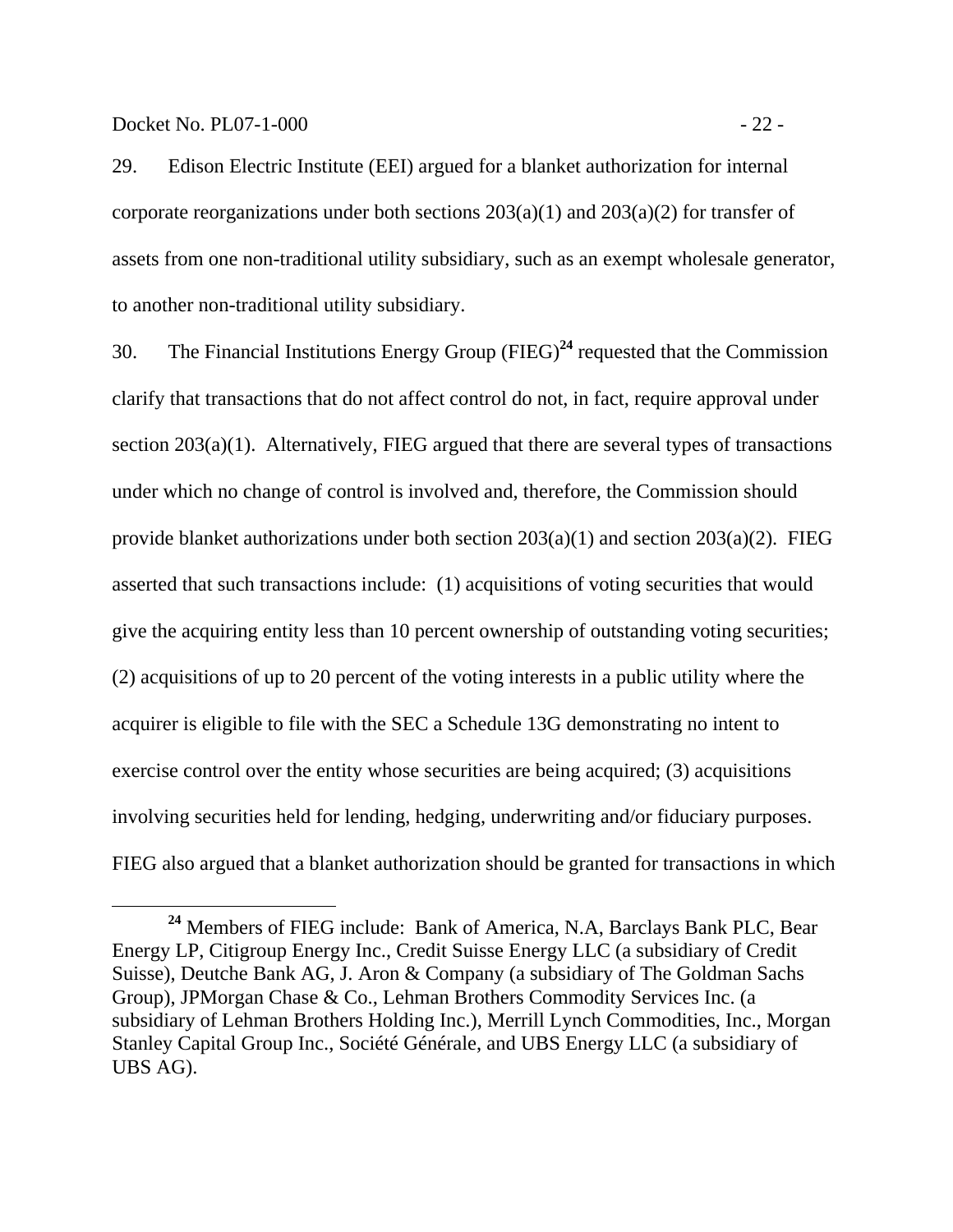## Docket No. PL07-1-000 - 23 -

a public utility or a holding company is acquiring or assigning a jurisdictional contract where the acquirer does not have captive customers and the contract does not convey control over the operation of a generation or transmission facility.

31. In support of its requests for clarification and expanded blanket authorizations, FIEG states that shares and other interests in public utilities are bought, sold and traded on a regular basis and that an active market for a public utility's shares is important to its ability to raise capital. FIEG explains that if a passive or non-controlling investor must seek prior Commission approval for transactions, the trading process is slowed, resulting in a less efficient market for the company's shares. According to FIEG, such inefficiencies chill participation in the industry and reduce needed market liquidity.

32. Several commenters also urged the Commission to provide greater clarity on what constitutes a passive investment for which no Commission authorization is required under section  $203(a)(1)$ .

33. The Commission agrees that greater industry investment and market liquidity are important goals. However, blanket authorizations under section 203 cannot be granted lightly, particularly generic authorizations. Because it is an ex ante determination as to the appropriateness of a category of transactions under section 203 and a counterparty is not yet identified, a blanket authorization can be granted only when the Commission can be assured that the statutory standards will be met, including ensuring that the interests of captive customers are safeguarded and that public utility assets are protected under all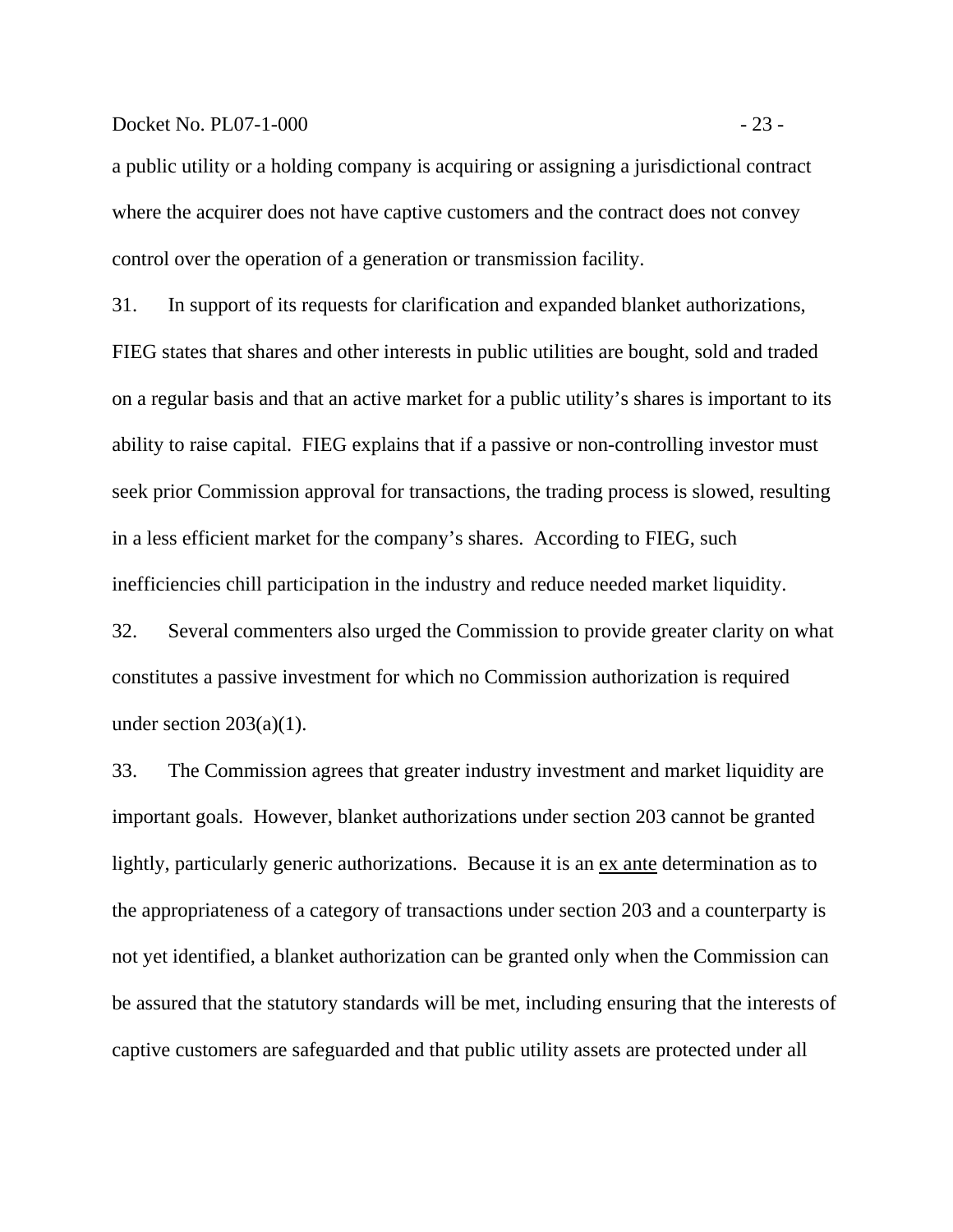Docket No. PL07-1-000 - 24 -

circumstances. It is under this paradigm that we provide the following guidance with respect to the section 203 blanket authorizations.

34. First, we will grant in part and deny in part requests for blanket authorizations under section  $203(a)(1)$  to parallel those previously granted under section  $203(a)(2)$ . The Commission recognizes that, in some circumstances, the lack of a blanket authorization under section 203(a)(1) can lessen the practical effectiveness of the blanket authorizations previously granted under section 203(a)(2). Accordingly, in a Notice of Proposed Rulemaking issued contemporaneous with this Policy Statement, the Commission is proposing a limited blanket authorization under section 203(a)(1) under which a public utility would be "pre-authorized" to dispose of less than 10 percent of its securities to a public utility holding company but only if, after the disposition, the holding company and any associate or affiliated company in aggregate will own less than 10 percent of that public utility.**<sup>25</sup>** The Commission believes that this narrow blanket authorization will provide appropriate relief to investors and at the same time ensure that utility assets and captive customers are protected.

35. The Commission will continue to consider broader requests for blanket authorizations under section 203(a)(1) on a case-specific basis,**<sup>26</sup>** taking into account all

**<sup>25</sup>** Blanket Authorization NOPR, supra note 6.

**<sup>26</sup>** Order No. 669-A, FERC Stats. & Regs. ¶ 31,214 at P 103; Order No. 669-B, FERC Stats. & Regs. ¶ 31,225 at P 43.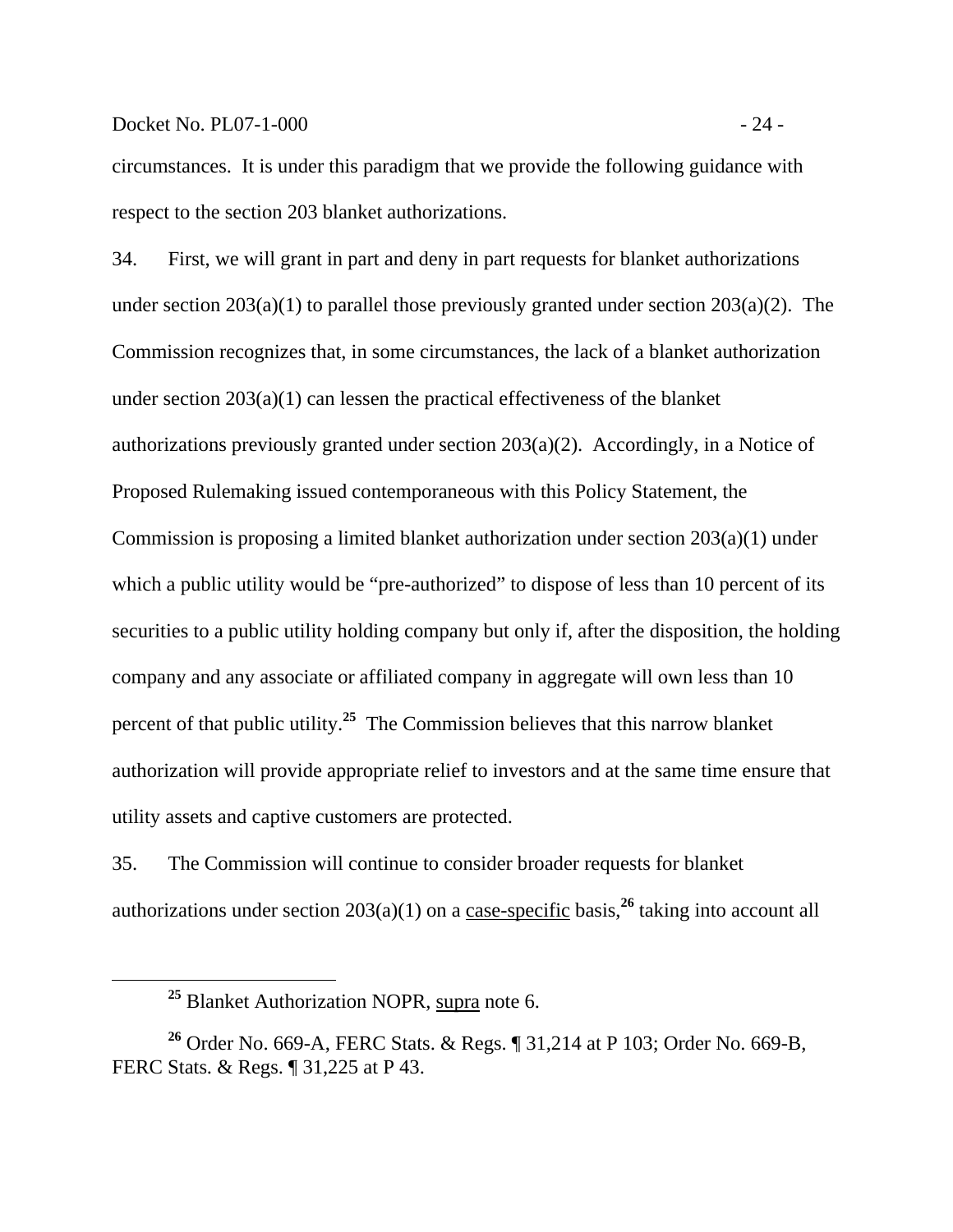### Docket No. PL07-1-000 - 25 -

other authorizations that have been granted and whether those authorizations, in conjunction with a blanket authorization under section 203(a)(1), would raise concerns. While the Commission, as discussed above, has determined that additional generic blanket authorizations for public utilities' dispositions of jurisdictional assets are not warranted at this time (other than the blanket authorizations discussed in the accompanying NOPR), we expect that in many circumstances individual blanket authorizations can be granted. Such an individual, situation-specific, ex ante blanket authorization will provide some of the certainty that is sought by the industry and investors. At the same time, this approach will allow the Commission to assess specific circumstances, to place time limits on blanket authorizations if appropriate (subject to possible renewal), to monitor industry activity, and to adapt the use of blanket authorizations over time as we gain further experience with financial institution investments in particular. Further, we do not rule out the possibility that groups of similarly situated holding companies, such as financial institutions, can make joint filings seeking common blanket authorizations under section 203(a)(1) or section 203(a)(2); however, they would need to clearly demonstrate on the record that there would be no adverse impact on captive customers or the public interest if the authorizations were granted.

36. In response to requests that the Commission clarify that secondary market transactions involving public utilities do not require approval under section 203(a)(1)(A) (which provides that a public utility may not sell, lease "or otherwise dispose" of the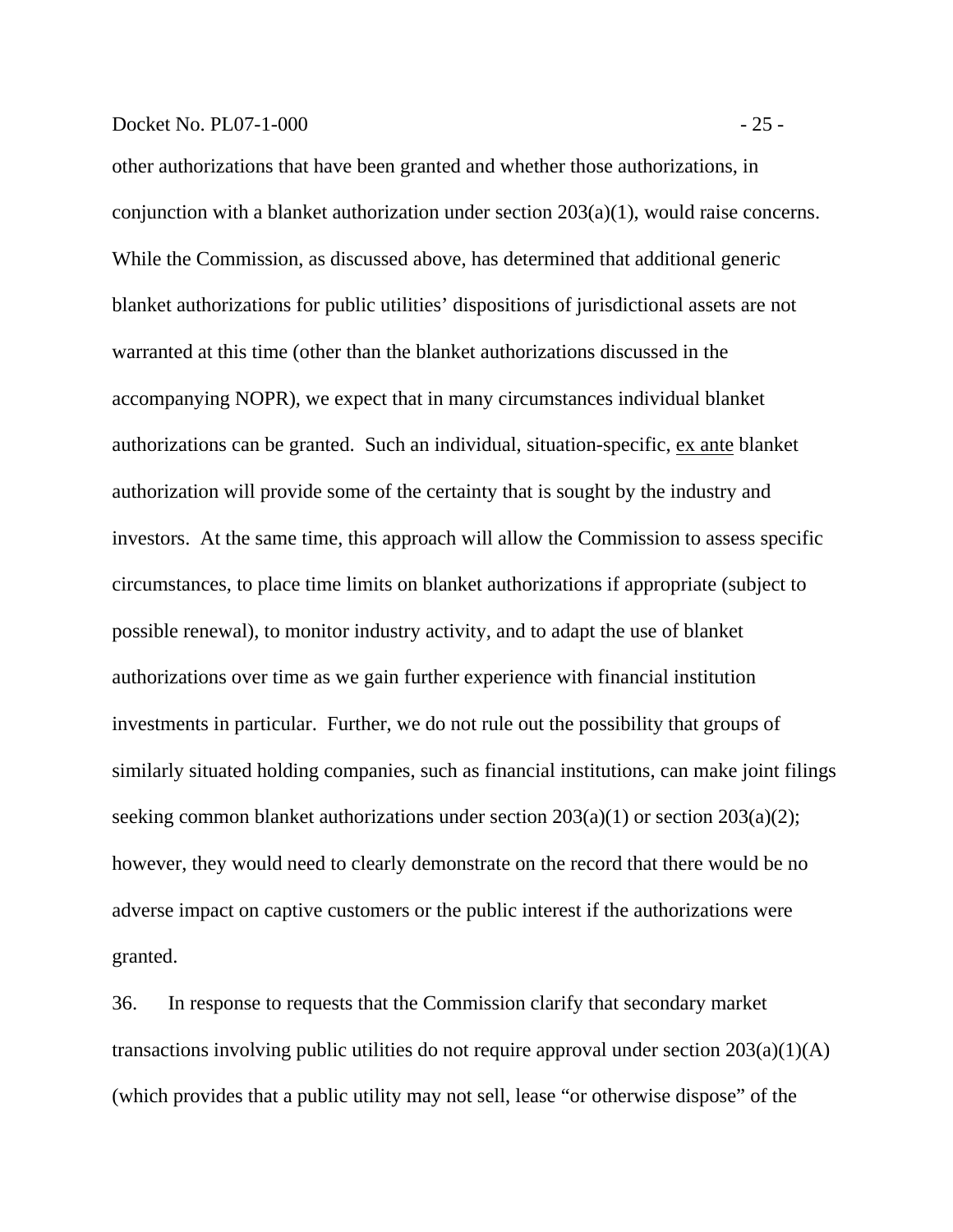#### Docket No. PL07-1-000 - 26 -

whole of its jurisdictional facilities or any part hereof without prior Commission approval), we so clarify. Secondary market transactions, for purposes of this discussion, are purchases or sales of the securities of a public utility or its upstream holding company by a third-party investor. Thus, such transactions do not include the securities' initial issuance or reacquisition by the issuer. Thousands of shares of the stock of a public utility or public utility holding company may be traded on a daily basis by non-public utility third parties, particularly if the stock is widely held and publicly traded. As noted by Mirant, EEI and members of FIEG in their comments, neither a public utility holding company nor a public utility subsidiary of the holding company are themselves parties to these transactions and they cannot know in advance what trading will occur or whether direct or indirect "control" over the public utility is being acquired. It would be virtually impossible in such circumstances for the public utility or holding company to know what is occurring before the fact and we do not interpret section  $203(a)(1)(A)$  to be triggered for these secondary trades. Accordingly, neither public utilities nor public utility holding companies have an obligation to seek approval of a "disposition" of public utility jurisdictional facilities for such trades.**<sup>27</sup>**

<sup>&</sup>lt;sup>27</sup> If the acquirer of securities in the secondary market is a public utility holding company, however, it may have an obligation to file for approval under section 203(a)(2). If the acquirer is another public utility, it may also have to file under section  $203(a)(1)(C)$ (no public utility may purchase securities of another public utility if over \$10 million in value).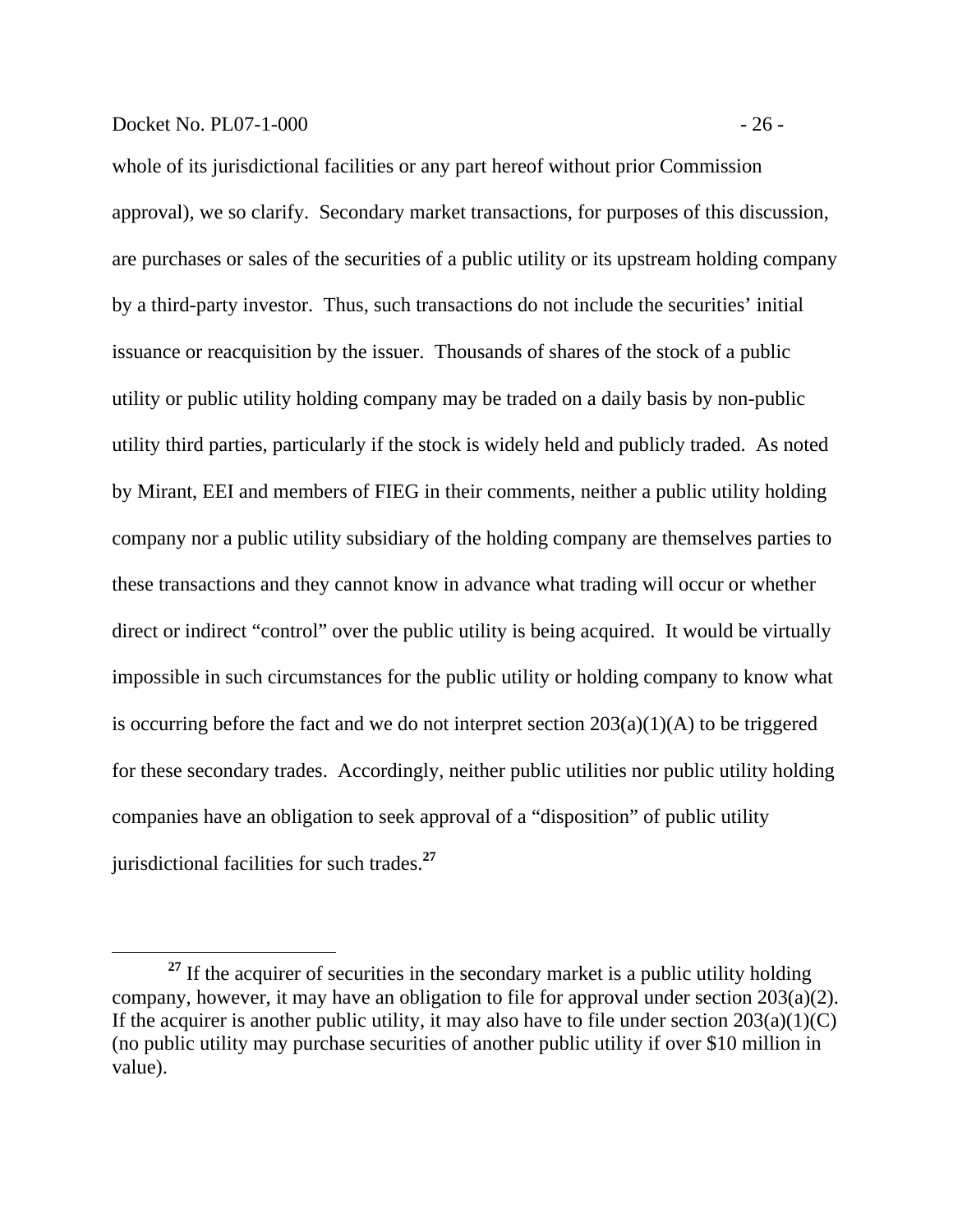37. In addition, we clarify that transactions that do not transfer control of a public utility do not fall within the "or otherwise dispose" language of section  $203(a)(1)(A)$  and thus do not require approval under section  $203(a)(1)(A)$  (assuming there is no sale or lease of the facilities). As indicated in our discussion of what constitutes a disposition of control for purposes of the Commission's section 203 analysis,**<sup>28</sup>** while the Commission cannot make an ex ante determination regarding what is control for purposes of the Commission's section 203 analysis absent facts of a specific case, the Commission is setting forth herein certain guidelines regarding what has been deemed to be (or not to be) control. This clarification addresses many of the concerns raised by commenters regarding acquisitions involving securities held for lending, hedging, underwriting and/or fiduciary purposes. If such transactions do not result in a transfer of control and there is no sale or lease of the facilities taking place, then section  $203(a)(1)(A)$  is not triggered. This should assist applicants in determining the need for prior authorization under section 203.

38. With respect to the request for a generic blanket authorization for internal corporate reorganizations under both sections  $203(a)(1)$  and  $203(a)(2)$  for the transfer of assets from one non-traditional utility subsidiary**<sup>29</sup>** to another non-traditional utility

**<sup>28</sup>** See infra section II.C.

**<sup>29</sup>** For example, power marketers, exempt wholesale generators, or qualifying facilities.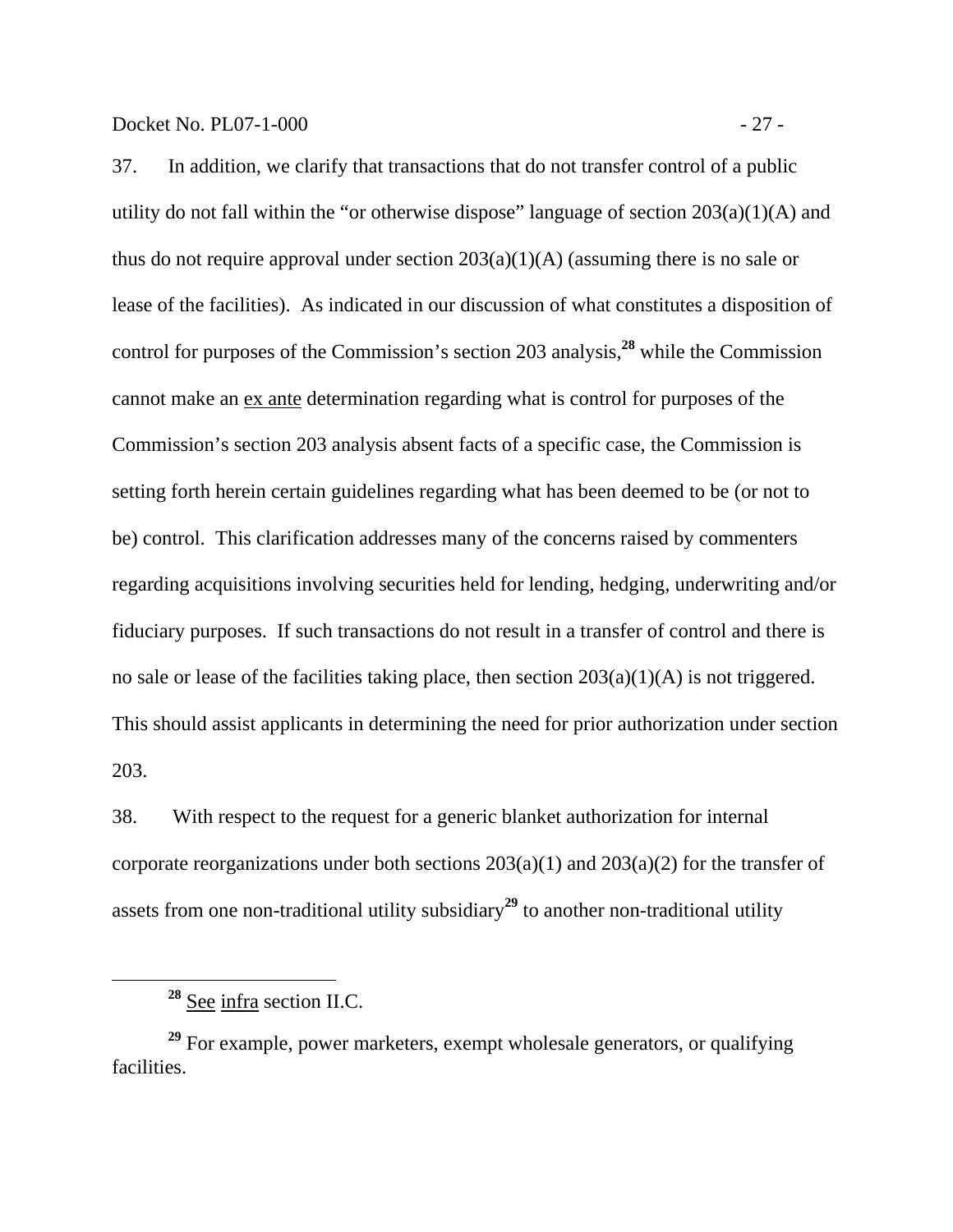#### Docket No. PL07-1-000 - 28 -

subsidiary, the Commission cannot be certain of the impact of such transactions on utility affiliates on a generic basis and, therefore, will not grant a blanket authorization at this time. The Commission will consider case-specific blanket authorizations (with appropriate reporting requirements) on a case-by-case basis.

39. The Commission also denies the request for a generic blanket authorization under section 203(a)(2) for non-bank fiduciaries subject to the jurisdiction of the SEC. The Commission finds that we need further experience in this area before granting a blanket authorization on a generic basis. However, the Commission is willing to consider such requests on a holding company-specific basis or from similarly situated holding companies, such as similarly situated financial institutions. Any such applications would need to demonstrate in sufficient detail that applicants would not be able to control public utilities and that there would be no adverse impact on captive customers or the public interest if the authorizations were granted. As discussed above with respect to section  $203(a)(1)$  authorizations, this type of approach would allow the Commission to assess specific circumstances, to place time limits on blanket authorizations if appropriate (subject to possible renewal), to monitor industry activity, and to adapt the use of blanket authorizations over time as we gain further experience.

40. Certain participants to the technical conferences argue that a blanket authorization under section 203(a)(1) should be granted for transactions in which a public utility or a holding company is acquiring or disposing of a jurisdictional contract where the acquirer does not have captive customers and the contract does not convey control over the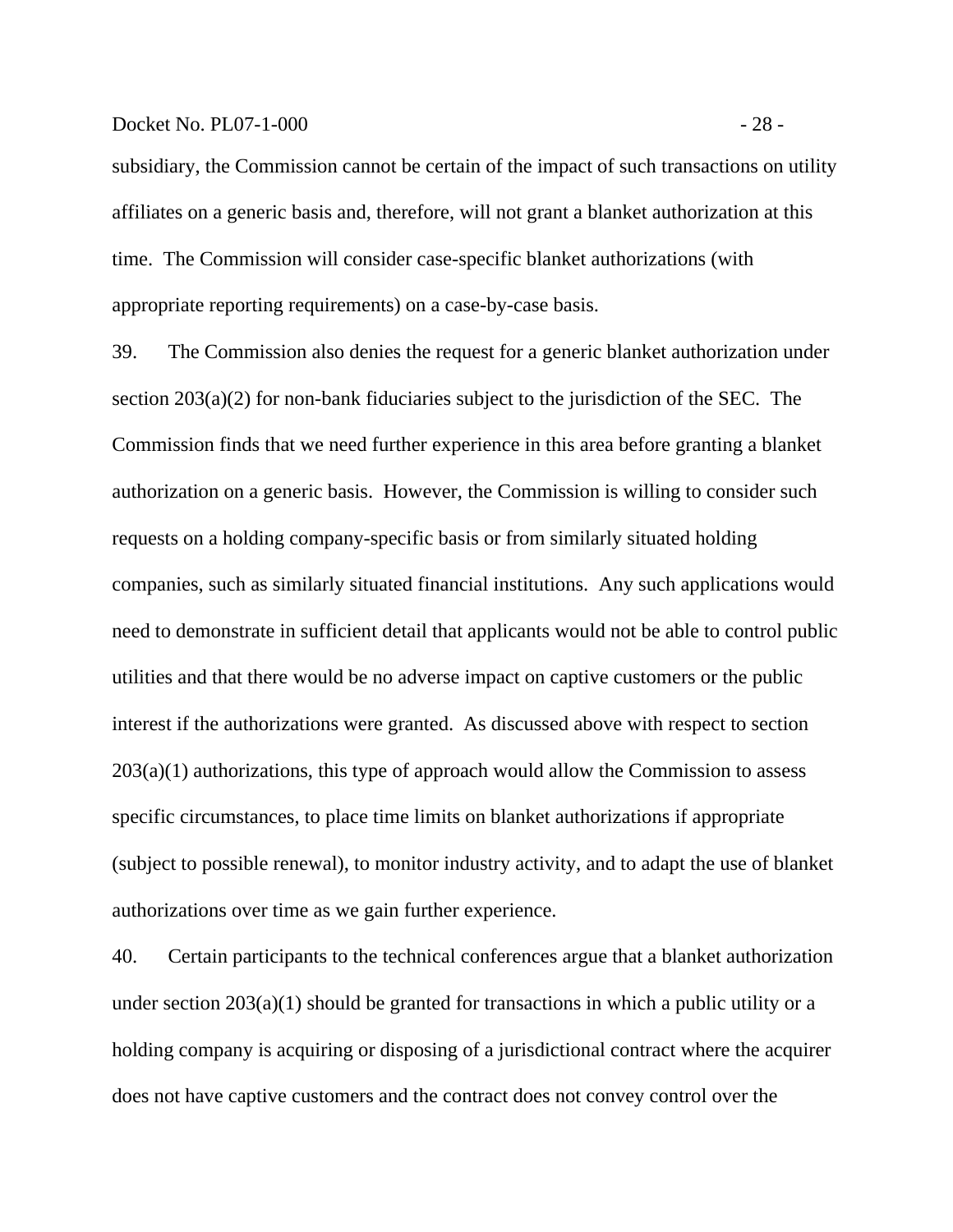## Docket No. PL07-1-000 - 29 -

operation of a generation or transmission facility. These commenters argue that because acquisition of these contracts cannot create competitive or rate concerns, the Commission should grant blanket authorization under section 203(a)(1) for such transactions. Because the specific request for blanket authorization may present concerns where the transferor has captive customers, we seek comment in the Blanket Authorization NOPR on whether a generic blanket authorization under section 203(a)(1) is warranted for the acquisition or disposition of a jurisdictional contract where neither the acquirer nor transferor has captive customers and the contract does not convey control over the operation of a generation or transmission facility.

41. We also decline to grant a generic blanket authorization under sections 203(a)(1) and 203(a)(2) for acquisitions of up to 20 percent of the voting interests in a public utility where the acquirer is eligible to file with the SEC a Schedule 13G, which demonstrates no intent to exercise control over the entity whose securities are being acquired. While the Commission may consider eligibility to file a Schedule 13G with the SEC as part of an indication that an entity will not be able to assert control over a public utility, the Commission will not accept Schedule 13G eligibility as a definitive statement regarding control. The Commission will consider Schedule 13G eligibility as one factor in the analysis of whether an entity can assert control over a public utility.**<sup>30</sup>**

**<sup>30</sup>** See, e.g., Capital Research and Management Company, 116 FERC ¶ 61,267 (2006).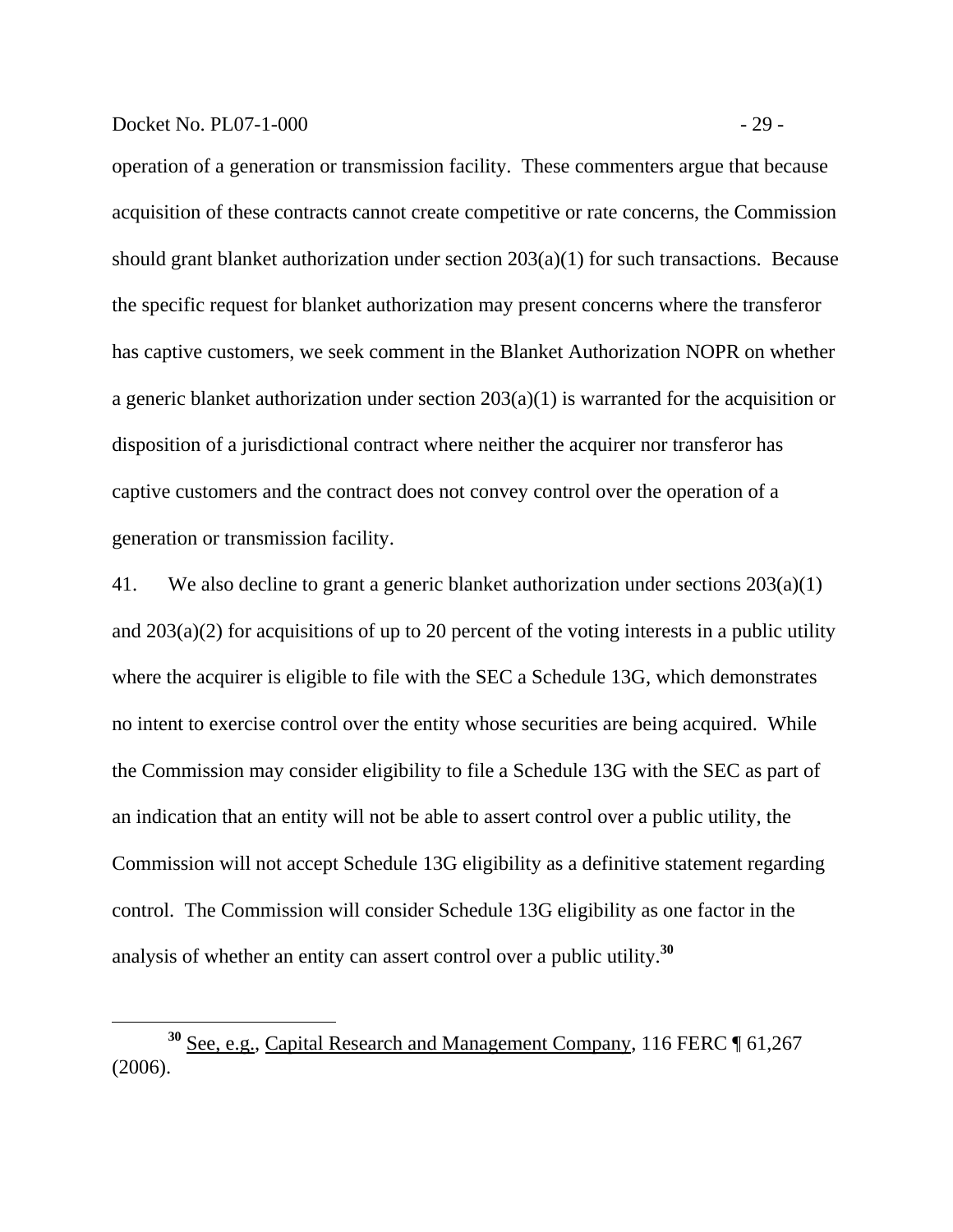## **C. Disposition of "Control" of Jurisdictional Facilities**

42. Several commenters have asked the Commission to provide guidance on what constitutes a disposition of "control" of jurisdictional facilities under section 203. Most recently, this request is being pressed by the investment community, which seeks further clarification regarding the scope of the Commission's regulatory authority, and greater regulatory certainty as to when section 203 review is required.

43. We will provide guidance here, but emphasize that the determination of whether there is a disposition of control must be based on all circumstances. In other words, the decision must be made on a fact-specific basis. As discussed further below, while our case law under section 201 provides guidance on the factors that may result in control, no single factor or factors necessarily results in control. The electric industry remains a dynamic, developing industry, and no bright-line standard will encompass all relevant factors and possibilities that may occur now or in the future.**<sup>31</sup>**

44. We note that much of the Commission's precedent in this area was developed based on concerns that there could be a jurisdictional void if the Commission did not interpret broadly what constitutes a disposition of "control" of public utility facilities under FPA section 203. The Commission was particularly concerned about the creation of holding companies and holding company acquisitions that could result in an indirect

**<sup>31</sup>** Market-Based Rates For Wholesale Sales Of Electric Energy, Capacity And Ancillary Services By Public Utilities, Order No. 697, 72 FR 39903 (July 20, 2007), FERC Stats. & Regs. ¶ 31,252, at P 174 (2007) (Market-Based Rate Final Rule).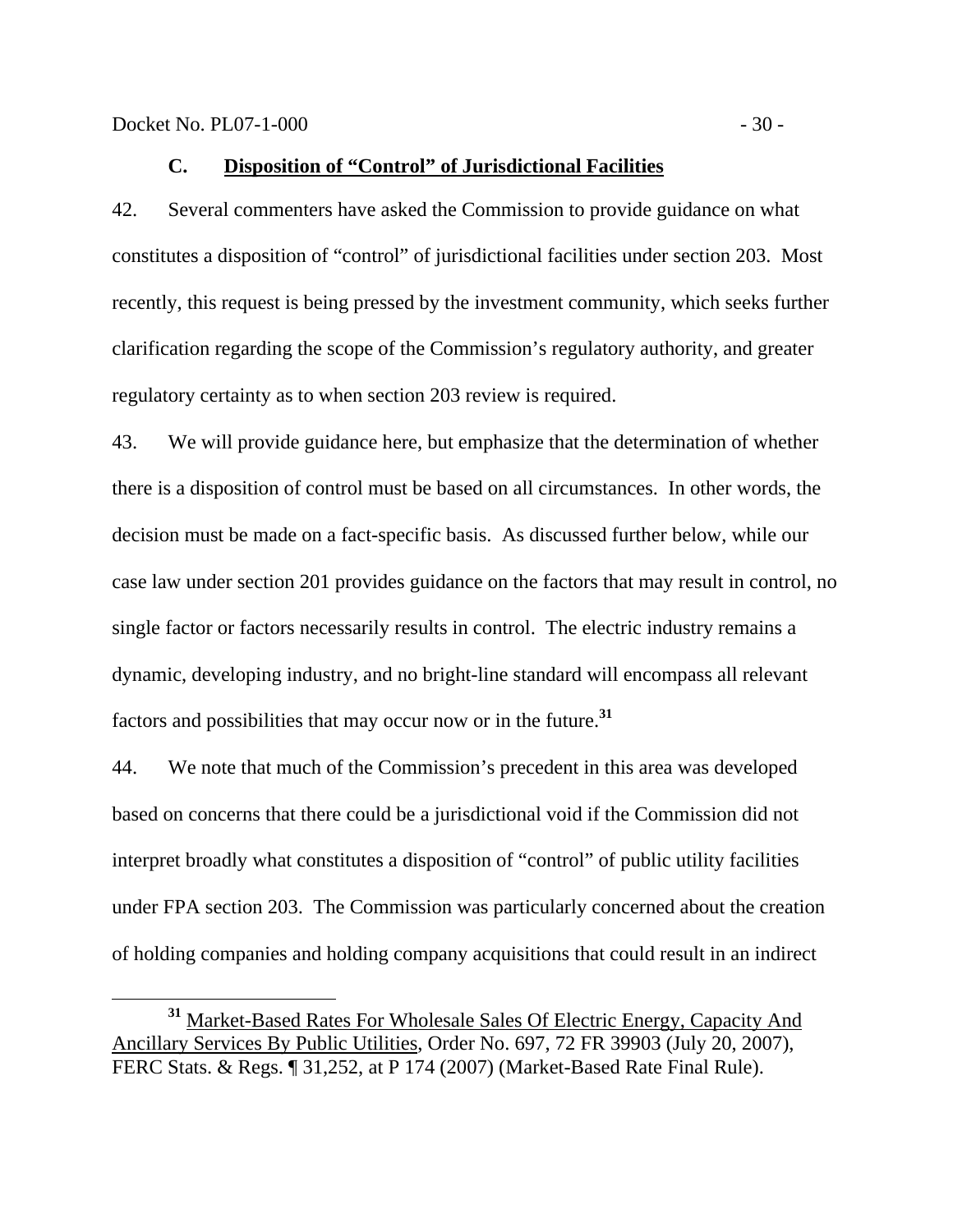change of control of the jurisdictional facilities of public utilities, without Commission review. In EPAct 2005, however, Congress has filled any jurisdictional void involving public utility holding companies by amending section 203 to specifically give the Commission authority over certain holding company acquisitions and mergers involving FPA public utilities. Thus, the Commission's pre-EPAct 2005 precedent should be read with this context in mind.

### **1. Precedent Discussing Dispositions of Control**

45. Section 203 requires prior Commission approval if a public utility seeks to sell, lease, or otherwise dispose of jurisdictional facilities. As previously noted, the Commission has interpreted the "or otherwise dispose" language of section 203(a)(1) to include transfers of "control" of jurisdictional facilities. Additionally, prior Commission approval is required for any public utility that seeks to directly or indirectly merge or consolidate the whole of its jurisdictional facilities, or any part thereof, with the facilities of another person, "by any means whatsoever."**<sup>32</sup>** As interpreted by the Commission, the requirement to obtain the Commission's approval under the "merge or consolidate" clause depends on whether the public utility's facilities are subject to the jurisdiction of

**<sup>32</sup>** While the section 203(a)(1) requirements for obtaining Commission authorization do not use the word "control" in the statutory text, section  $203(a)(4)$ provides that the Commission must approve a proposed "disposition, consolidation, acquisition, or change in control" (emphasis added) if the statutory criteria are met.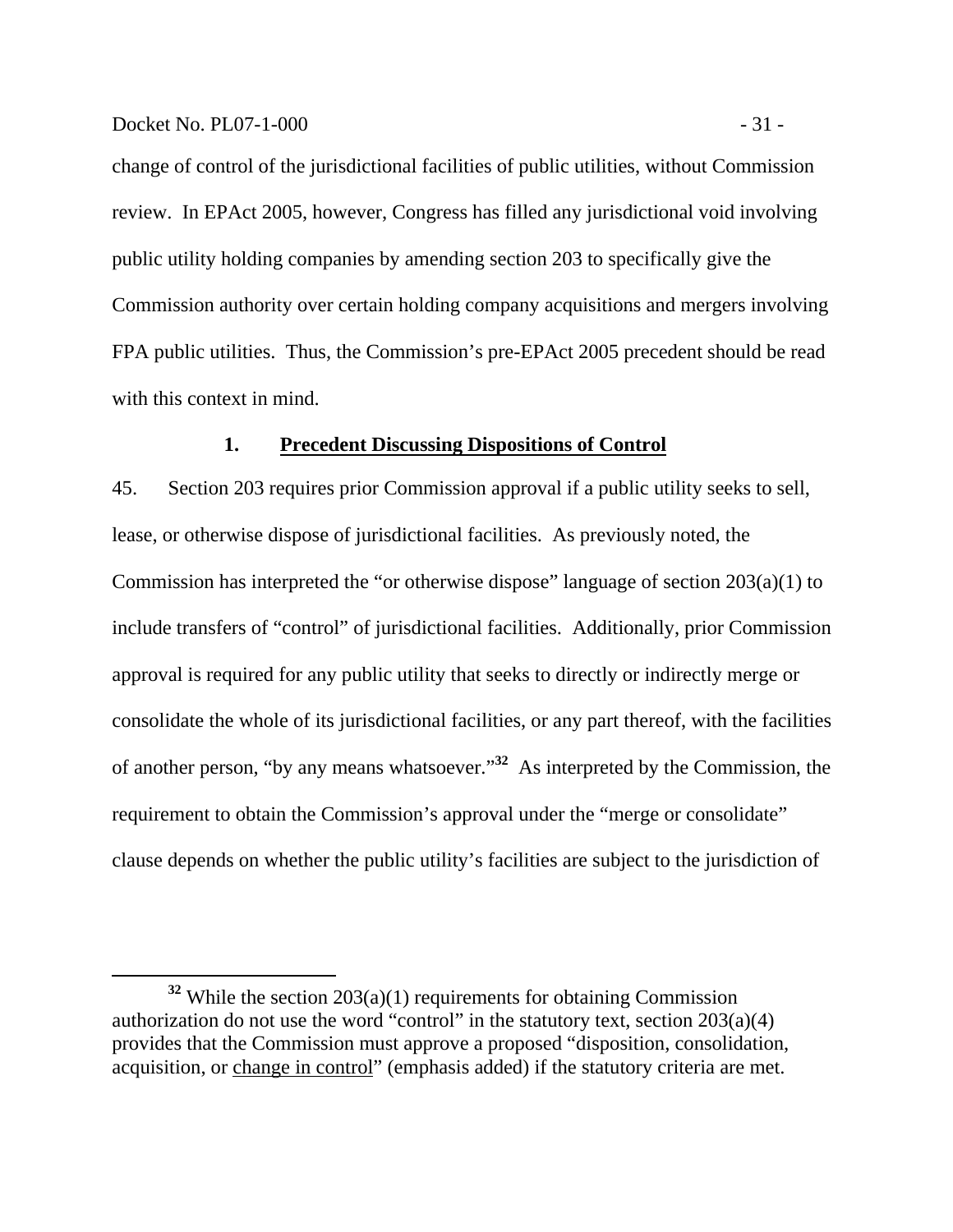Docket No. PL07-1-000 - 32 -

the Commission and whether the transaction directly or indirectly would result in a change of "control" of the facilities.**<sup>33</sup>**

46. In Enova Corporation, the Commission explained that the purpose of section 203 is to provide a mechanism for maintaining oversight of the facilities of public utilities and to prevent transfers of control over those facilities that would harm consumers or that would inhibit the Commission's ability to secure the maintenance of adequate service and the coordination in the public interest of jurisdictional facilities.**<sup>34</sup>** The Commission determined that it cannot definitively identify every combination of entities or disposition of assets that may trigger jurisdiction under section 203, since it cannot anticipate every type of restructuring that might occur. The Commission stressed that its concern was with changes in control, including direct or indirect mergers that affect jurisdictional facilities. It said that it must be flexible in responding to industry restructuring if it is to discharge its statutory responsibility "to secure the maintenance of adequate service and the coordination in the public interest of facilities subject to the jurisdiction of the Commission."**<sup>35</sup>**

47. Noting in Enova that the FPA did not provide definitions for the terms "dispose" or "control," the Commission stated that those terms should not be read narrowly because

**<sup>33</sup>** PDI Stoneman, Inc., 104 FERC ¶ 61,270, at P 13 (2003) (PDI Stoneman).

**<sup>34</sup>** Enova Corporation, 79 FERC ¶ 61,107, at 61,489 (1997) (Enova) (citing pre-EPAct 2005 section 203(b)).

**<sup>35</sup>** Id. at 61,496.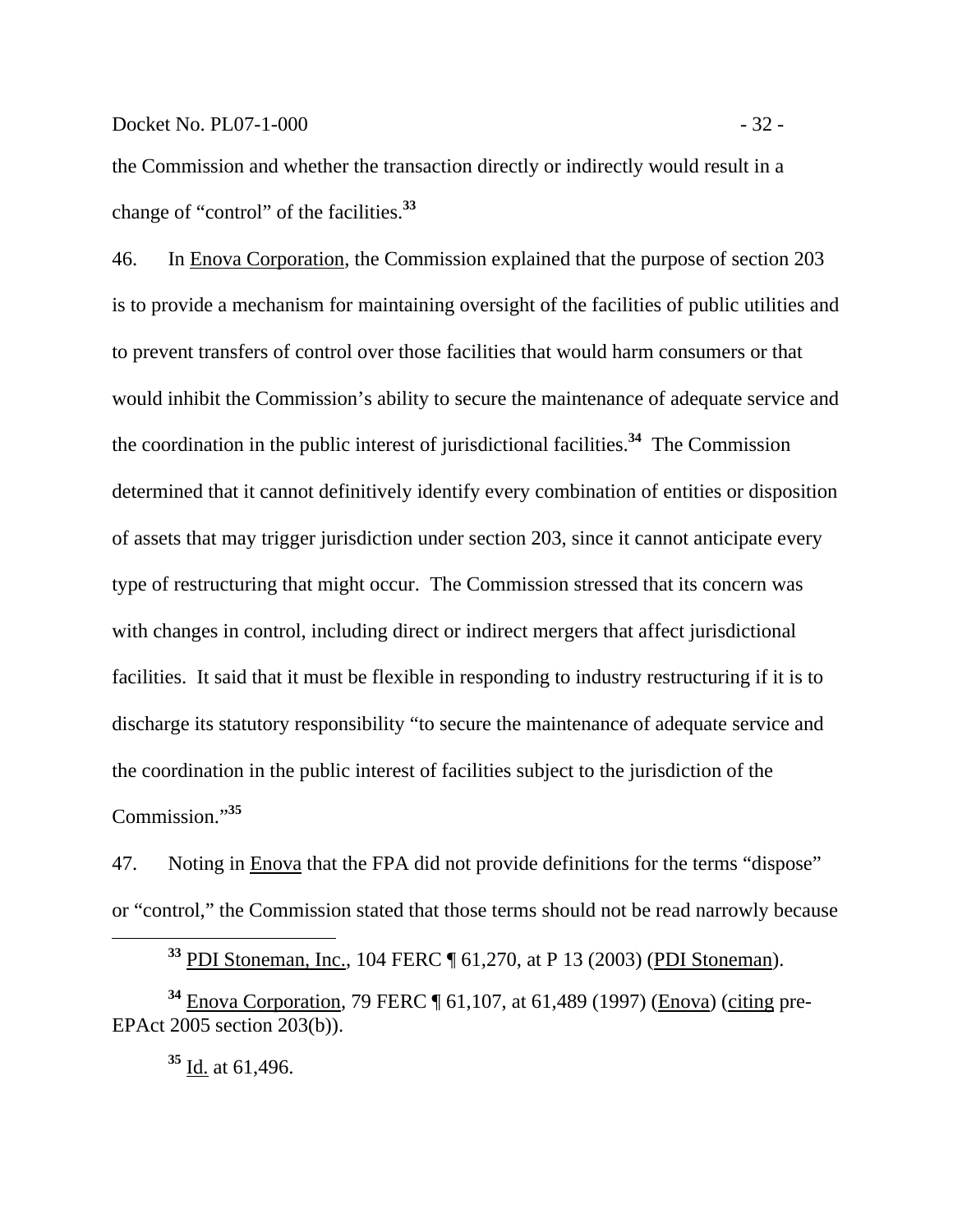to do so would result in a jurisdictional void in which certain types of corporate transactions could escape Commission oversight. While section 203 applies to changes or transfers in the proprietary interests of a public utility,**<sup>36</sup>** not all transactions under section 203 involve a change in control of a public utility. If no change in control results from the transaction, it is not likely to adversely affect competition, rates or regulation, or result in cross-subsidization.

48. Our guidance concerning what constitutes a disposition of control of jurisdictional facilities for purposes of section 203 requires a discussion of what constitutes control of a public utility since a public utility is a person that owns or operates jurisdictional facilities. In Enova, the Commission cited the definition of control that has been in its accounting regulations since 1937. Under that definition, control means:

> the possession, directly or indirectly, of the power to direct or cause the direction of management and policies of a company, whether such power is exercised through one or more intermediary companies, or alone, or in conjunction with, or pursuant to an agreement, and whether such power is established through a majority or minority ownership or voting of securities, common directors, officers, or stockholders, voting trusts, holding trusts, associated companies, contract or any other direct or indirect means.**<sup>37</sup>**

**<sup>37</sup>** Enova, 79 FERC at 61,492 (citing 18 CFR Part 101, Definitions 5.B). This definition is identical to that found in the current regulations. In addition, for purposes of its Standards of Conduct for Transmission Providers, the Commission states that "control" "includes, but is not limited to, the possession, directly or indirectly and

**<sup>36</sup>** See Atlantic City Electric Company v. FERC, 295 F.3d 1, 12 (D.C. Cir. 2002).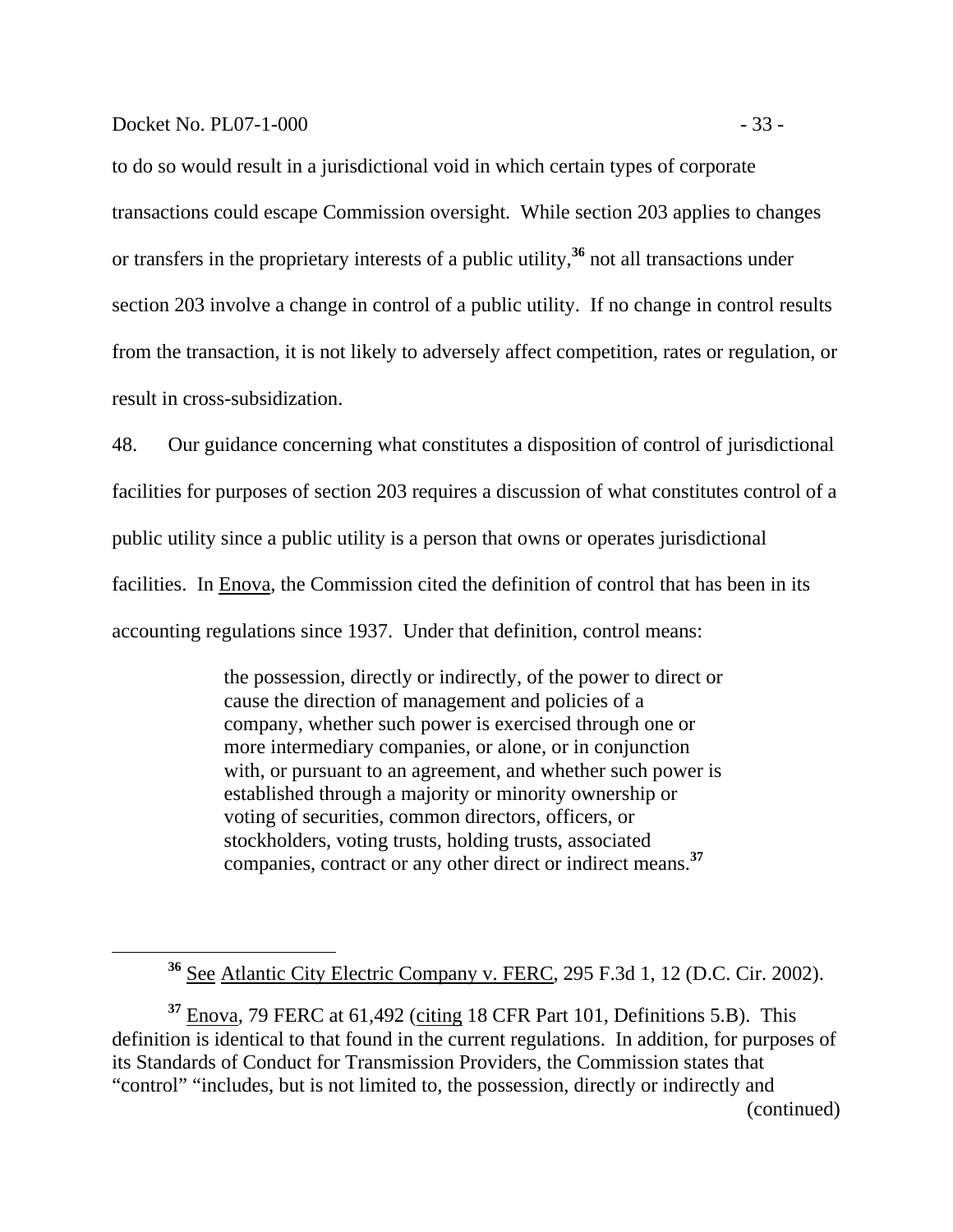Docket No. PL07-1-000 - 34 -

 $\overline{a}$ 

49. The Commission has also discussed certain elements of control in cases concerning whether an entity is a public utility under section 201.**<sup>38</sup>** In those cases, the Commission linked "decision-making" and "dominion and control" in determining whether an entity is a "public utility." The Commission also noted that the reference to "operates [jurisdictional] facilities" in the definition of public utility in section 201(e) of the FPA refers "to the person who has control and decision-making authority concerning the operation of facilities."**<sup>39</sup>**

50. In a case in which the Commission disclaimed jurisdiction under section 201(e) over financial institutions that took title to facilities as part of a leveraged lease transaction, the Commission based its decision that the lessor/owner was not a public utility under section 201 on the following factors (which it found in a previous but

analogous situation): (1) the financial institutions that held legal title were not operating

whether acting alone or in conjunction with others, of the authority to direct or cause the direction of the management or policies of a company." 18 CFR 358.3(c).

**<sup>38</sup>** Section 201(b)(1) describes the activities that are subject to the jurisdiction of the Commission: " . . . the transmission of electric energy in interstate commerce and . . . the sale of electric energy at wholesale in interstate commerce . . ." The section further describes the facilities that are jurisdictional: "The Commission shall have jurisdiction over all facilities for such transmission or sale of electric energy, . . ." with certain exceptions not relevant here. In section 201(e), the term "public utility" is defined as "any person who owns or operates facilities subject to the jurisdiction of the Commission under this Part (other than facilities subject to such jurisdiction solely by reason of [certain specified FPA sections])." 16 U.S.C. 824, amended by EPAct 2005, Pub. L. No. 109-58, 1295.

**<sup>39</sup>** Enova, 79 FERC at 61,492 (*citing* Bechtel Power Corp., 60 FERC ¶ 61,156 (1992) (Bechtel Power)).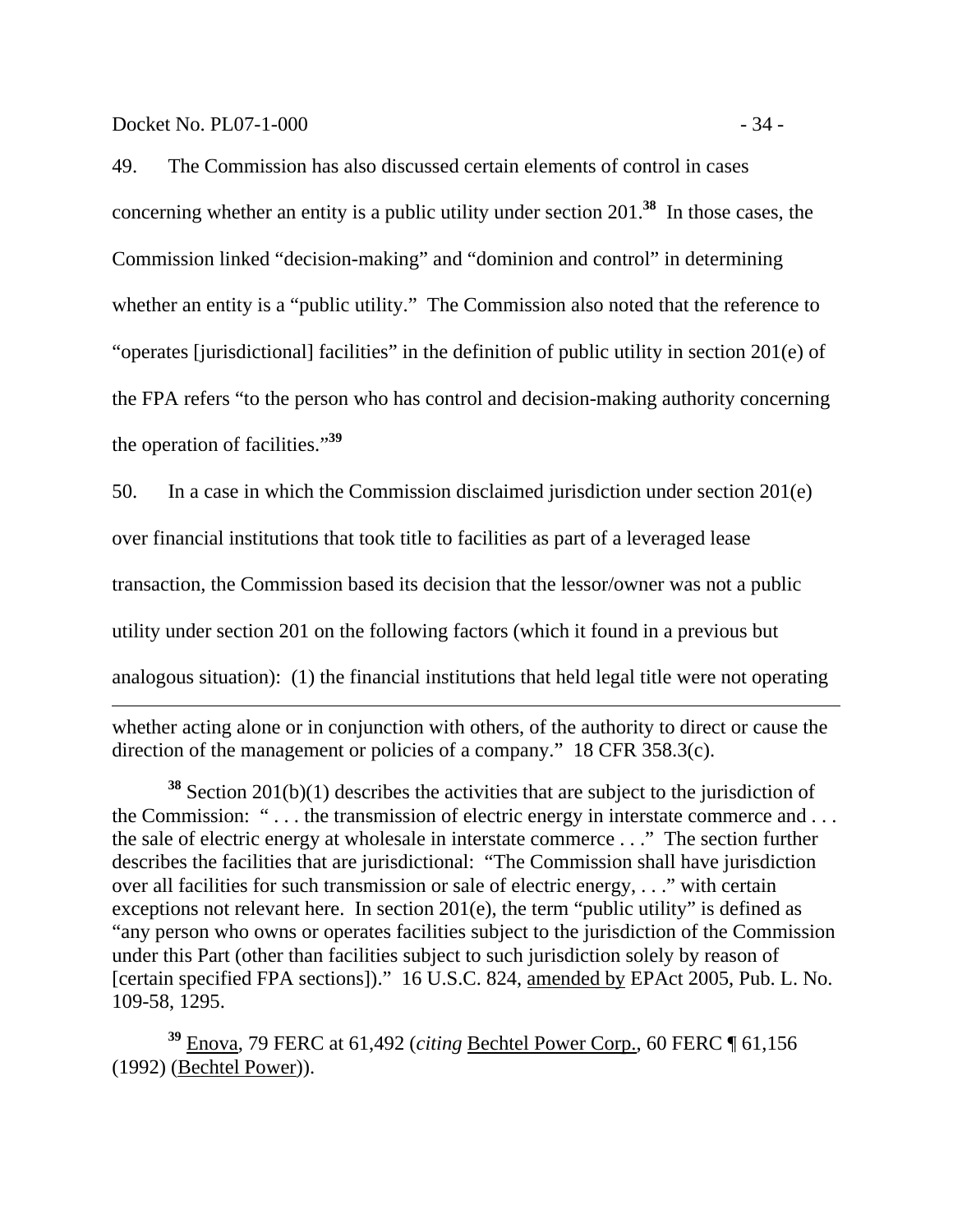the facilities; (2) none of the parties taking title to the facilities were in the business of producing or selling electric power; and (3) all had a principal business other than that of a public utility.**<sup>40</sup>** As part of its finding that the lessor/owner did not operate the facility, the Commission interpreted the word "operates" as referring to the person who has control and decision-making authority concerning the operation of the facility, i.e., not a person who merely performs specific services that are ordered and directed by another party.

51. We note that "control" has been found even where that control is not absolute or unfettered. In a case involving a complex holding company corporate structure, the Commission deemed an investment adviser subsidiary to be a public utility because of its participation in wholesale transactions. The Commission found that the investment adviser had control over the wholesale contracts to be executed under the power marketer's market-based rate schedule because the combination of the following three factors translated into control: (1) the sole discretion to enter into contracts; (2) the exclusive ownership of the intellectual property on which contracts will be based; and (3) the intention that the investment adviser will recommend the contracts into which the power marketer subsidiary would enter.**<sup>41</sup>**

**<sup>40</sup>** Bechtel Power, 60 FERC at 61,572 (citing Pacific Power & Light Co., 3 FERC ¶ 61,119 (1978); Public Service Company of New Mexico, 29 FERC ¶ 61,387 (1984); United Illuminating Company, 29 FERC ¶ 61,270 (1984)).

**<sup>41</sup>** D.E. Shaw Plasma Power, L.L.C., 102 FERC ¶ 61,265, at P 33 (2003) (Shaw).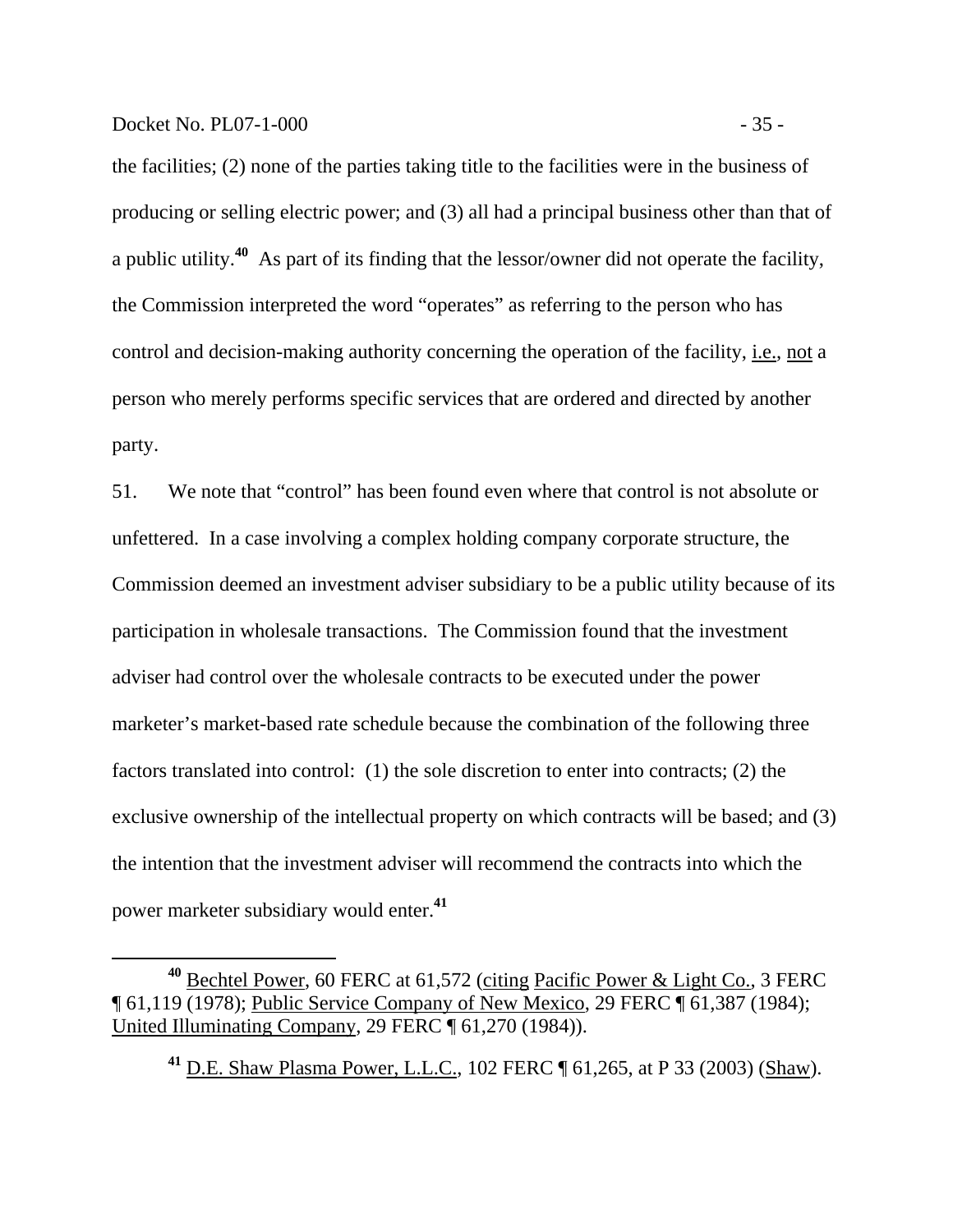Docket No. PL07-1-000 - 36 -

52. The Commission cited its decisions in **Bechtel and Shaw** as providing guidance on whether a nominal manager of a generating company actually exercised sufficient control to be deemed the operator and, hence, a public utility.**<sup>42</sup>** Based in part on those cases, in Beck, the Commission found that a manager was a controlling entity where he: (1) effectively governed the physical operation of the jurisdictional facility; and (2) effectively served as the decision-maker in the sales of wholesale power. While the application in that case described a series of companies, at least five contracts (all of which either directly affected or were negotiated by the manager), and a trustee in addition to the manager, the Commission concluded that the manager was the controlling entity because he had the substantive decision-making authority regarding the jurisdictional assets, the market-based rate tariff and a full requirements purchase agreement. The Commission made this finding even though some of the manager's actions were subject to the approval of the trustee in certain circumstances, e.g., if the transaction exceeded \$1 million in value.

53. More recently, in the Market-Based Rate Final Rule, in providing guidance on what contractual arrangements convey control over a public utility, we explained that we will consider the totality of circumstances and attach the presumption of control when an entity can affect the ability of capacity to reach the market. We further explained that our guiding principle is that an entity controls the facilities of another when it controls the

**<sup>42</sup>** R.W. Beck Plant Management, Ltd., 109 FERC ¶ 61,315 (2004) (Beck).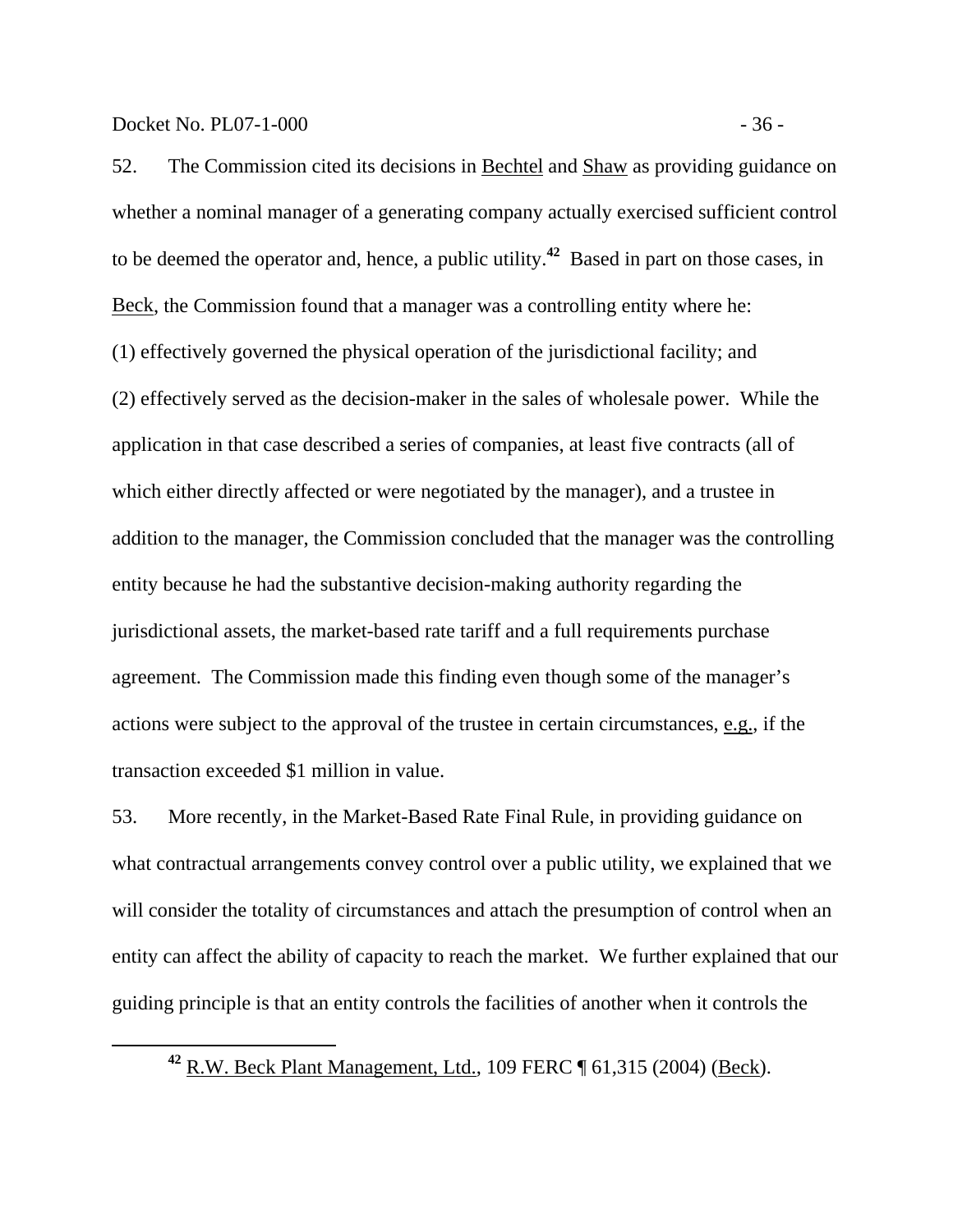## Docket No. PL07-1-000 - 37 -

decision-making over sales of electric energy, including discretion as to how and when power generated by these facilities will be sold.**<sup>43</sup>**

54. Investments in public utilities that do not convey control may in some cases be considered to be passive investments not subject to section  $203(a)(1)(A)$  (unless there is a sale or lease of the facilities). The Commission has found an investment to be passive if, among other things, (1) the acquired interest does not give the acquiring entity authority to manage, direct or control the day-to-day wholesale power sales activities, or the transmission in interstate commerce activities, of the jurisdictional entity;**<sup>44</sup>** and (2) the acquired interest gives the acquiring entity only limited rights (e.g., veto and/or consent rights necessary to protect its economic investment interests, where those rights will not affect the ability of the jurisdictional public utility to conduct jurisdictional activities);**<sup>45</sup>** and (3) the acquiring entity has a principal business other than that of producing, selling, or transmitting electric power.**<sup>46</sup>**

55. We emphasize that the circumstances that convey control in section 203 analysis vary depending on a variety of factors, including the transaction structure, the nature of voting rights and/or contractual rights and obligations conveyed in the transaction. For

**<sup>43</sup>** Market-Based Rate Final Rule, FERC Stats. & Regs. ¶ 31,252 at P 176.

**<sup>44</sup>** See Milford Power Company, LLC, 118 FERC ¶ 61,093, at P 35 n.21 (2007).

**<sup>45</sup>** See Shaw, 102 FERC ¶ 61,265 at P 15.

**<sup>46</sup>** See Metropolitan Life Insurance Company, 113 FERC ¶ 61,300, at P 6 (2005).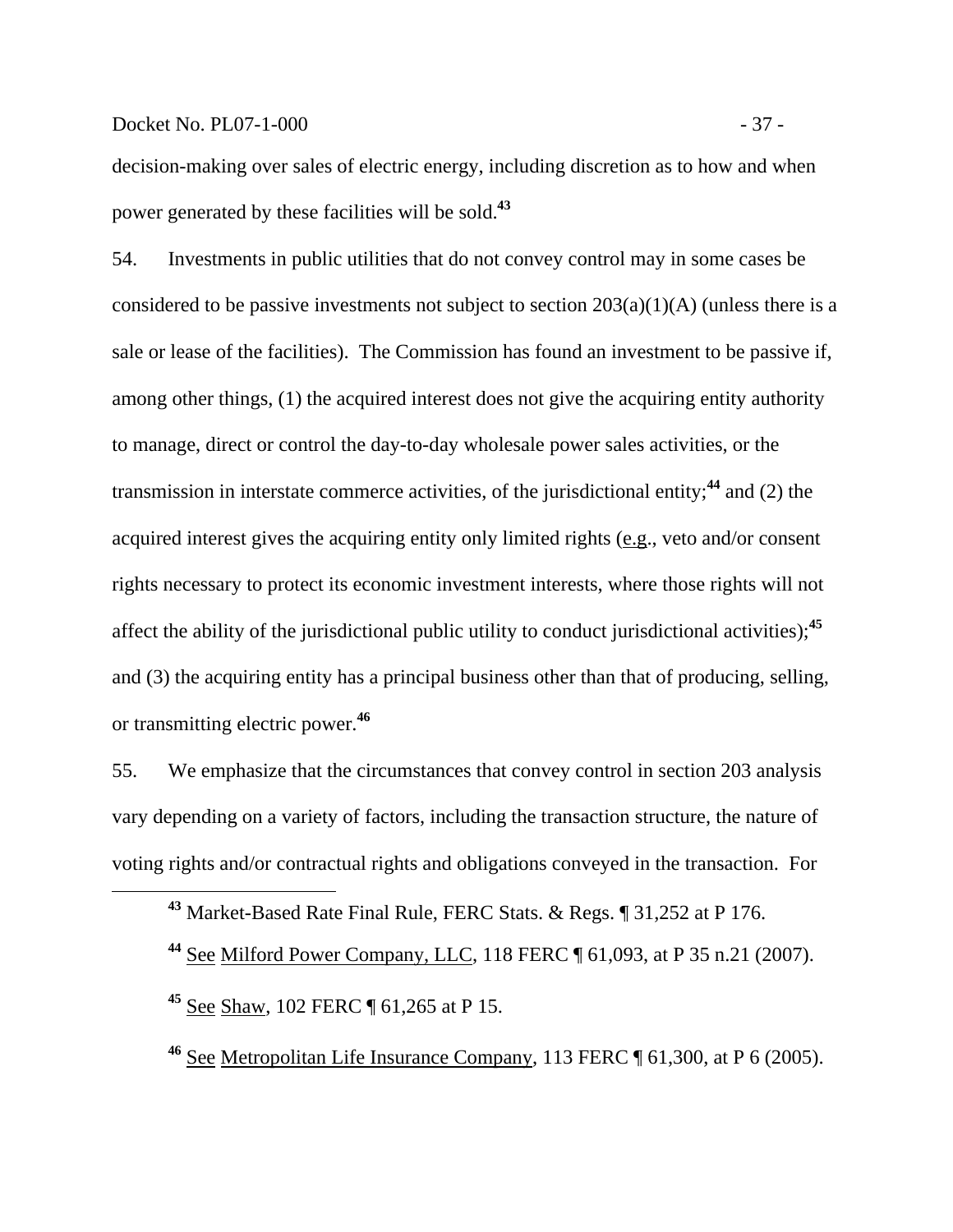example, in PDI Stoneman, the Commission considered the acquisition of facilities through three transactions, over approximately seven years, in which the applicant's resulting ownership shares at issue at the end of each of the three transactions went from one-third to two-thirds to 100 percent of the voting stock. The applicant claimed that control never vested until the third transaction because of a "supermajority" provision in the operating agreement that required approval by 80 percent of the voting stock for a range of decisions, including the sale of electricity from the plant. The Commission focused on the market-based rate schedule and concluded that the first transaction may have transferred control over that jurisdictional asset because, even with one-third of the voting stock, the applicant had the authority to influence all significant decisions, including the sale of power from the plant. Further, the Commission ruled that the material change in the proportion of interests after the second transaction resulted in a change of control.**<sup>47</sup>**

56. While the purpose of the above discussion is to provide guidance on what, based on past precedent, constitutes a change of control for purposes of section 203, the burden remains upon the entities involved in a proposed transaction to decide whether they need to obtain Commission authorization under section 203 to undertake a proposed transaction.

**<sup>47</sup>** PDI Stoneman, 104 FERC ¶ 61,270 at P 15-17.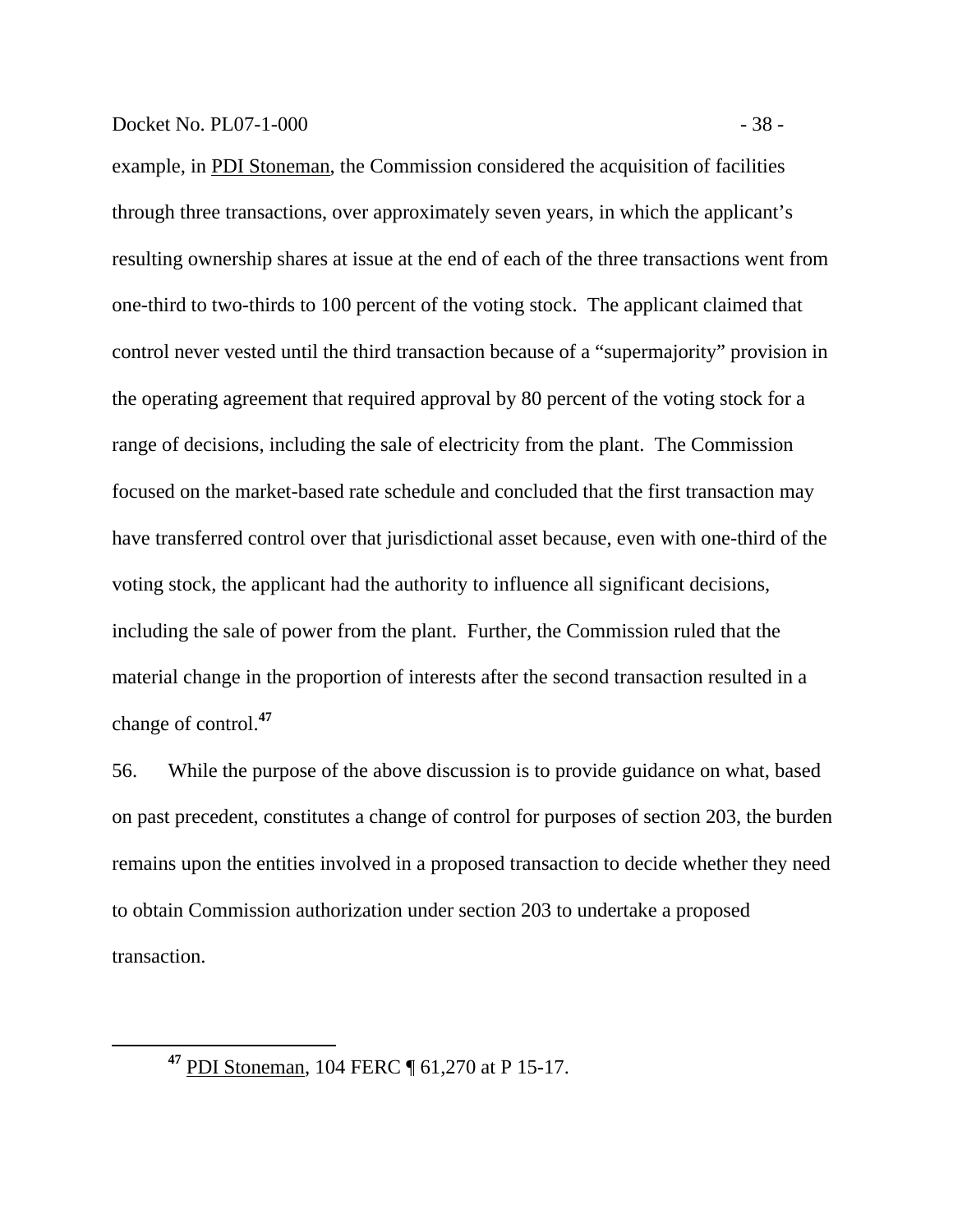Docket No. PL07-1-000 - 39 -

57. Based on the industry's need for further guidance on what may or may not constitute a transfer of control of jurisdictional facilities under section 203, and for greater regulatory certainty in undertaking utility investments, the Commission's general policy in future cases will be to presume that a transfer of less than 10 percent of a public utility's holdings is not a transfer of control if: (1) after the transaction, the acquirer and its affiliates and associate companies, directly or indirectly, in aggregate will own less than 10 percent of such public utility; and (2) the facts and circumstances do not indicate that such companies would be able to directly or indirectly exercise a controlling influence over the management or policies of the public utility. The Commission will apply this policy on a case-by-case basis. Further, if holding companies or other acquirers believe that facts and circumstances prevent them from exercising control even if they own 10 percent or more of a public utility, they may seek to make such a demonstration to the Commission.

58. This 10 percent threshold is consistent with the definition of "holding company" under section 1262(8)(A) of PUHCA 2005 (at which point a company may be in control of a subsidiary public utility). It is also consistent with the blanket authorization granted under section 203(a)(2) in the Order No. 669 rulemaking proceeding, under which holding companies are pre-authorized to acquire up to 9.99 percent of voting securities of a public utility, as well as the proposed section 203(a)(1) blanket authorization in the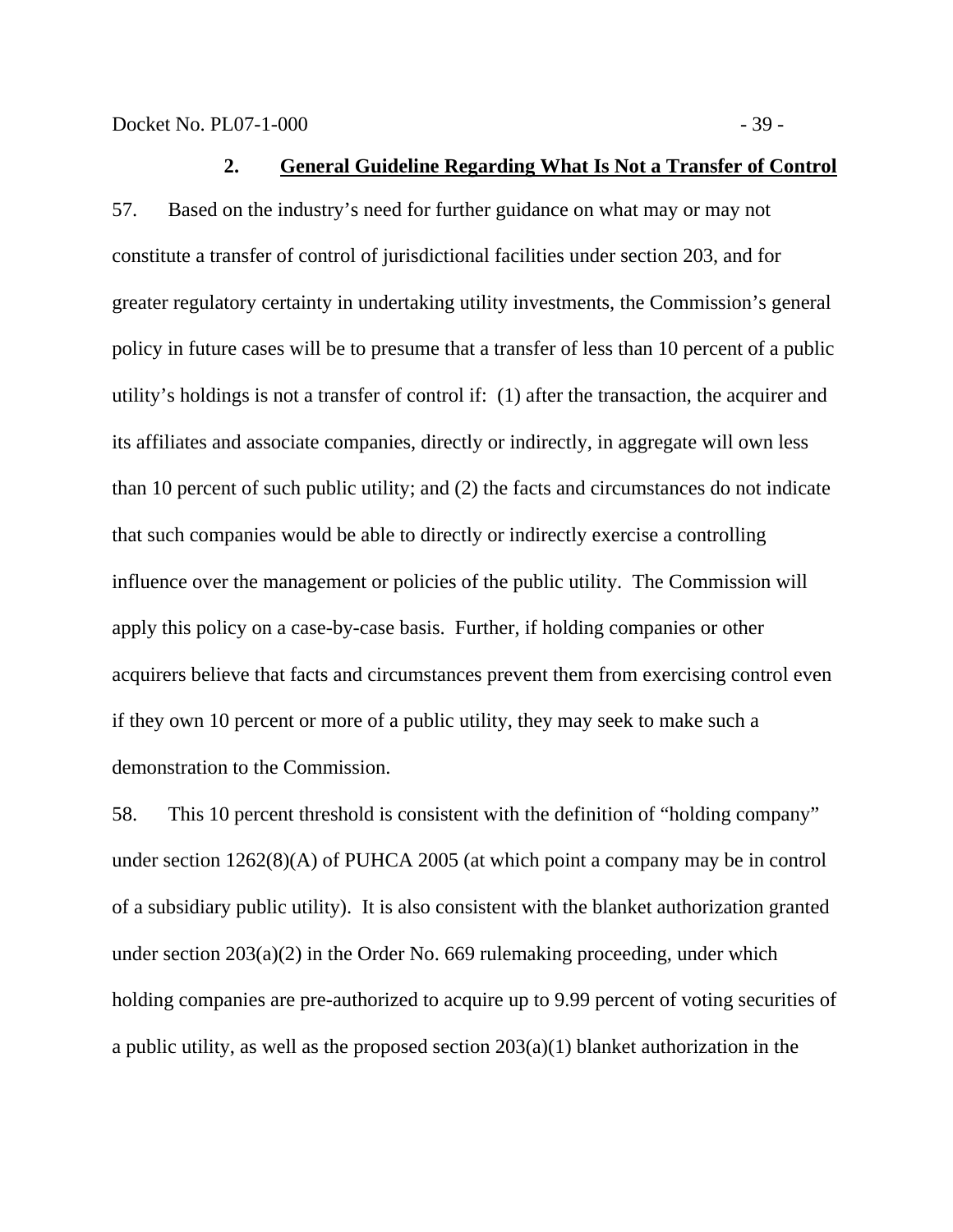#### Docket No. PL07-1-000 - 40 -

contemporaneous Notice of Proposed Rulemaking.**<sup>48</sup>** Further, the Commission has employed a rebuttable presumption in the context of its Standards of Conduct for Transmission Providers that ownership of 10 percent or more of voting interests creates a rebuttable presumption of control.**<sup>49</sup>**

**<sup>49</sup>** 18 CFR 358.3(c).

**<sup>48</sup>** Blanket Authorization NOPR, supra note 6. In The Goldman Sachs Group, Inc., 114 FERC ¶ 61,118 (Goldman), order on reh'g, 115 FERC ¶ 61,303 (2006), the Commission held that, under section 203(a)(2), subsidiaries that are not themselves holding companies are not required to seek authorization from the Commission to purchase, acquire, or take "covered" securities. Covered securities relate to (1) acquisitions of securities worth more than \$10 million, and (2) acquisitions of securities of a transmitting utility, an electric company, or a holding company in a holding company system that includes a transmitting utility, or an electric utility company. The Commission also held that subsidiaries' securities acquisitions are not attributable to the upstream holding company. Thus, the upstream holding company also is not required to seek section 203(a)(2) authorization for its subsidiaries' acquisitions. This does not mean that authorization may not be required under other provisions of section 203. For example, if a non-utility subsidiary acquires securities of a public utility, that public utility must obtain section 203(a)(1)(A) authorization if the transaction results in a transfer of control of facilities valued at more than \$10 million. Further, if each of a number of non-utility subsidiaries acquires, for example, up to 9.99 percent of the same public utility (in order to avoid becoming a holding company and/or avoid a transfer of control to a single one of the subsidiaries), it is possible that the public utility disposition of securities to several companies under common control could, taken as a whole, result in a transfer of control. Finally, irrespective of the dollar amount of the transaction, an indirect merger or consolidation could occur and require approval under section 203(a)(1)(B). Goldman, 114 FERC  $\P$  61,118 at P 13-15. Thus, while the Commission's policy as a general matter will be to presume that a transfer of control is not likely where ownership in a public utility is less than 10 percent, the burden is on the entities to file under section 203 if this threshold is met. The Commission will continue to review the facts and circumstances of transactions on a case-by-case basis.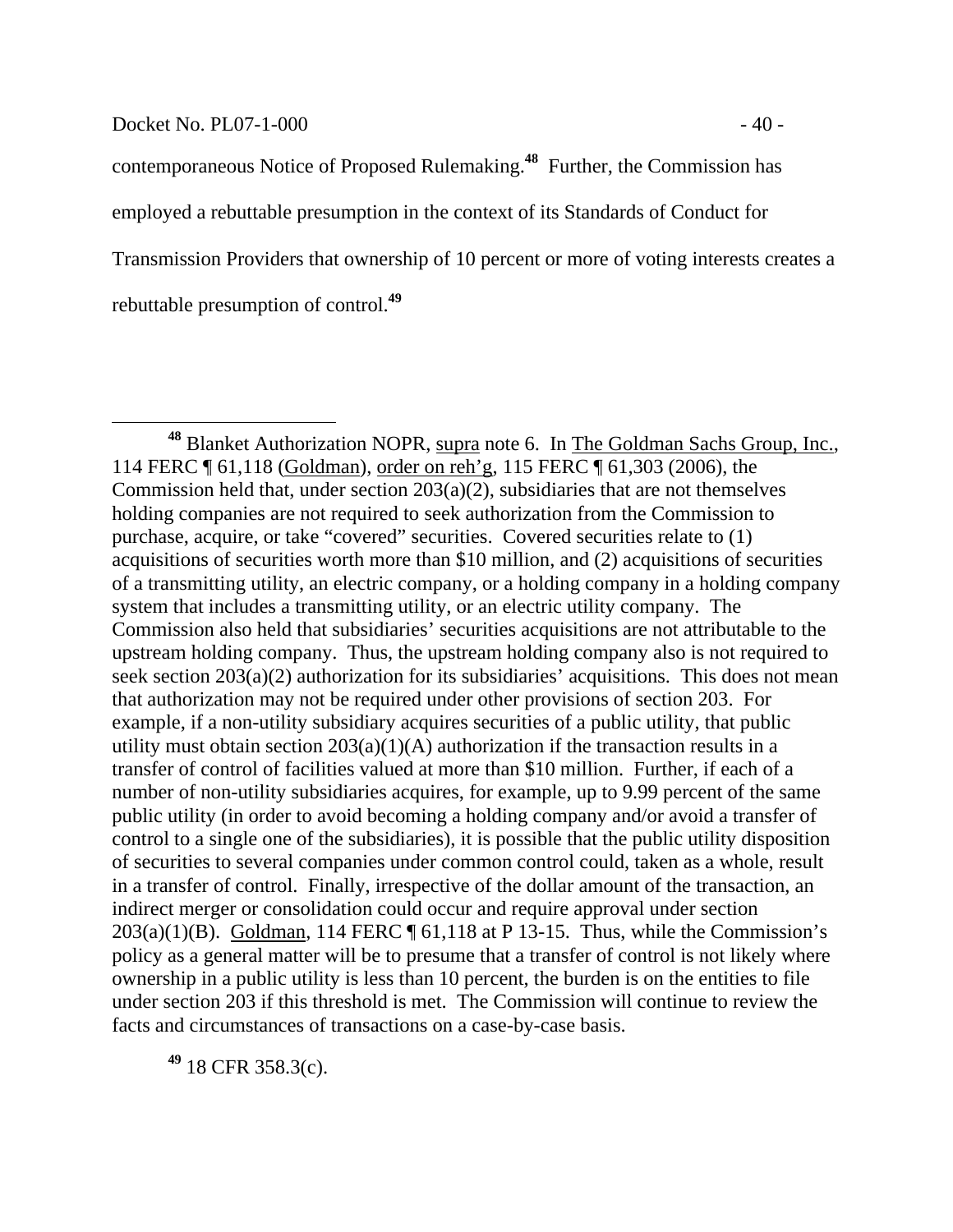## **D. The Commission's Appendix A Analysis**

## **1. Appendix A Policy and Case History**

59. The 1996 Merger Policy Statement uses an analytical screen (Appendix A analysis) to allow early identification of transactions that clearly do not raise competitive concerns.**<sup>50</sup>** As discussed below, the Commission does not believe modifications to its Appendix A analysis are warranted at this time. However, the Commission will provide certain clarifications in light of the concerns raised by commenters in the Order No. 669 rulemaking proceeding and the March 8 Technical Conference.

60. In horizontal mergers, if an applicant fails the Competitive Analysis Screen (one piece of the Appendix A analysis), the Commission's analysis focuses on the merger's effect on the merged firm's ability and incentive to withhold output in order to drive up the market price. The ability to withhold output depends on the amount of marginal capacity controlled by the merged firm, and the incentive to do so depends on the amount of infra-marginal capacity that could benefit from higher prices. For example, in a horizontal merger combining a company with significant baseload capacity with a company owning capacity on the margin under many season/load conditions, the theory

**<sup>50</sup>** As part of the screen analysis, applicants must define the relevant products sold by the merging entities, identify the customers and potential suppliers in the geographic markets that are likely to be affected by the proposed transaction, and measure the concentration in those markets. Using the Delivered Price Test to identify alternative competing suppliers, the concentration of potential suppliers included in the defined market is then measured by the Herfindahl-Hirschman Index (HHI) and used as a screen to determine which transactions clearly do not raise market power concerns. 1996 Merger Policy Statement, FERC Stats. & Regs. ¶ 31,044 at 30,119-20.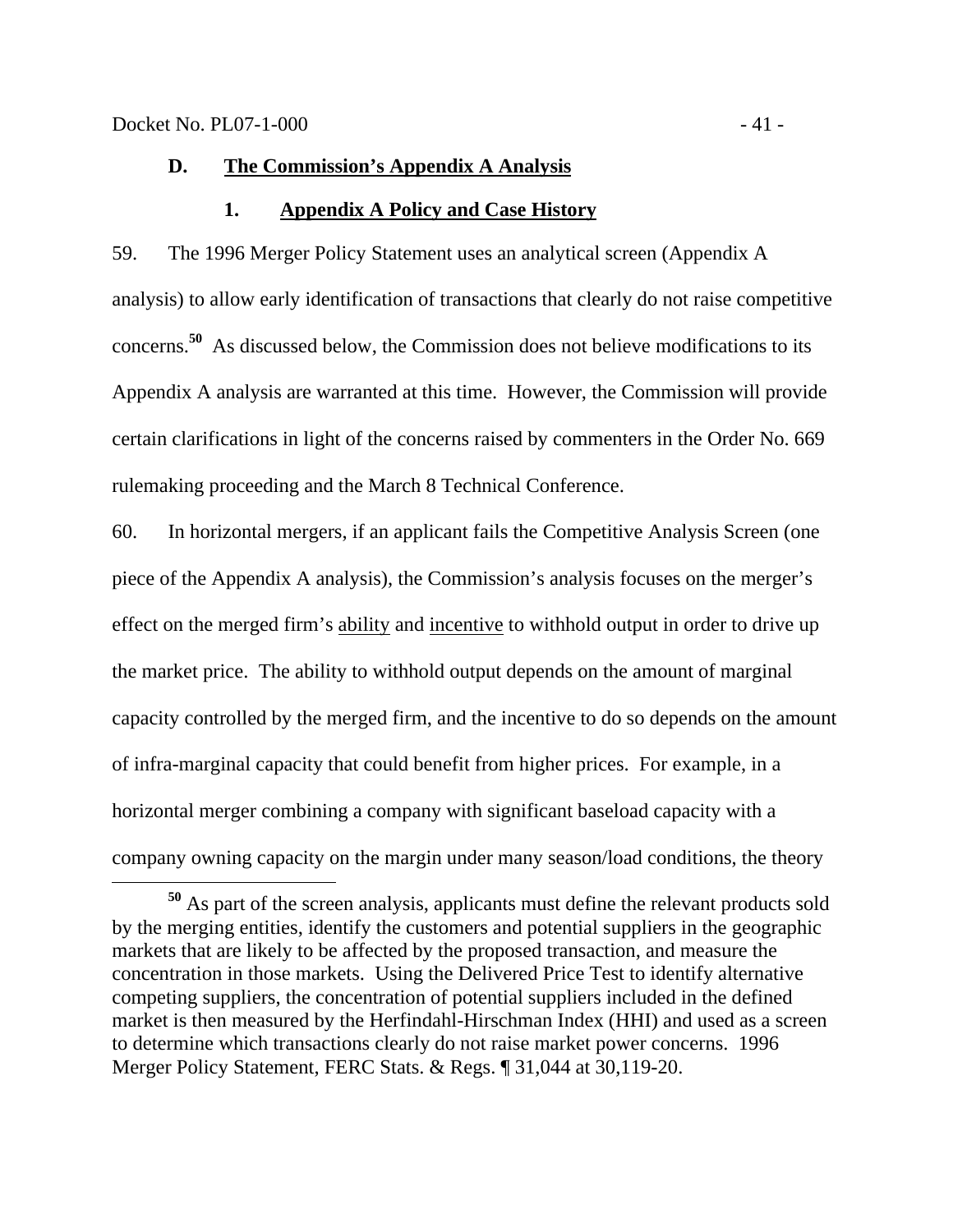of competitive harm would be that the combination of the "ability" assets with one company's existing "incentive" assets would increase the likelihood of the company exercising market power. Proper mitigation would address the harm to competition by reducing the merged firm's "ability" assets or its "incentive" assets through divestiture or some other method. In Commonwealth Edison Company, we discussed both the ability and the incentive of the merged firm to withhold output. We found that despite screen failures, the merger would not harm competition in the relevant wholesale markets and therefore did not require any mitigation:

> An examination of market supply conditions shows three reasons why a profitable withholding strategy by ComEd would be unlikely: (a) for most hours during the year, the supply curve is relatively flat, so withholding capacity would not significantly raise the market price; (b) for those hours during which it could successfully raise the market price, ComEd would have to forgo sales from its low-cost nuclear capacity; and (c) ComEd's only generation is nuclear which is difficult to ramp down or up so as to withhold output during the most profitable time periods.**<sup>51</sup>**

61. The Commission also examines the possibility of competitive harm in vertical mergers. In the first stage of the analysis, the Commission requires applicants to calculate the post-merger concentration in both the upstream and downstream markets to determine whether the upstream and downstream markets are highly concentrated, because highly concentrated upstream and downstream markets are necessary, but not

**<sup>51</sup>** Commonwealth Edison Company, 91 FERC ¶ 61,036, at 61,133 n.42 (2000).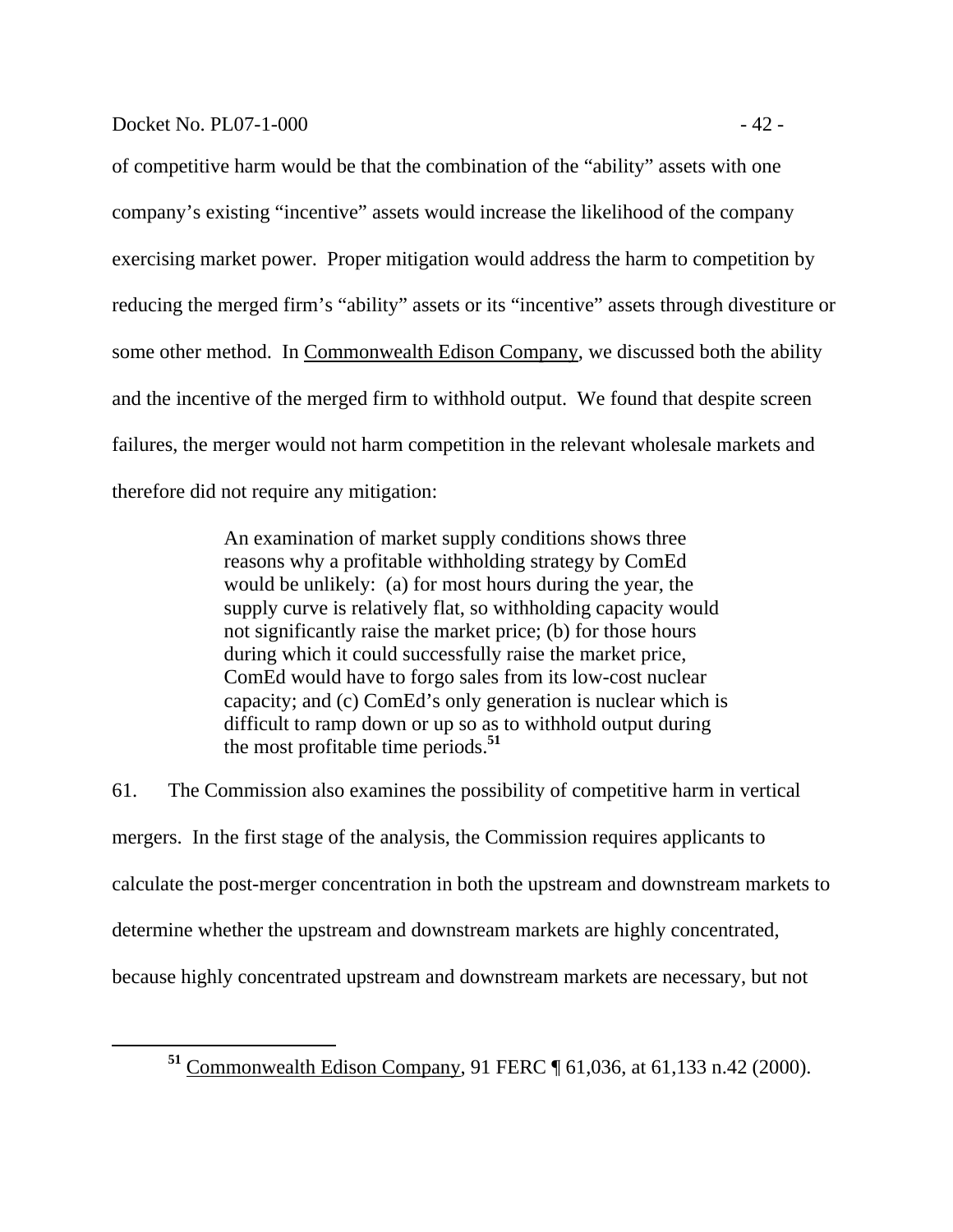#### Docket No. PL07-1-000 - 43 -

sufficient, conditions for a vertical foreclosure strategy to be effective. If both of those necessary conditions are present, then the second stage of the analysis focuses on whether the merger creates or enhances the ability or incentive of the merged firm to exercise vertical market power through vertical foreclosure or raising rivals' costs.**<sup>52</sup>**

62. For example, in AEP/CSW, the Commission found – without relying solely on changes in HHI statistics – that the merger of two vertically integrated utilities with both transmission and generation assets would harm competition by enhancing the ability and incentive for the merged firm to use control of its transmission assets to frustrate competitors' access to relevant markets. The Commission therefore required that AEP turn over control of its transmission facilities to a Commission-approved Regional Transmission Operator and, in the interim, be subject to market monitoring by an independent entity and have an independent entity calculate and post the available transfer capacity on AEP's transmission system.**<sup>53</sup>**

63. We will continue to analyze mergers (both horizontal and vertical) and other section 203 applications by focusing on a transaction's effect on the company's ability

**<sup>52</sup>** See Filing Requirements Rule, FERC Stats. & Regs. ¶ 31,111 at 31,910-11.

**<sup>53</sup>** American Electric Power Company and Central and Southwest Corporation, Opinion No. 442, 90 FERC ¶ 61,242, at 61,788-90 (AEP/CSW), order on reh'g, Opinion No. 442-A, 91 FERC ¶ 61,129 (2000), appeal denied sub nom., Wabash Valley Power Association, Inc. v. FERC, 268 F.3d 1105 (D.C. Cir. 2001).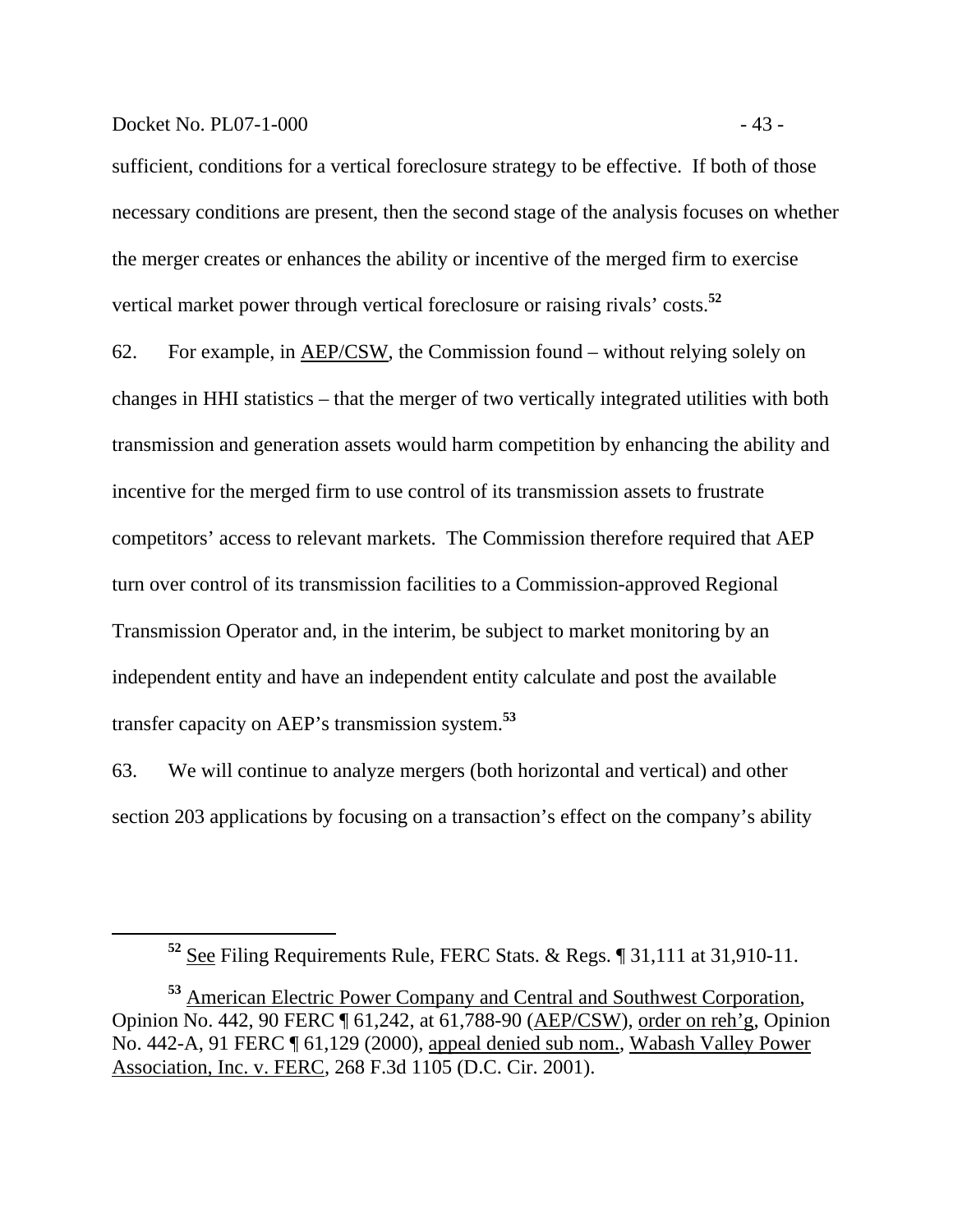#### Docket No. PL07-1-000 - 44 -

and incentive to exercise market power, and thus harm competition. We expect applicants and intervenors to frame their arguments in this manner.

#### **2. Issues Raised at the March 8 Technical Conference**

#### **a. The Role of HHIs in the Appendix A Analysis**

64. Some commenters argued that the Commission was overly focused on the HHI statistic, which measures concentration, and asked that the Commission look at competitive effects of section 203 transactions that are not apparent from the assessment of concentration.**<sup>54</sup>**

65. In fact, as noted above, the Commission does look beyond the change in HHI in its analysis of the effect on competition in both horizontal and vertical mergers. The change in HHI serves as a screen to identify those transactions that could potentially harm competition. If the screen is failed, then, as discussed in paragraph 59 above, the Commission examines the factors that could affect competition in the relevant market. Specifically, in these circumstances the Commission typically considers a case-specific theory of competitive harm, which includes, but is not limited to, an analysis of the merged firm's ability and incentive to withhold output in order to drive up prices. Again, and as noted above, the Commission has discussed its consideration of such factors in cases such as Commonwealth Edison Company. Further, the Filing Requirements Rule

**<sup>54</sup>** See, e.g., Comments of Darren Bush, March 8 Technical Conference, Tr. 23; Comments of Mark Hegedus, March 8 Technical Conference, Tr. 94-95; Comments of Diana Moss, March 8 Technical Conference, Tr. 101; Comments of Mark J. Niefer, March 8 Technical Conference, Tr. 108.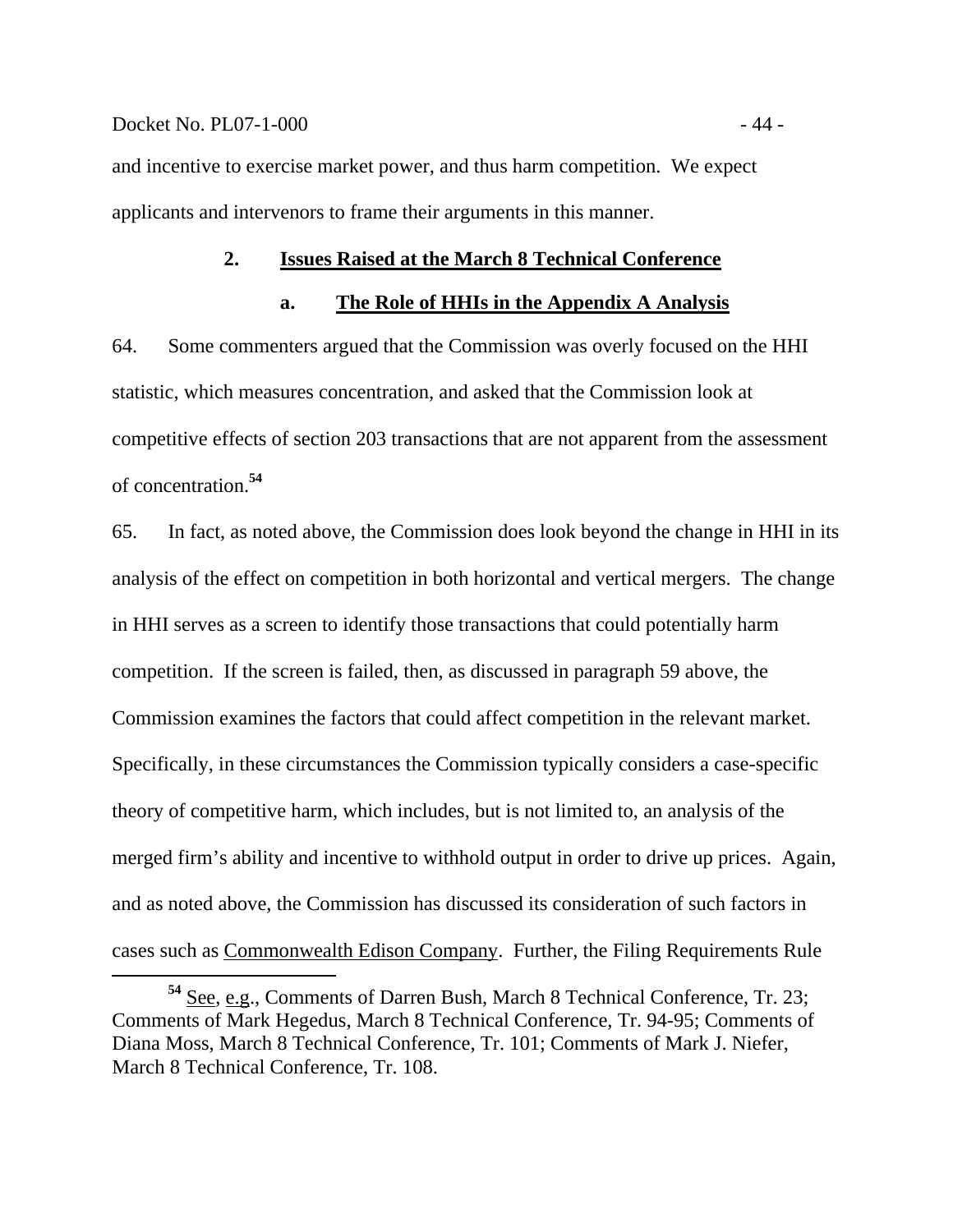Docket No. PL07-1-000 - 45 -

requires applicants failing the screen to address market conditions beyond the change in

# HHI:

The facts of each case (e.g., market conditions, such as demand and supply elasticity, ease of entry and market rules, as well as technical conditions, such as the types of generation involved) determine whether the merger would harm competition. When there is a screen failure, applicants must provide evidence of relevant market conditions that indicate a lack of a competitive problem or they should propose mitigation.**<sup>55</sup>**

Moreover, even where an applicant passes the HHI screen, the Commission also considers intervenor theories of competitive harm.

# **b. Commission-Developed Computer Simulation Model**

66. Some commenters stated that the Commission should develop and internally run its own computer simulation model, similar to what is done by the U.S. Department of Justice (DOJ) and the Federal Trade Commission (FTC). Dr. Frankena asserted that using a computer simulation model would be more reliable than our alleged practice of relying exclusively on applicants to perform the current Appendix A analysis. Mr. Hegedus advocated the use of regional models in concert with the process the Commission proposed in the market-based rate rulemaking proceeding and other proceedings involving market power issues. Dr. Moss suggested using an in-house model in a more limited way, as a consistency check on submissions rather than as a formal evaluative tool. Dr. Neifer stated that models are among the many types of

**<sup>55</sup>** Filing Requirements Rule, FERC Stats. & Regs. ¶ 31,111 at 31,897.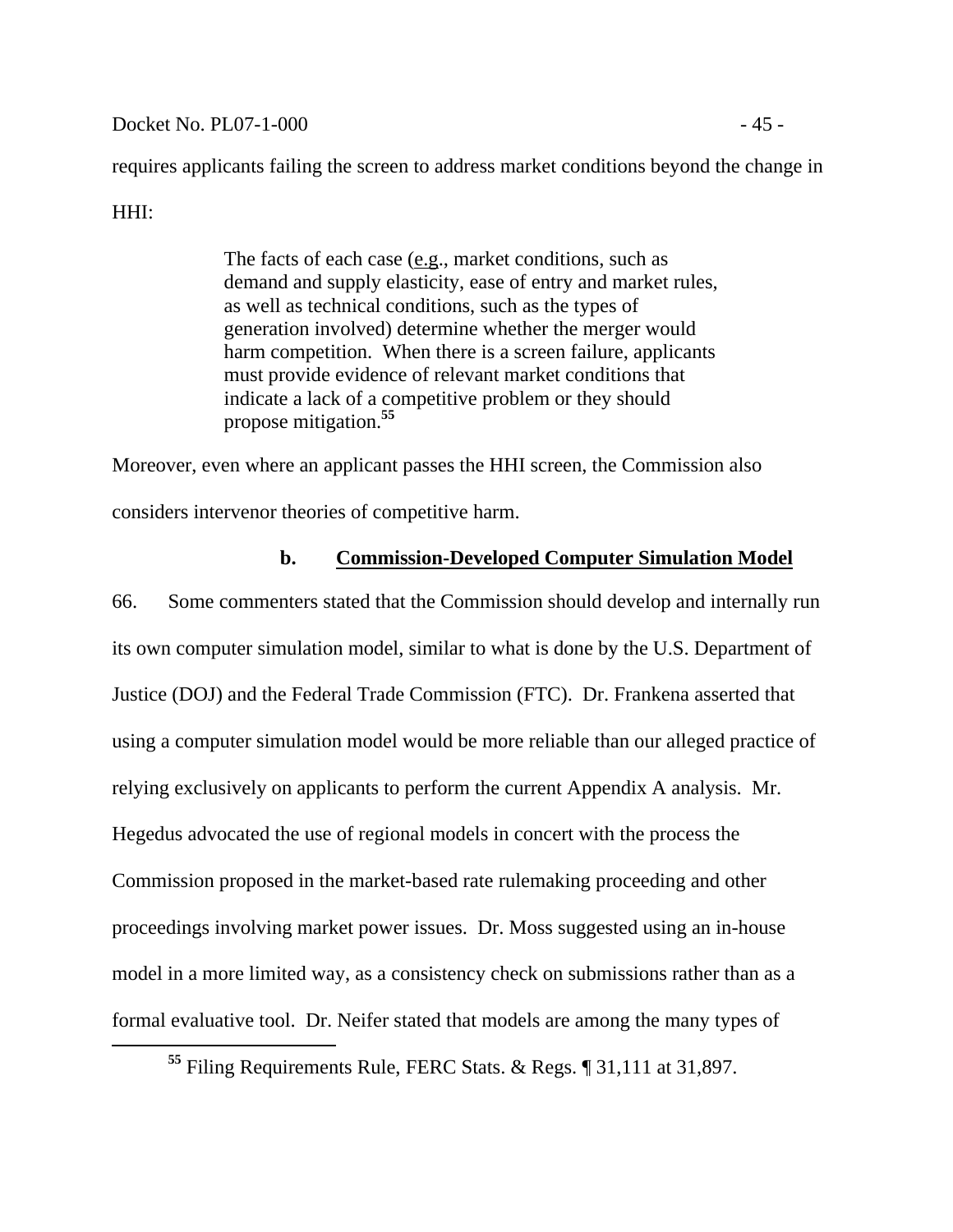#### Docket No. PL07-1-000 - 46 -

evidence the DOJ considers in evaluating a merger. For example, the DOJ uses simple models that evaluate the costs and benefits of the merger as well as more complex ones that model a firm's decision to operate a generating unit in the markets at issue.

67. Other commenters argued that the costs for the Commission to develop and run its own computer simulation model would exceed any related benefits. Mr. Baliff argued that it would be difficult to use any model unless it were generally accepted, well known, and accessible to all so that applicants could know whether their proposed transactions passed muster. In addition, different models focus on different decisions – bidding decisions, supply decisions, pricing decisions – and some or all of these may be relevant. Mr. Hegedus argued that the Commission should develop regional models to analyze mergers based on the information available from its analyses of market-based rate authorizations and through its Office of Enforcement.

68. We will not develop and run our own computer simulation model in lieu of or in addition to the Delivered Price Test model that we already require applicants to perform as part of the Competitive Analysis Screen. While advocates of computer simulation models believe that such models would more accurately analyze the effect on competition, and some believe they will allow better coordination with other Commission programs involving market power issues, these advocates have not demonstrated how the Commission's use of an internal model would have altered any Commission determinations on previous section 203 applications. While the benefits of a Commission-internal computer simulation model have not been well-defined or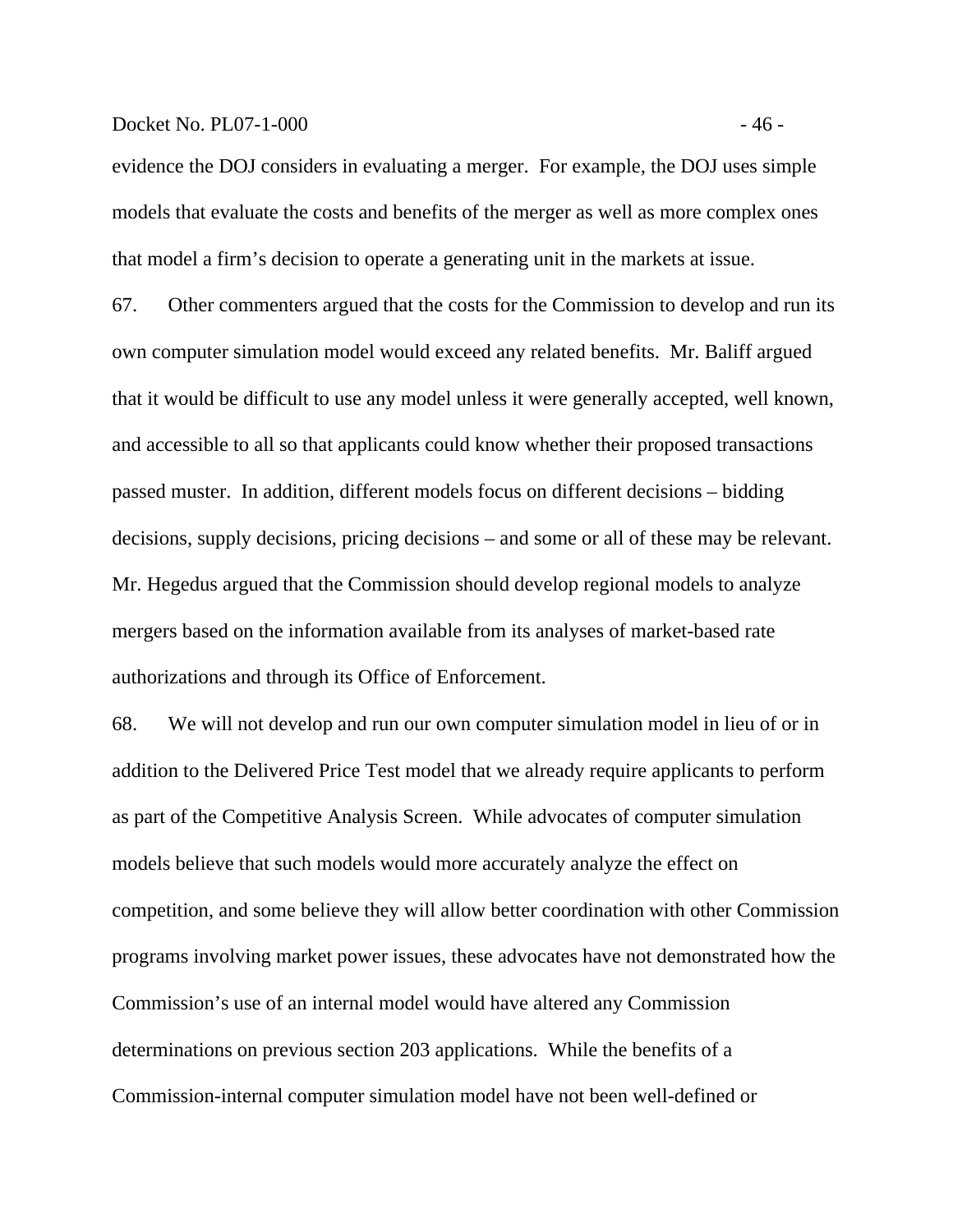quantified, we believe that the costs of such a modeling requirement in time and resources to applicants, intervenors, and Commission staff would be likely to exceed any benefits.

69. It also should be emphasized that those who advocate use of an internal modeling overlook important differences between Commission proceedings under section 203 and the processes used by the DOJ and the FTC to review mergers and acquisitions. The Commission's process of reviewing mergers and acquisitions under section 203 is a public one. An application is filed publicly, all interested parties have the ability to comment, and the Commission decides the case based on the public record. Our Appendix A analysis facilitates this public process by requiring the submission of a transparent market power study, using standardized assumptions and criteria, that is available for review and comment by all interested parties, including state commissions and customers, and, importantly, can be replicated by them in the limited time period available for public comment. Similarly, when mitigation measures are necessary in Commission proceedings, they are based on the public record and available for comment by all interested parties.

70. By contrast, the DOJ and the FTC use largely informal and non-public processes for reviewing transactions subject to their jurisdiction. Their meetings with applicants are not noticed to the public and are less formal in nature. This provides the DOJ and the FTC greater flexibility to use, among other things, internal modeling tools that may not be easily replicated or other methodological approaches that are stylized to an individual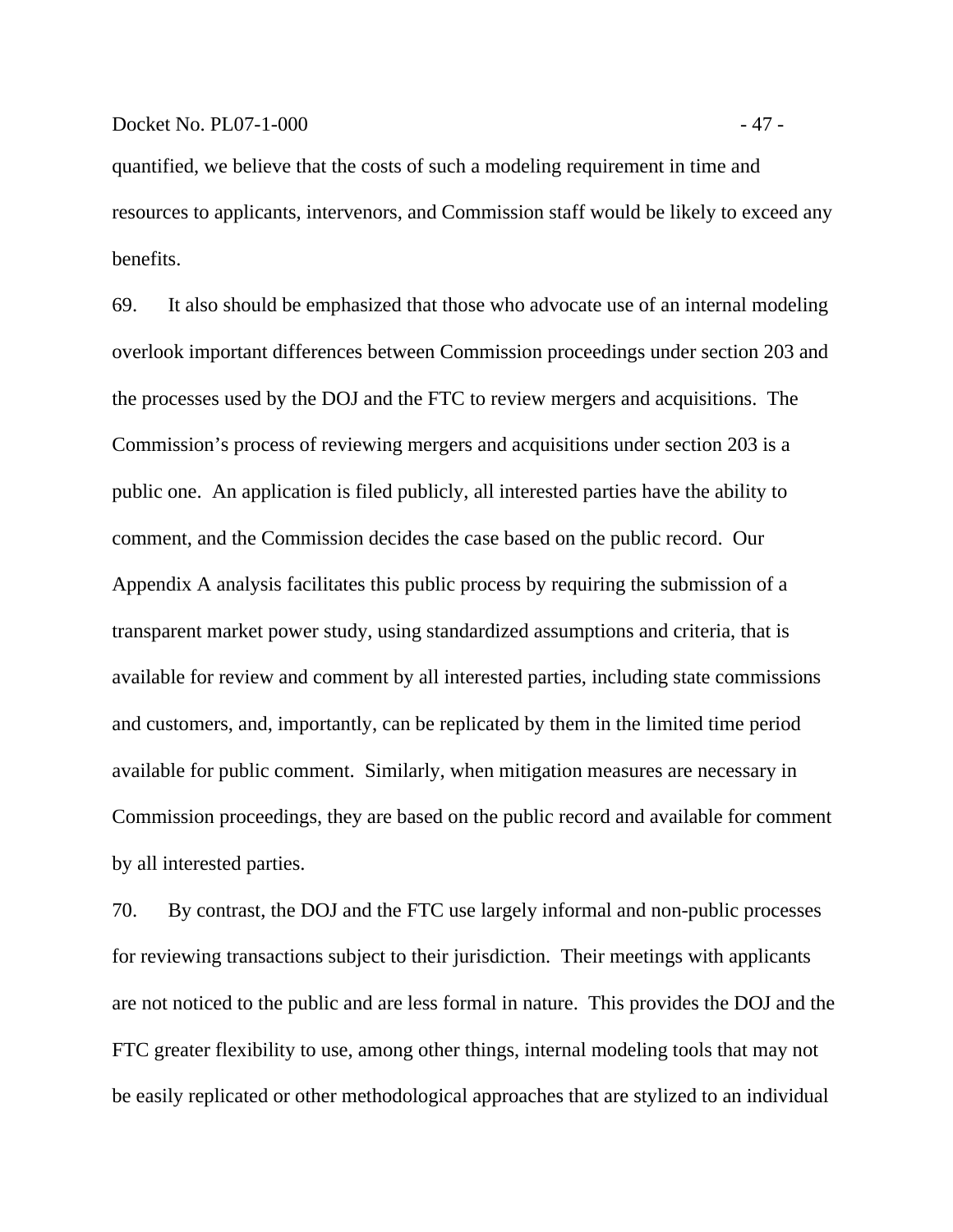case. In DOJ and FTC proceedings, staff and applicants can engage in extensive informal communications to discuss and address data, methodological and other disputes that are associated with these more stylized approaches. Similarly, when mitigation is required, staff and applicants can design such mitigation measures in a non-public manner. In sum, these more informal processes, while entirely appropriate in the context of DOJ and FTC review of mergers and transactions, simply cannot be replicated by the Commission given the due process and other considerations relevant in proceedings under section 203 of the FPA.

71. We also note that some commenters urging the Commission to develop and run its own internal computer simulation model are mistakenly assuming that the current process is flawed because applicants can file merger impact studies using their own methodologies and assumptions. On the contrary, in the 1996 Merger Policy Statement, in the Filing Requirements Rule and in many subsequent orders interpreting those issuances, the Commission has carefully set forth the requirements of how the Commission's adopted study methodology, the Delivered Price Test, must be performed and what assumptions the Commission will accept as reasonable. If applicants fail to perform the studies according to the Commission's prescribed methodology, or their studies are based on faulty assumptions or use questionable data inputs, then those studies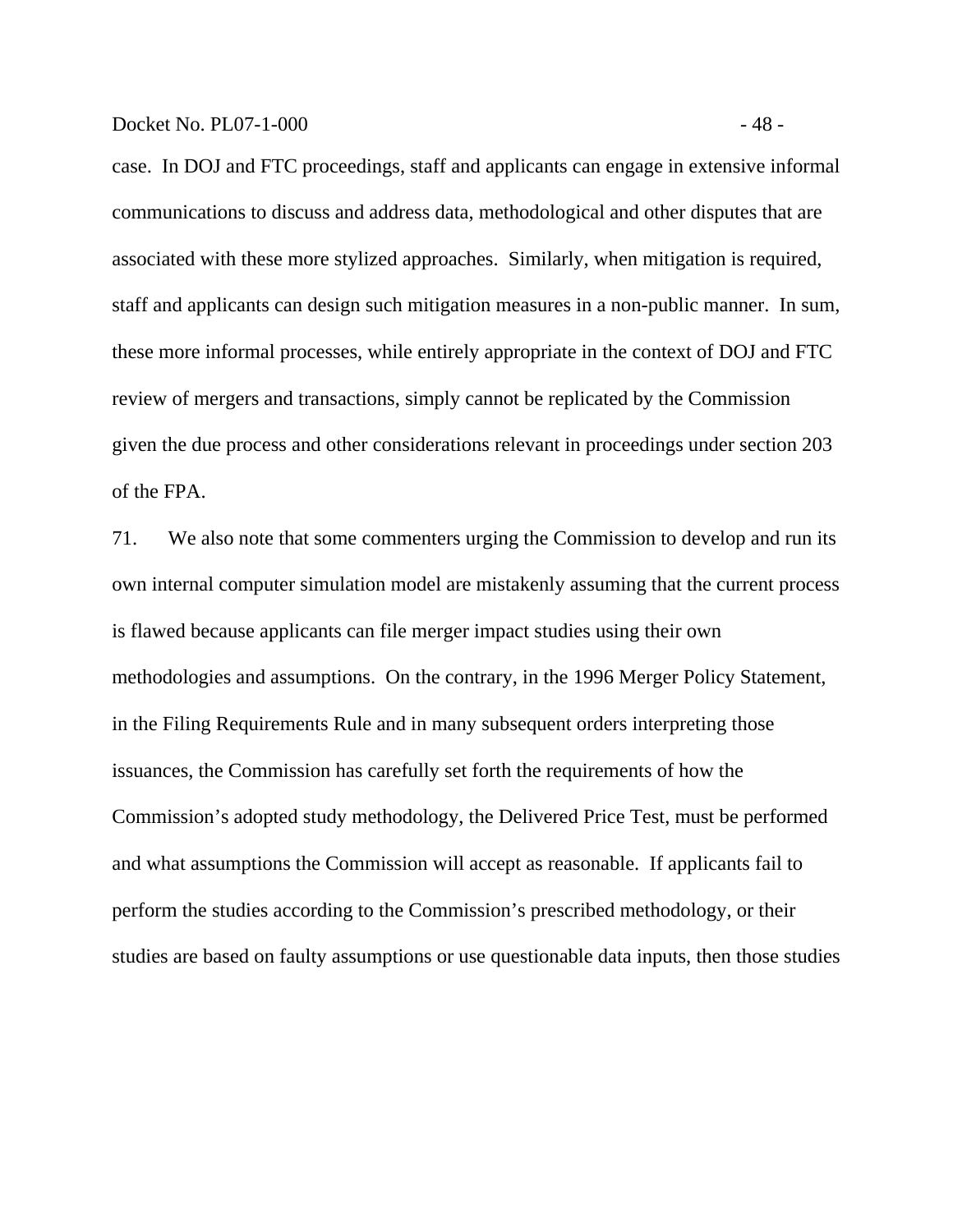## Docket No. PL07-1-000 - 49 -

are required to be amended or supplemented with additional data.**<sup>56</sup>** In some cases the Commission has required that new studies be conducted which conform to the Commission's standards. Thus, contrary to the view of some commenters, neither the Commission nor intervenors are disadvantaged by our current policy of requiring applicants to perform the merger impact studies, nor is the Commission subject to manipulation by applicants who can allegedly game the studies to their own benefit. Studies which do not conform to the Commission's explicit requirements are either rejected or required to be revised until they do conform, and intervenors have opportunity in every merger proceeding to inform the Commission if they believe that something in the applicant's study is amiss.

72. Specifically, merger applicants must submit the model and all of the data inputs necessary for completing the Competitive Analysis Screen in any section 203 Application requiring a complete Appendix A analysis.**<sup>57</sup>** In those cases, Commission staff reviews the data supplied and runs the applicants' models to check the accuracy of the results and the sensitivity of the results to changes in the underlying assumptions. In addition, the

**<sup>56</sup>** For example, in Entergy Gulf States, Inc., Commission Staff was unable to verify the results of applicants' model performing the Competitive Analysis Screen, and sent the applicants a deficiency letter identifying the error in the input data and requiring the applicants to submit the corrected data. Entergy Gulf States, Inc., Docket No. EC07- 70-000, at 1 (Apr. 6, 2007) (unpublished deficiency letter).

**<sup>57</sup>** In cases involving a de minimis amount of generation being combined in the relevant geographic market, applicants are not required to perform a complete Appendix A analysis.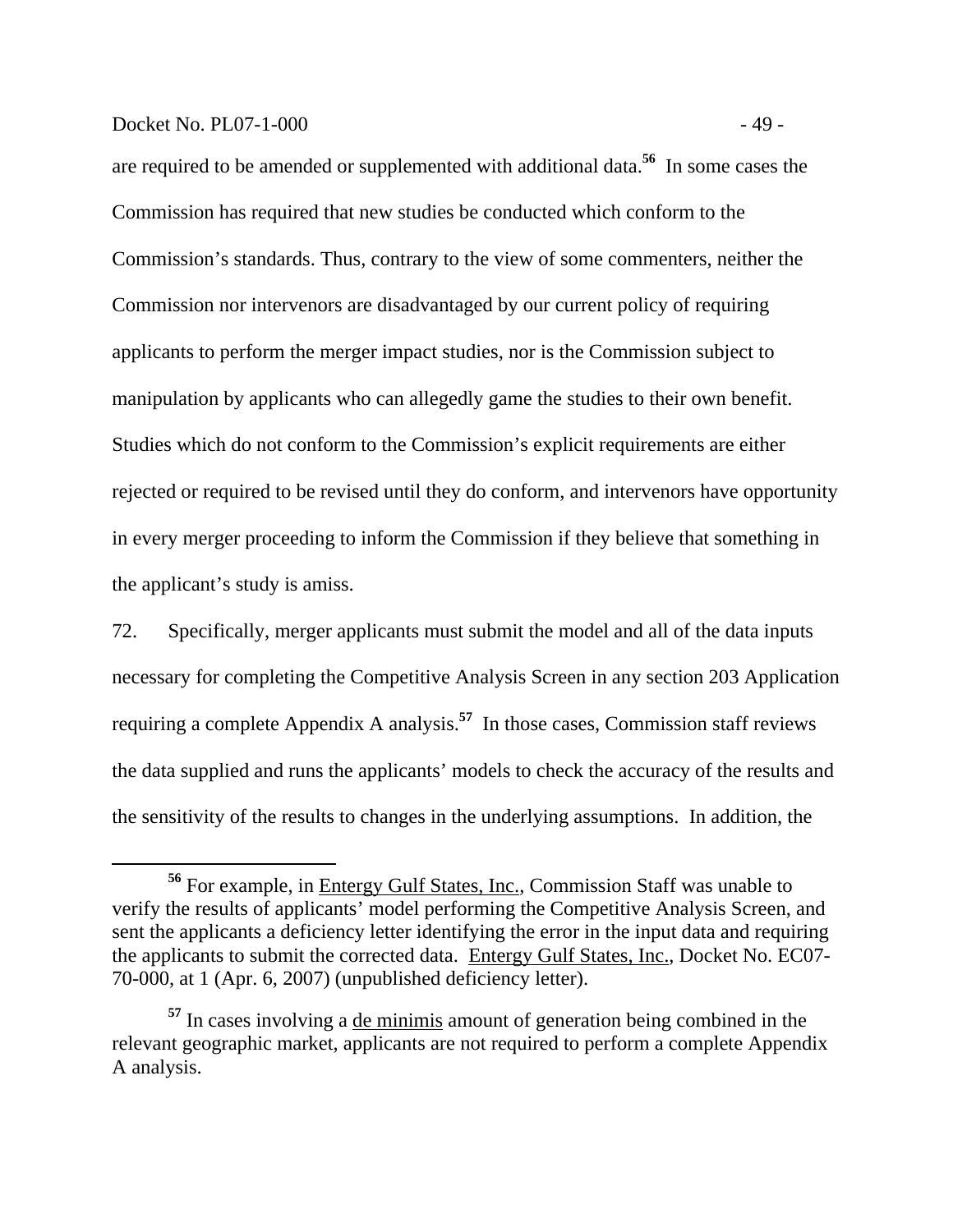#### Docket No. PL07-1-000 - 50 -

models and input data are available to intervenors in the proceeding, who can also verify the accuracy of the results and perform sensitivity tests.

73. A complete Competitive Screen Analysis submission provides sufficient information to identify those transactions that may harm competition. The data submitted includes a valuable intermediate calculation: a supply curve of all the generators that can possibly serve the area, and whether those generators are dispatched given transmission constraints. Finding the supply curve requires an estimate of suppliers' generation costs, including fuel costs, operation and maintenance costs, heat rates, and emissions costs; competitive market prices; transmission prices; and transmission import constraints.**<sup>58</sup>** Whether the Commission grants the merger application with or without conditions, rejects it, or sets it for hearing, the Commission can determine whether the application presents any competitive issues because the current Competitive Analysis Screen is sufficiently precise to make such a determination.

74. In summary, there has been no showing that a Commission-internal computer simulation model is needed, both in light of these burdens as well as because the study that the Commission already requires applicants to perform is adequate to measure the potential for competitive harm associated with section 203 dispositions. And, as noted

**<sup>58</sup>** See 1996 Merger Policy Statement, FERC Stats. & Regs. ¶ 31,044 at 30,130-33 (discussion of the delivered price test).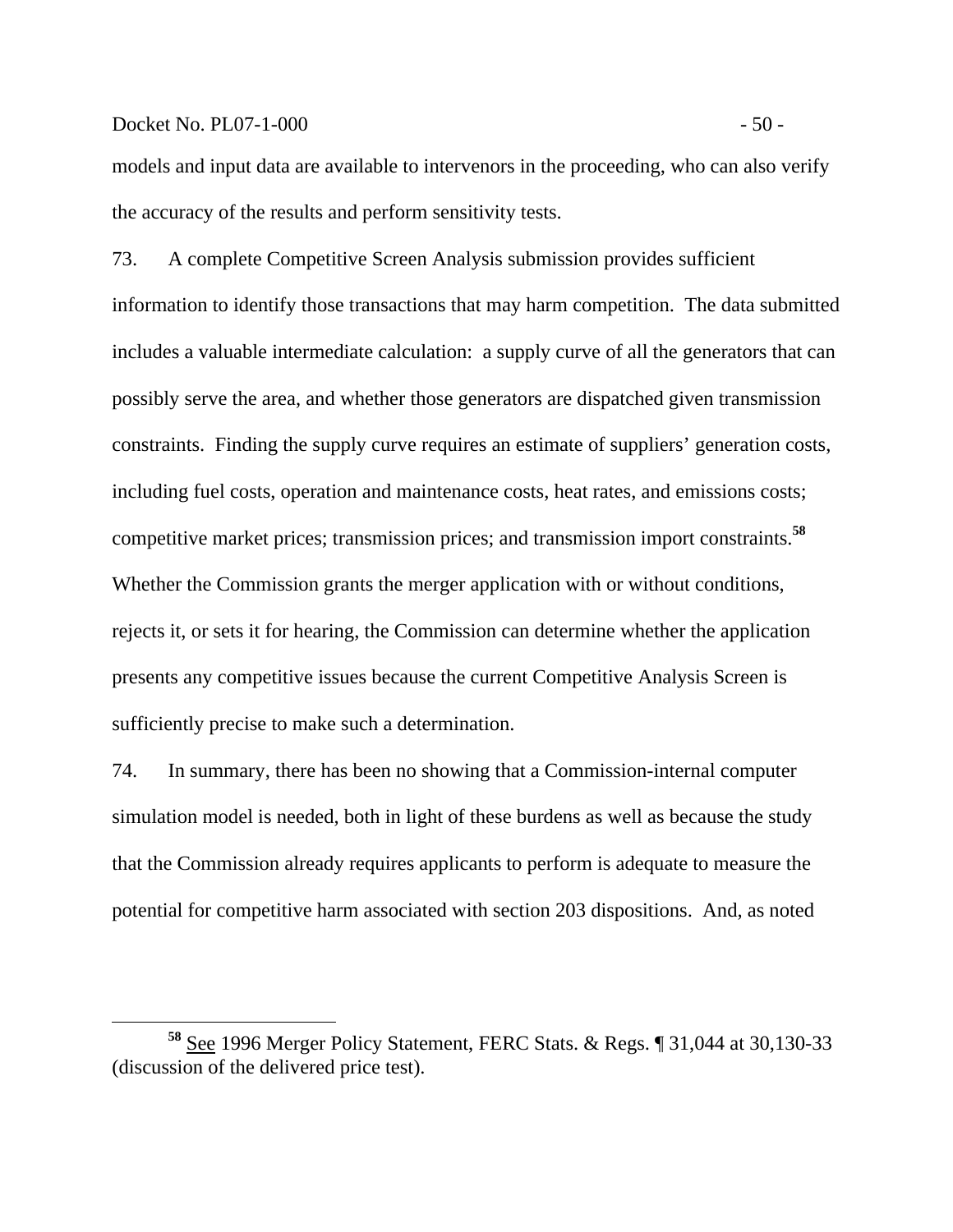above, the Commission is diligent in ensuring that applicants conduct the Competitive Analysis Screen properly, including using reasonable assumptions and data inputs.

## **c. Adding Hart-Scott-Rodino Information to the Section 203 Record**

75. Some commenters suggested that the Commission require applicants to file all materials submitted to the DOJ and the FTC in their Hart-Scott-Rodino (HSR) filings. Other commenters noted that such a filing would create confidentiality concerns due to the public nature of the Commission's section 203 proceedings. We also share those concerns. Unlike the DOJ and the FTC, who can keep any of the information confidential, our proceedings require a public record, and our decisions must be based on evidence that is available to the parties of record in the proceeding. We permit applicants to request confidentiality for certain documents and file a protective order to allow intervenors to view those documents. However, we cannot maintain the same degree of confidentiality as do the DOJ and the FTC.**<sup>59</sup>** The HSR filings often contain highly sensitive proprietary documents such as the companies' price forecasts, pricing analyses,

**<sup>59</sup>** As Mark J. Niefer noted, "the [Antitrust] Division [of the DOJ] is precluded from sharing much of the information it gathers to analyze a merger" and "[e]xcept in very limited circumstances, information provided to the Division . . . may not be disclosed to others without the consent of the producing party." Comments of Mark J. Niefer, March 8 Technical Conference, Tr. 106-07.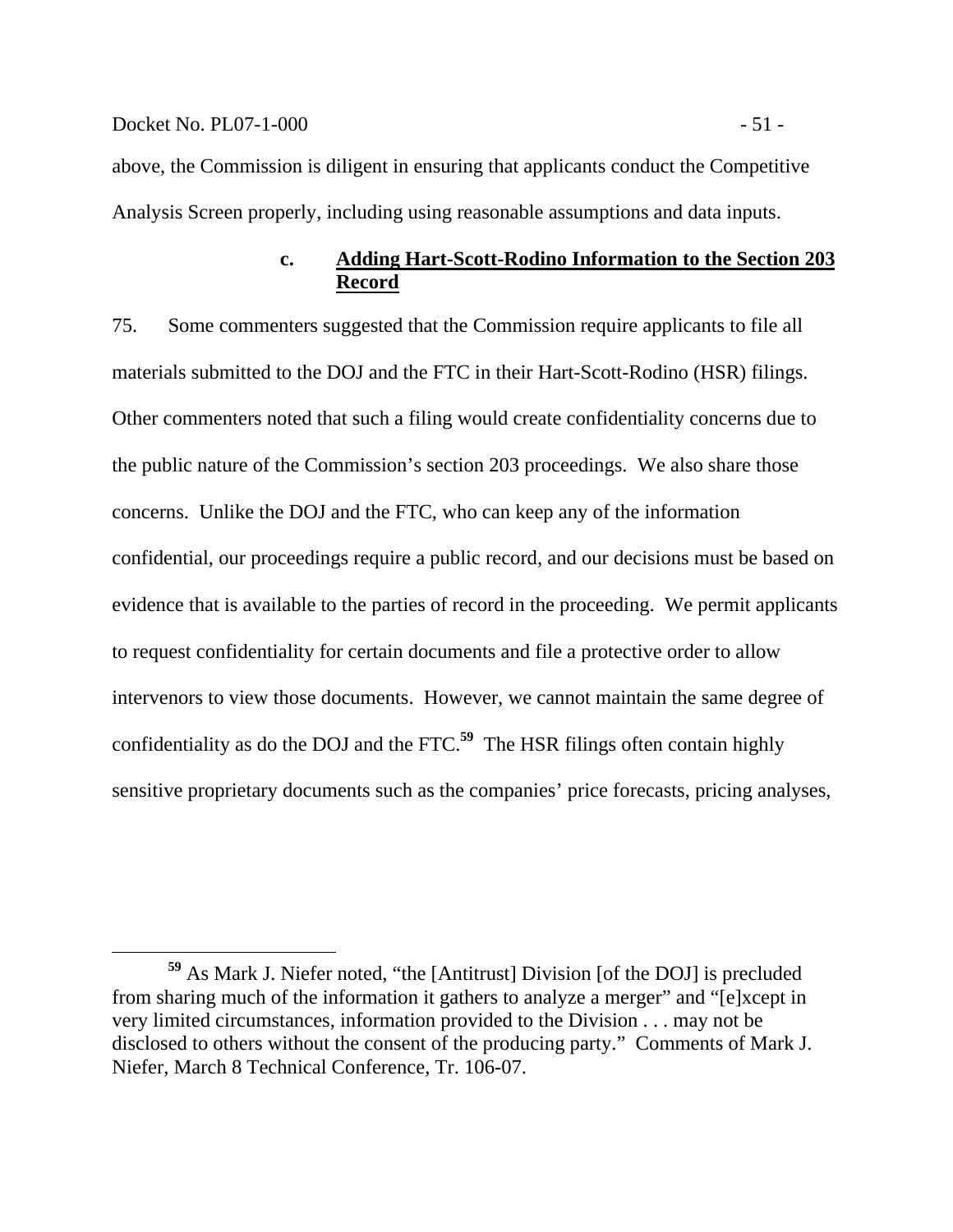#### Docket No. PL07-1-000 - 52 -

and pricing decisions.**<sup>60</sup>** Access to such valuable commercial information could not only harm the merging companies, it could also harm competition in wholesale electricity markets by facilitating coordination by competitors, who would have a better understanding of each other's pricing strategies and competitive objectives.

## **d. Alternatives to Trial-Type Hearings**

76. Some commenters suggested that the Commission use alternatives to trial-type evidentiary hearing procedures, including technical conferences and paper hearings with limited periods of discovery and additional data requests.

77. Given the statutory deadlines faced by the Commission on section 203 applications,**<sup>61</sup>** we believe that holding an evidentiary hearing generally will not be feasible, depending on the issues in dispute. Therefore, in cases that present complicated factual disputes, we will consider alternatives such as paper hearings with a limited period of discovery, so that we can develop a complete record.

## **e. Attribution of Generation Under Contract**

78. Some commenters also requested clarification on how generation under contract should be attributed in the analysis of market concentration. Specifically, they asked

**<sup>60</sup>** See Federal Trade Commission, Introductory Guide III to the Premerger Notification Program, Model Request for Additional Information and Documentary Material (Second Request) (revised May 2007), available at http://www.ftc.gov/bc/hsr/introguides/guide3.pdf.

**<sup>61</sup>** Under revised section 203, the Commission must act within 180 days of a complete application, and with good cause may extend the deadline another 180 days. If not, the authorization is granted by law.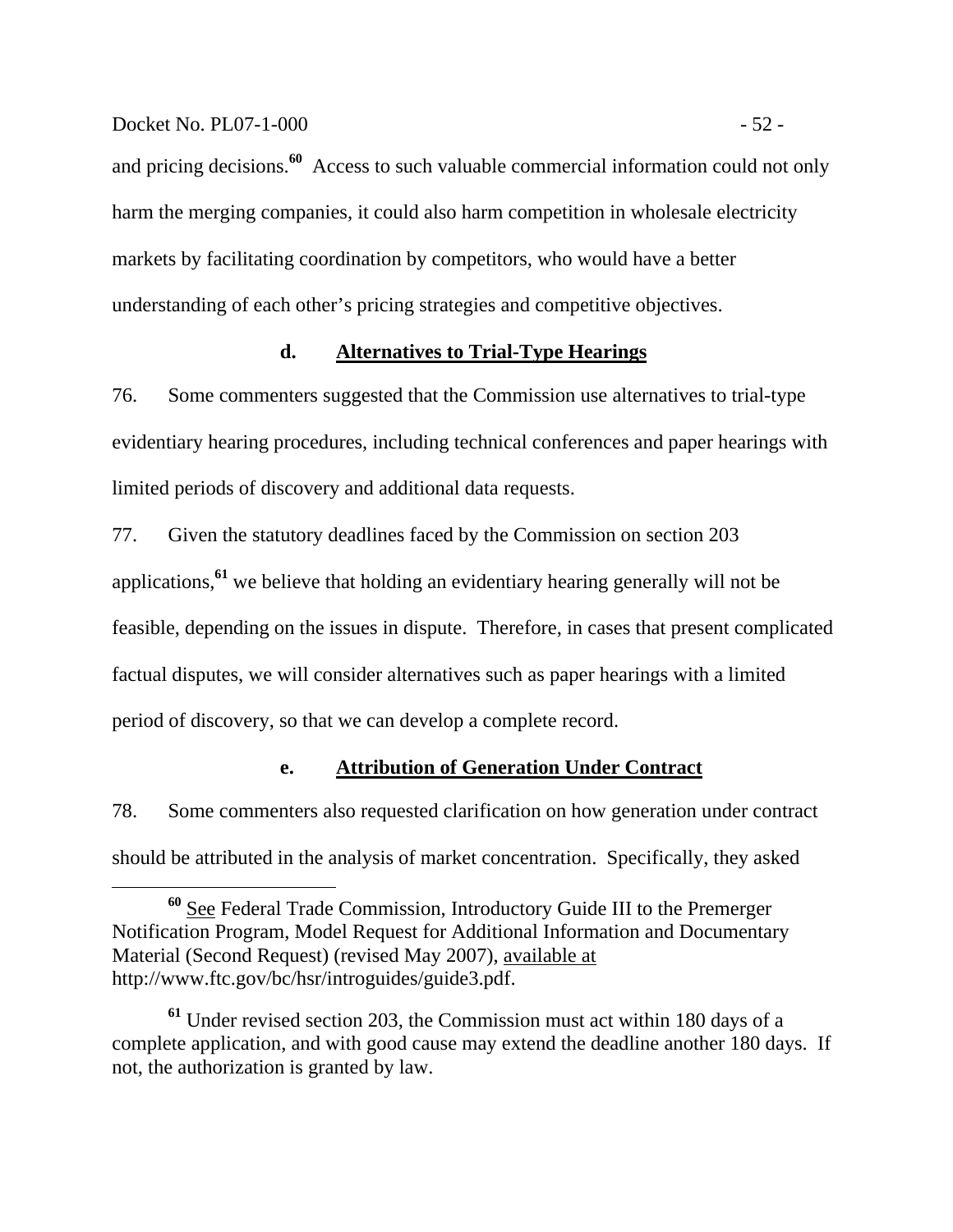## Docket No. PL07-1-000 - 53 -

whether the generation should be attributed to the party with operational control of the generation facility or to the party with the economic interest in the capacity.

79. The determination on whether a long-term generation contract should be attributed to the purchaser of power or the seller depends on the party with operational control, which depends upon the specific contract. Therefore, we have required that applicants file information about whether their long-term generation contracts confer operational control over generation resources to the purchaser. Our practice has been to attribute contracted capacity to the purchaser if such a contract confers operational control over the generation to the purchaser.**<sup>62</sup>** We will continue this practice, and require applicants to file purchase and sales data, including information on whether the terms and conditions of purchase contracts confer operational control over generation to the purchaser. However, if an applicant fails the Competitive Analysis Screen, we will consider arguments regarding the ability and incentive of the merged firm to exercise market power, and therefore consider the merged firm's contractual positions as well as its physical control of generation.

## **III. Information Collection Statement**

80. The Office of Management and Budget's (OMB) regulations require that OMB approve certain information collection and data retention requirements imposed by

**<sup>62</sup>** See Filing Requirements Rule, FERC Stats. & Regs. ¶ 31,111 at 31,888.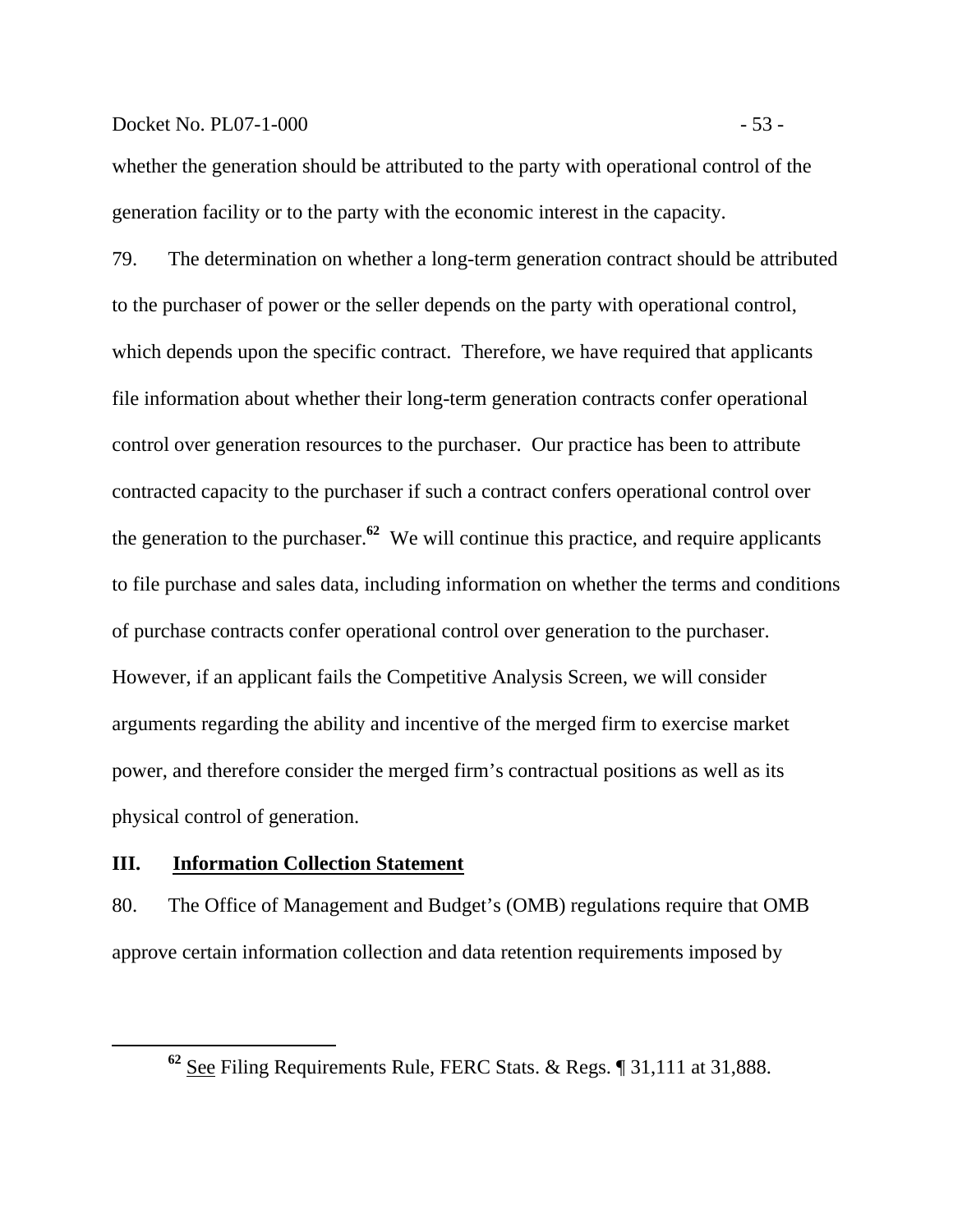#### Docket No. PL07-1-000 - 54 -

agency rules.**<sup>63</sup>** In this supplemental policy statement, the Commission is providing guidance regarding future implementation of FPA section 203. The Commission is not imposing any additional information collection requirement upon the public. The Commission is not proposing any changes to its current regulations. Accordingly, there should be no impact on the current reporting burden associated with an individual section 203 application. The Commission also does not expect the total number of section 203 applications to be affected by this Supplemental Policy Statement. However, the Commission will submit for informational purposes only a copy of this Supplemental Policy Statement to OMB.

Burden Estimate: The Public Reporting and records retention burden for section 203 applications is as follows.

Title: FERC-519, "Application Under the Federal Power Act, Section 203"

Action: Revised Collection

OMB Control No: 1902-0082

 The applicant will not be penalized for failure to respond to this information collection unless the information collection displays a valid OMB control number or the Commission has provided justification as to why the control number should not be displayed.

Respondents: Businesses or other for profit.

Frequency of Responses: N/A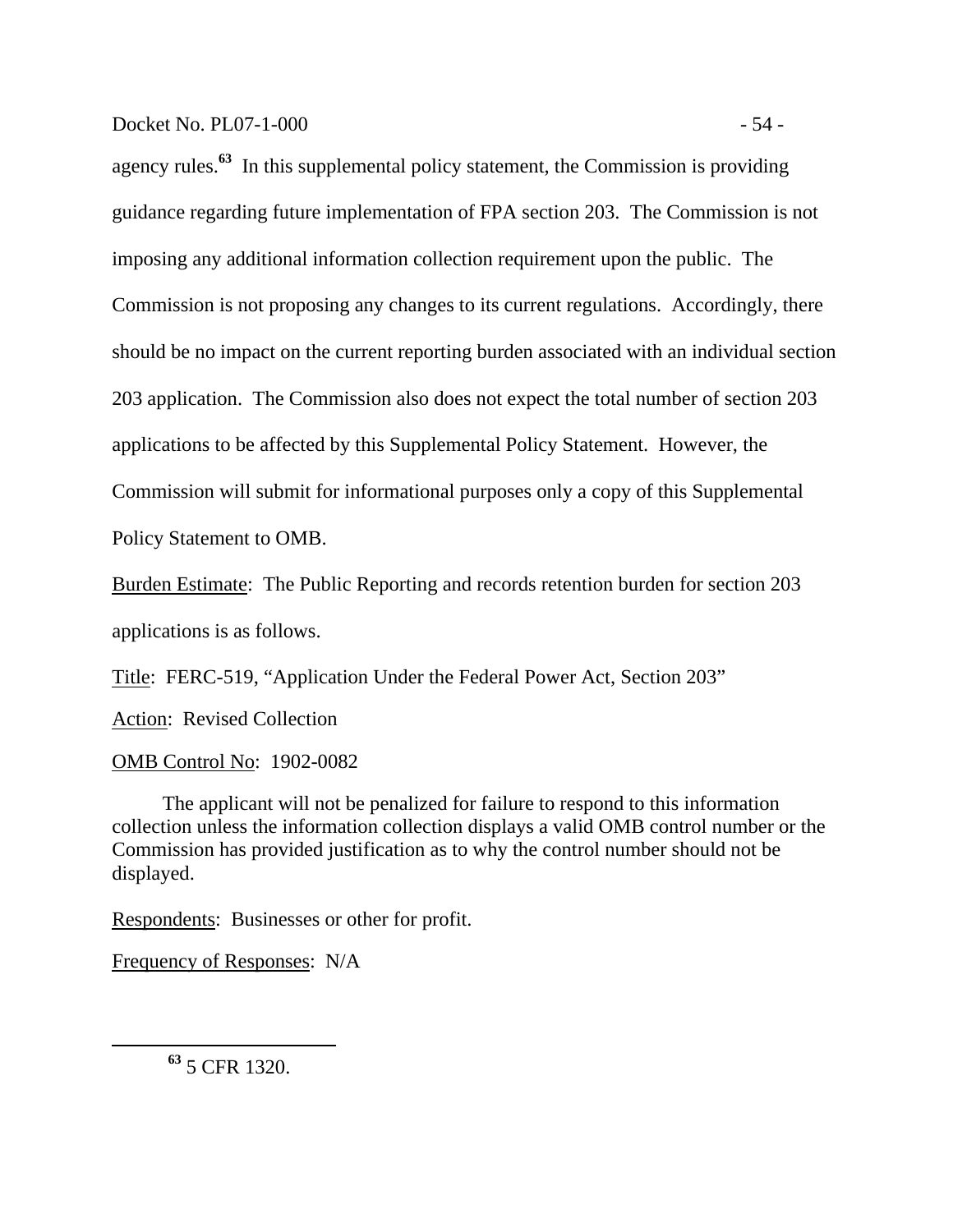#### Docket No. PL07-1-000 - 55 -

Necessity of the Information: This Supplemental Policy Statement provides guidance regarding future implementation of FPA section 203. The Commission is not proposing any changes to its current regulations.

Internal Review: The Commission has conducted an internal review of the public reporting burden associated with the collection of information and assured itself, by means of internal review, that there is specific, objective support for its existing information burden estimate.

81. Interested persons may obtain information on the reporting requirements by contacting: Federal Energy Regulatory Commission, 888 First Street, N.E., Washington, D.C., 20426 [Attention: Michael Miller, Office of the Executive Director, Phone (202) 502-8415, fax (202) 273-0873, e-mail: michael.miller@ferc.gov]. Comments on the requirements of the Supplemental Policy Statement may also be sent to the Office of Information and Regulatory Affairs, Office of Management and Budget, Washington, D.C. 20503 [Attention: Desk Officer for the Federal Energy Regulatory Commission, fax (202) 395-7285, e-mail oira\_submission@omb.eop.gov].

## **IV. Environmental Analysis**

82. The Commission is required to prepare an Environmental Assessment or an Environmental Impact Statement for any action that may have a significant adverse effect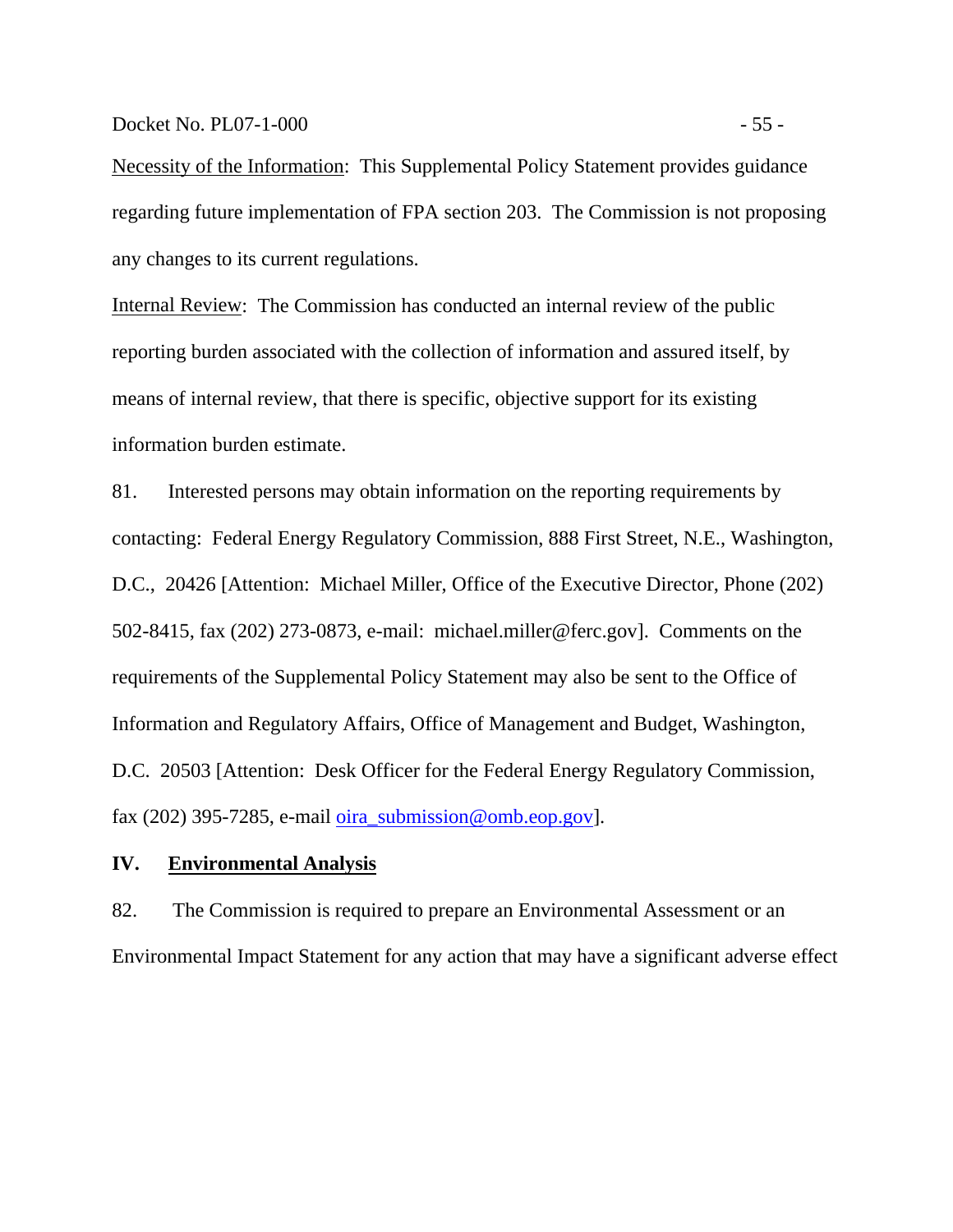#### Docket No. PL07-1-000 - 56 -

on the human environment.**<sup>64</sup>** The Commission has categorically excluded certain actions from this requirement as not having a significant effect on the human environment.**<sup>65</sup>** The Supplemental Policy Statement is categorically excluded as it addresses actions under section 203.<sup>66</sup> Accordingly, no environmental assessment is necessary and none has been prepared in this Supplemental Policy Statement.

## **V. Regulatory Flexibility Act Certification**

83. The Regulatory Flexibility Act of 1980 (RFA)**<sup>67</sup>** requires agencies to prepare certain statements, descriptions and analyses of proposed rules that will have a significant economic impact on a substantial number of small entities.**<sup>68</sup>** However, the RFA does not define "significant" or "substantial." Instead, the RFA leaves it up to an agency to determine the effect of its regulations on small entities.

**<sup>65</sup>** 18 CFR 380.4.

**<sup>66</sup>** See 18 CFR 380.4(a)(16).

**<sup>67</sup>** 5 U.S.C. 601-12.

**<sup>68</sup>** The RFA definition of "small entity" refers to the definition provided in the Small Business Act, which defines a "small business concern" as a business that is independently owned and operated and that is not dominant in its field of operation. 15 U.S.C. 632. The Small Business Size Standards component of the North American Industry Classification System defines a small electric utility as one that, including its affiliates, is primarily engaged in the generation, transmission, and/or distribution of electric energy for sale and whose total electric output for the preceding fiscal year did not exceed 4 million MWh. 13 CFR 121.201.

**<sup>64</sup>** Regulations Implementing the National Environmental Policy Act, Order No. 486, 52 FR 47897 (Dec. 17, 1987), FERC Stats. & Regs., Regulations Preambles 1986- 1990 ¶ 30,783 (1987).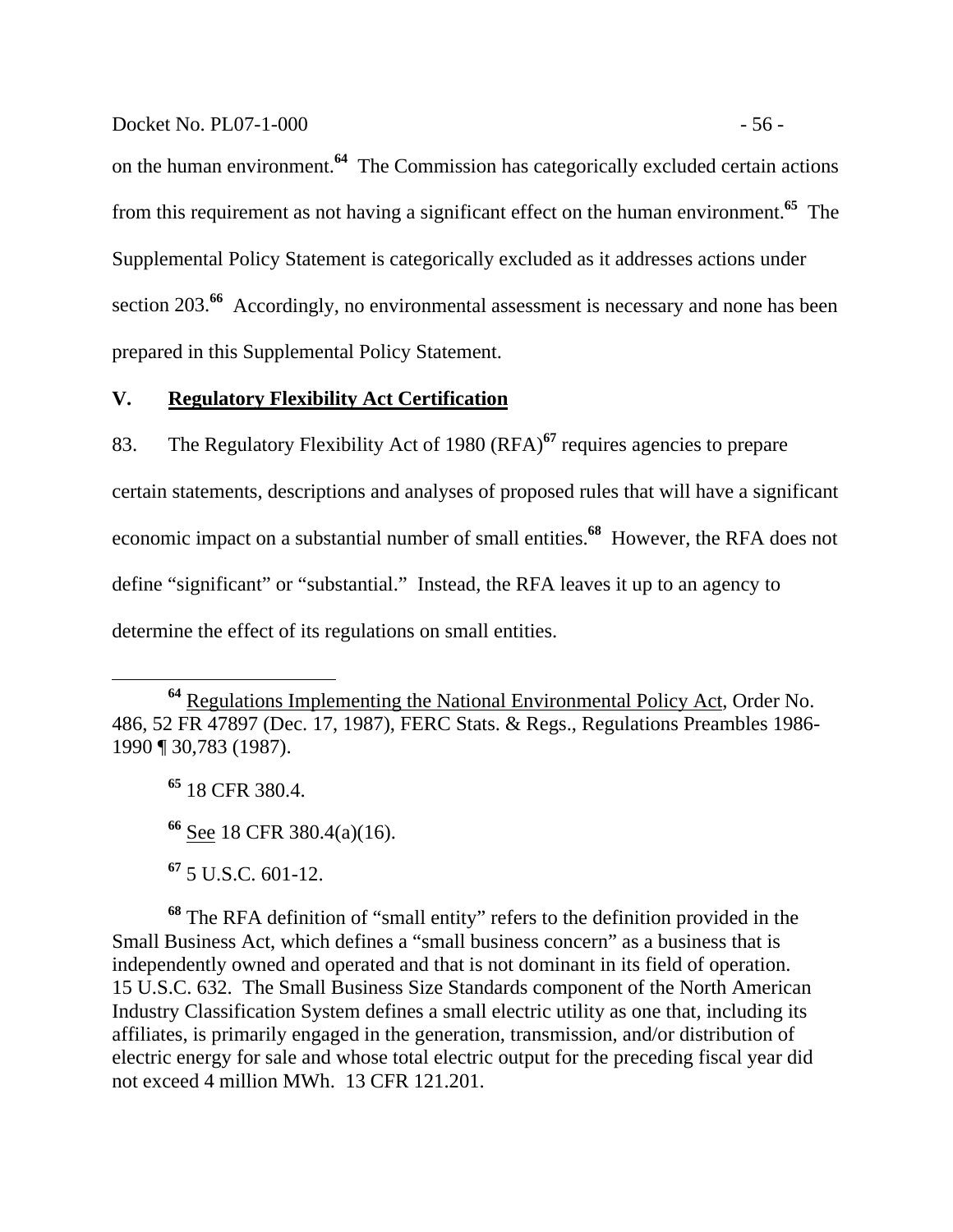Docket No. PL07-1-000 - 57 -

84. Most filing companies regulated by the Commission do not fall within the RFA's definition of small entity.**<sup>69</sup>** Further, as noted above, the Supplemental Policy Statement does not propose any changes to the Commission's current regulations under section 203; therefore there is no change in how the Commission's regulations under section 203 affect small entities. Therefore, the Commission certifies that the Supplemental Policy Statement will not have a significant economic impact on a substantial number of small entities. As a result, no regulatory flexibility analysis is required.

## **VI. Document Availability**

85. In addition to publishing the full text of this document in the Federal Register, the Commission provides all interested persons an opportunity to view and/or print the contents of this document via the Internet through the Commission's Home Page (http://www.ferc.gov) and in the Commission's Public Reference Room during normal business hours (8:30 a.m. to 5:00 p.m. Eastern time) at 888 First Street, N.E., Room 2A, Washington D.C. 20426.

86. From the Commission's Home Page on the Internet, this information is available in the Commission's document management system, eLibrary. The full text of this document is available on eLibrary in PDF and Microsoft Word format for viewing,

**<sup>69</sup>** 5 U.S.C. 601(3), citing to section 3 of the Small Business Act, 15 U.S.C. 632. Section 3 of the Small Business Act defines a "small-business concern" as a business which is independently owned and operated and which is not dominant in its field of operation.